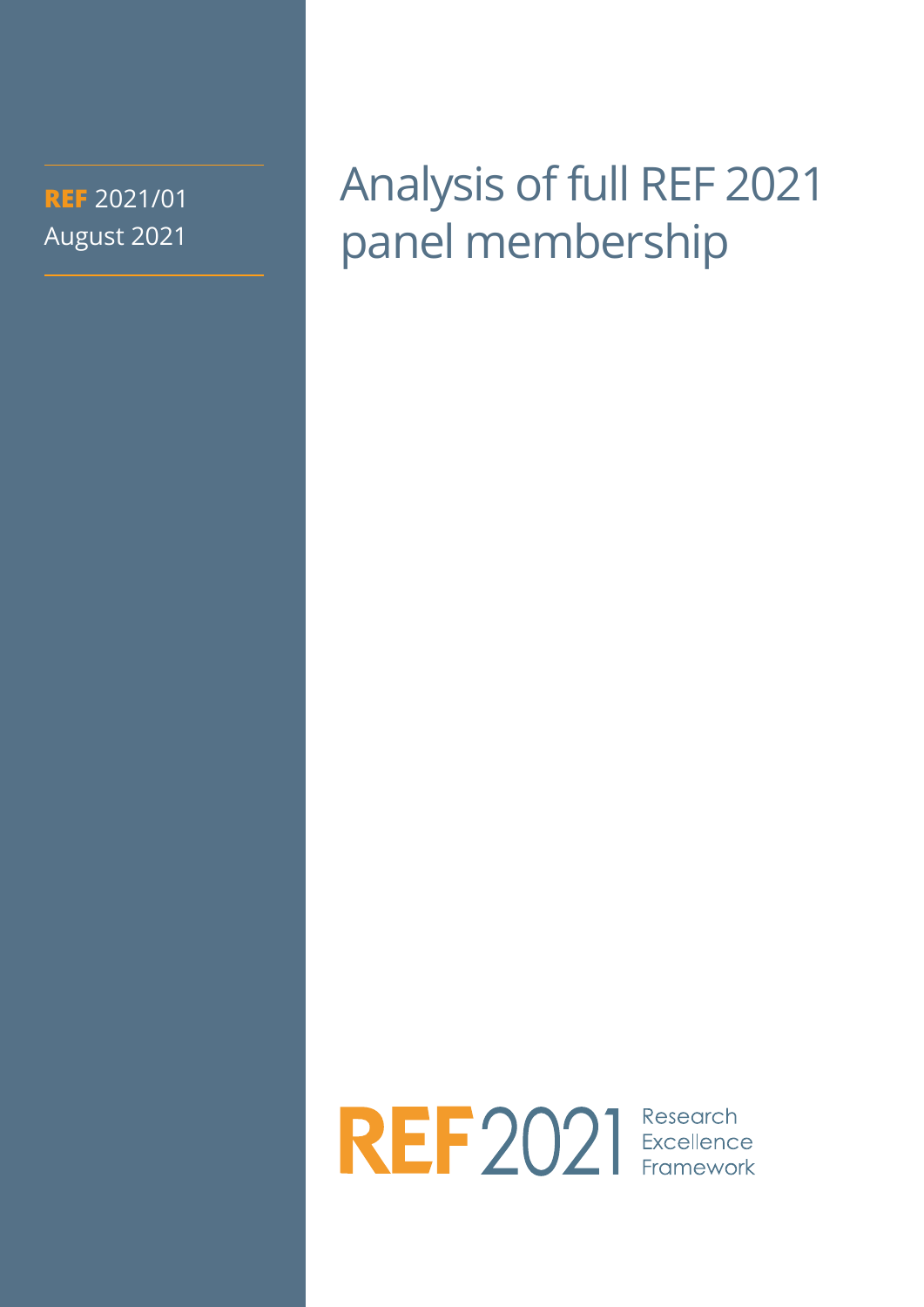## Contents

|                                                                   | Page           |
|-------------------------------------------------------------------|----------------|
| <b>Executive summary</b>                                          | 1              |
| Purpose                                                           | 1              |
| Key points                                                        | 1              |
| Introduction                                                      | $\overline{2}$ |
| Methodology                                                       | 3              |
| <b>Response rates</b>                                             | 4              |
| Analysis                                                          | 5              |
| Sex                                                               | 5              |
| <b>Gender identity</b>                                            | 6              |
| Ethnicity                                                         | 7              |
| <b>Disability</b>                                                 | 8              |
| Age                                                               | 9              |
| Religion                                                          | 10             |
| <b>Sexual orientation</b>                                         | 10             |
| Pregnancy, parental leave and caring responsibilities             | 11             |
| Conclusions                                                       | 12             |
| Annex A: Equality monitoring form for REF panels                  | 13             |
| Annex B: Data tables and methodology                              | 17             |
| Annex C: Mapping of JACS principal subject to REF 2021 Main Panel | 32             |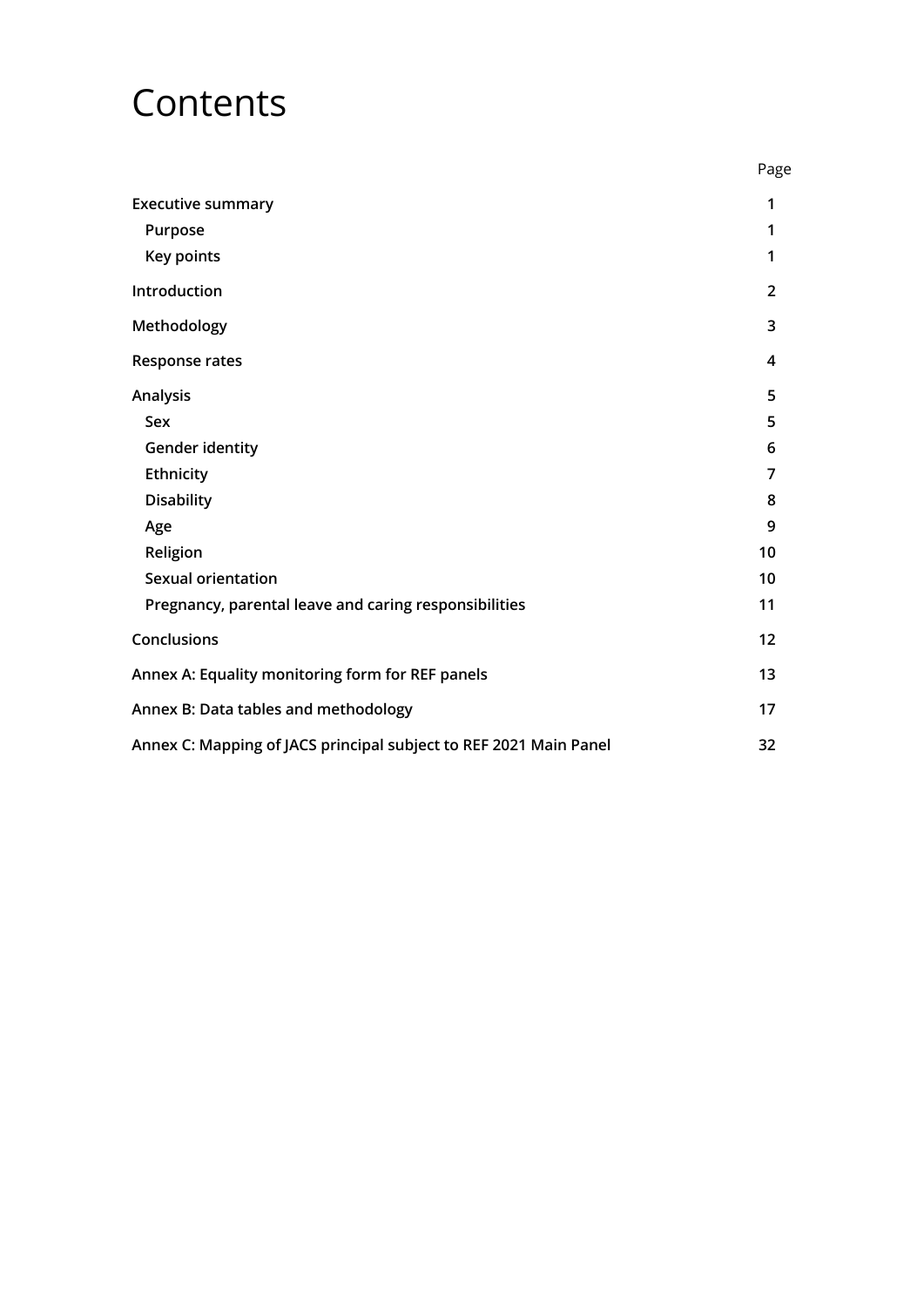# **REF2021**

#### **To**

- Heads of higher education institutions in the UK
- Heads of alternative providers in England
- Subject associations
- Organisations with an interest in commissioning and using academic research including businesses, public sector bodies, charities and other third sector organisations

#### **Of interest to those responsible for**

Research

#### **Reference** REF 2021/01

**Publication date** August 2021

#### **Enquiries from staff at UK higher education institutions**

Email your institutional REF contact. (These are listed at [www.ref.ac.uk](http://www.ref.ac.uk)  under Contact.)

#### **Other enquiries**

Hannah Daisley tel 07874 851474 email [info@ref.ac.uk](http://info@ref.ac.uk)

## **Executive summary Purpose**

1. In October 2019, the four UK higher education funding bodies published an analysis of panel membership based on members who had been appointed for the criteria phase of REF 2021 .

2. This report updates the previous analysis to incorporate all members and assessors who were appointed to the panels by January 2021. The report presents analysis across the protected characteristics, comparing the membership with the pool of nominees for panel membership, the expert panels in REF 2014, as well as the UK population of permanent academic staff, and of permanent professors.

#### **Key points**

3. There is a statistically significant increase in the proportion of appointed panel members from Black, Asian and minority ethnic backgrounds compared with both the criteria-phase appointments (in 2018) and REF 2014. The data show that the proportion of those from Black, Asian and minority ethnic backgrounds in both the appointed and nominations pools is roughly consistent with population of permanent professors. However, it remains lower than the proportion in the permanent academic population.

4. The updated analysis continues to show positive trends, as first identified in the criteria-phase report, including:

- a. Female representation has improved significantly since the previous exercise. The proportion of appointed members that are female is equivalent to that within the wider academic population.
- b. The representation of appointed members with a declared disability has also increased since 2014 and is consistent both with the pool of nominees and the current permanent academic populations.

5. This analysis will be considered in detail by EDAP in its final report in 2022. The report will include reflections from the panel, as well as any recommendations for the funding bodies to consider for future exercises.

<sup>1. &#</sup>x27;Analysis of REF 2021 Panel Membership' (REF 2019/07). Available on www.ref.ac.uk, under 'Publications'.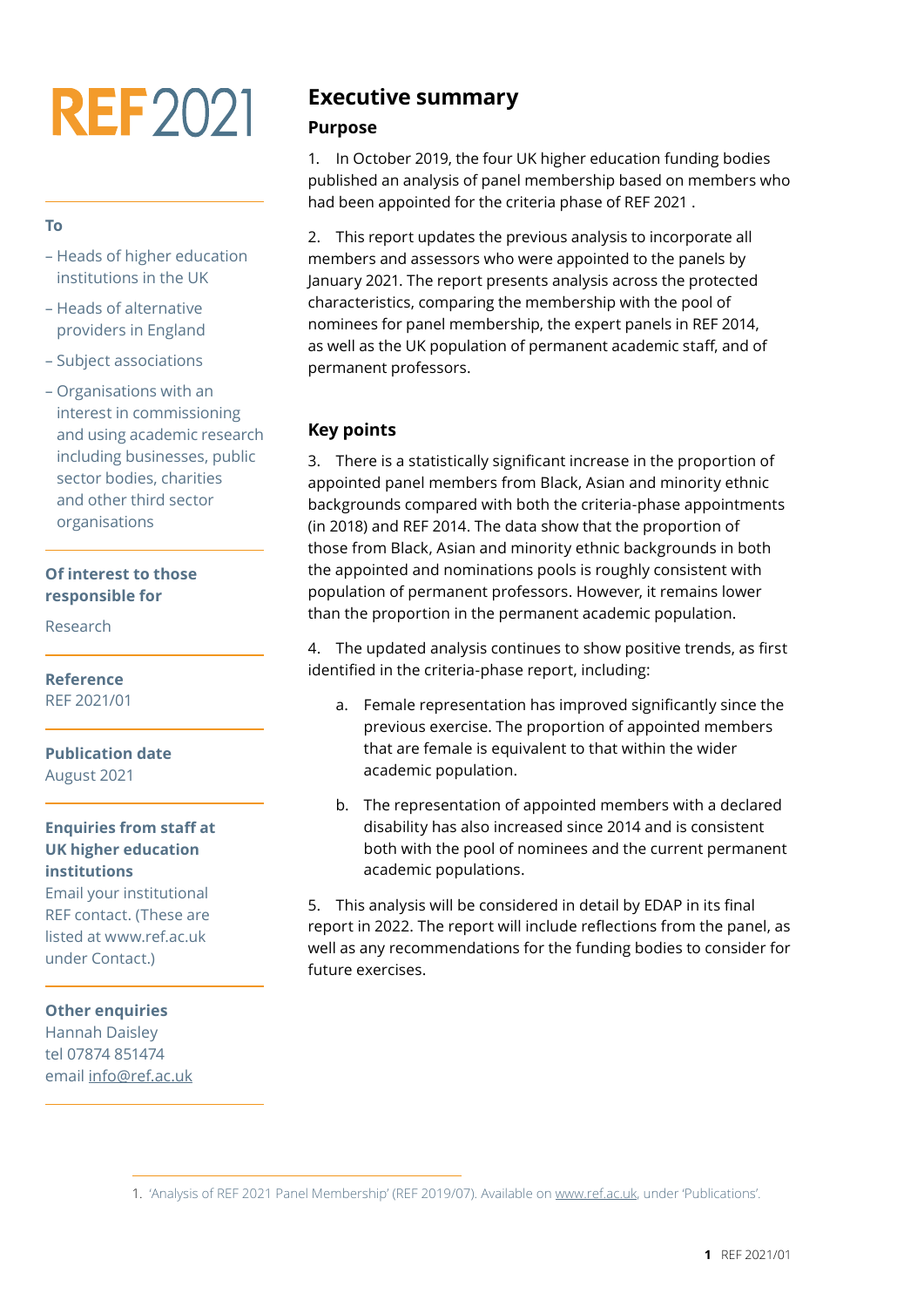## **Introduction**

6. The 2021 Research Excellence Framework (REF) is a process of expert review; submissions to the REF will be assessed by an expert sub-panel for each unit of assessment (UOA), working under the leadership and guidance of four main panels.

7. Members have been appointed to REF panels through a nominations process. Panel chairs were appointed through an open application process. Further details of the roles and responsibilities of the REF panels and the criteria and process for their appointment, are set out in 'Roles and recruitment of the expert panels' (REF 2017/03) available at www.ref.ac.uk.

8. The four UK higher education (HE) funding bodies recognise that diversity of perspective and experience contributes fundamental insight and value to the work of the REF panels, and that this insight and value comes not only from academic achievement but also from other aspects of panel members' lives.

9. Following analysis of the REF 2014 panel membership, the REF Equality and Diversity Advisory Panel (EDAP) recommended that in a future exercise more should be done to identify ways of more effectively mainstreaming equality and diversity considerations among all participants, at all stages of the appointment process. Following advice from EDAP, the funding bodies introduced several measures to the recruitment process for panel members, which aimed at increasing the representativeness of the REF panel membership. These measures include:

- a) A requirement for nominating bodies to complete a template asking about their organisation and how equality and diversity was supported within this, as well as about how equality and diversity was taken into account in identifying and selecting nominees for REF panels.
- b) Contextual data was provided to nominating bodies to offer a broad indication of the current representation of HE academic staff across age, gender, ethnicity, and disability<sup>2</sup>. The data highlighted where key challenges remain for improving diversity in the academic staff population.
- c) All panel chairs were required to complete 'Fairness in REF assessment' training in advance of the recruitment and selection process. The tailored training focused on understanding the role that unconscious bias might play in decision-making in a REF context and identifying steps to increase fairness in the process.
- d) All nominees and appointed panel members were asked to complete an equality monitoring form.

10. Analysis of appointments made for the criteria phase of REF2021 was undertaken in 2018<sup>3</sup>. This suggested further work was required to increase the representation of those from Black, Asian and Minority Ethnic backgrounds both in the pool of nominees and in the appointed panel membership.

<sup>2.</sup> Available at http://www.ref.ac.uk/about/nompan/Contextual,Data.

<sup>3.</sup> See 'Analysis of REF 2021 membership' (REF 2019/07) at https://www.ref.ac.uk/publications/analysis-of-ref-2021-panel-membership-ref-201907/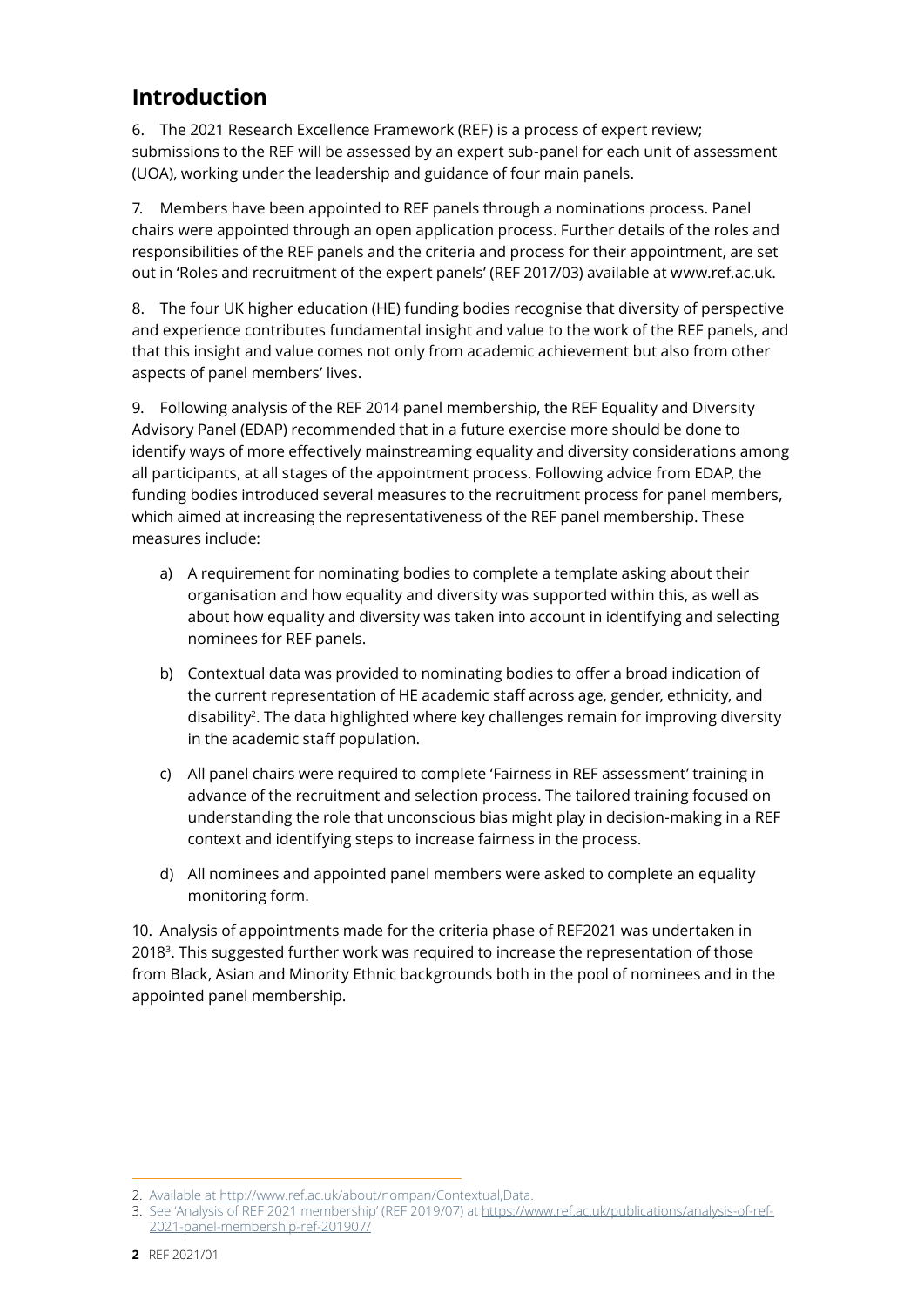11. Following analysis of the REF 2021 criteria phase panel membership, EDAP recommended a number of additional measures to help to improve the selection process and increase the representativeness of the appointed panels. Following advice from EDAP, the funding bodies implemented the following measures:

- a. For the assessment phase, a wider group of individuals were involved in the selection of additional panel members.
- b. The 'Fairness in REF assessment' training offered to panel chairs at the start of the criteria phase was extended in an e-learning format to all those involved in selection decisions. Where areas for improvement were identified, the training was adapted to address those specific issues. The wider panel membership also completed the training in advance of the assessment year (or following appointment, if later).

12. This report presents the analysis of the full REF 2021 panel membership appointed by January 2021, looking at the representation of protected groups on the expert panels.

## **Methodology**

13. The equality monitoring form is at Annex A. The form was sent to all nominees for panel membership, and all appointed members. The form was developed to cover the following protected characteristics in the Equality Act 2010:

- age
- disability
- gender reassignment
- pregnancy and maternity
- race
- religion and belief
- sex
- sexual orientation

(The form did not collect information on marriage and civil partnership.)

14. The form also requested information on caring responsibilities.

15. Full details about the methodology are available at Annex B. In summary, responses from appointed panel members were summarised and compared, where possible, to four other academic populations:

- REF 2021 total nomination pool (combining nominations made in 2017 and 2020).
- REF 2014 panel members
- UK permanent academic staff
- UK permanent academic staff with a senior position.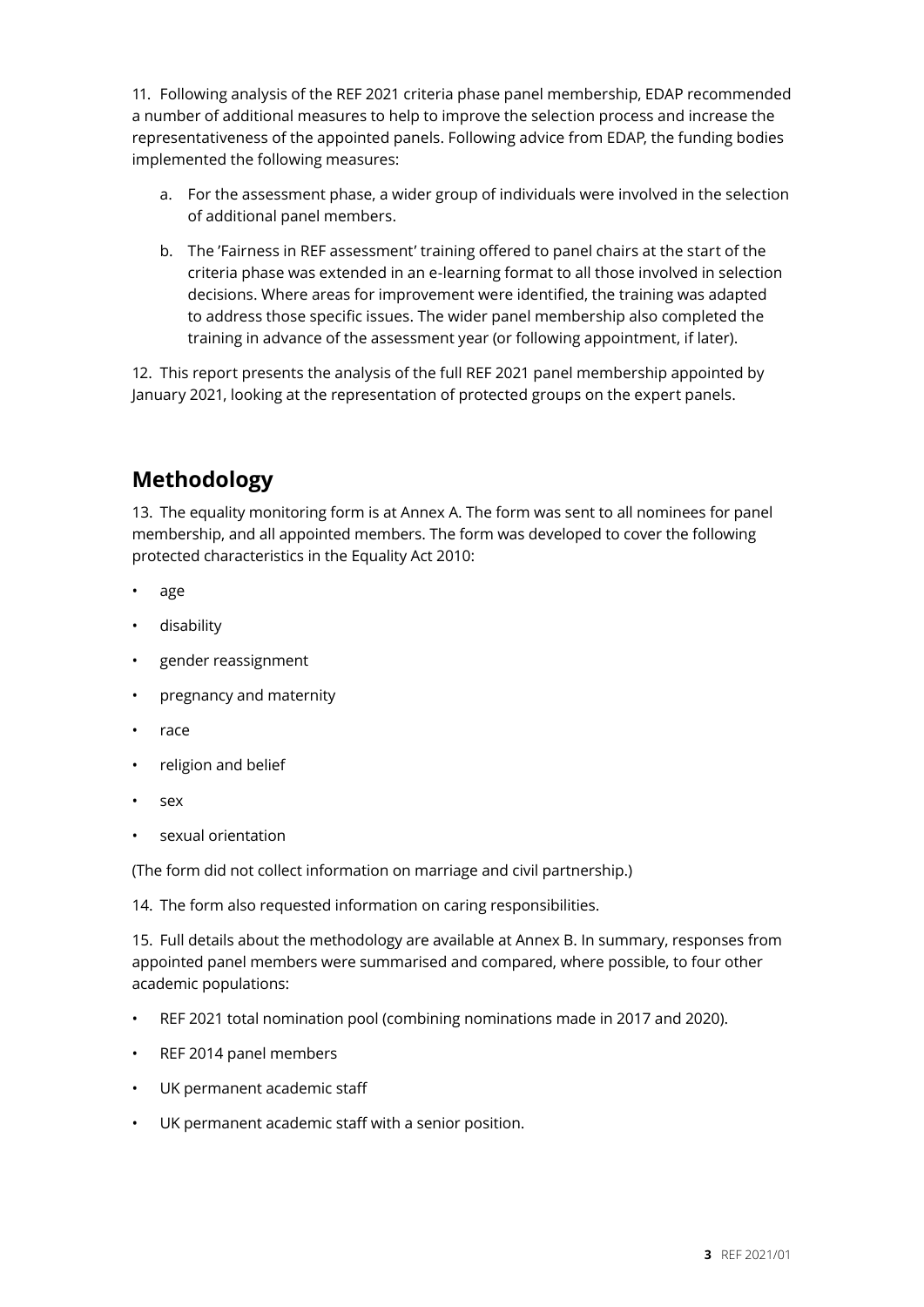16. This report will also note where changes are observed since the earlier analysis on the criteria-phase membership published in 2019.

17. Data for the 'UK permanent academic staff' group is drawn from the 2019-20 HESA staff record. This group is referred to within this document as the 'general academic population'.

18. Data for the 'UK permanent academic staff with a senior position' is drawn from the 2019-20 HESA staff record. This group is referred to within this document as the 'professorial population'.

19. Analysis of the comparison between the REF 2021 appointed and nominated member pools has been conducted across all protected characteristics. However, data for certain characteristics were not available for all comparator populations.

20. Analysis was conducted at both total population level and, for the appointed REF populations, also at REF main panel level4 . In both REF 20215 and REF 20146 there are four main panels:

- Main Panel A: Medicine, health and life sciences
- Main Panel B: Physical sciences, engineering and mathematics
- Main Panel C: Social sciences
- Main Panel D: Arts and humanities.

### **Response rates**

21. Table 1 shows the response rates to the monitoring form. For the REF 2021 populations, this is as at January 2021 following which analysis was undertaken on the combined criteria and assessment phase panel appointments. For the REF 2014 population, this is as at 1 June 2011, when the first survey of REF 2014 panel members was conducted.

22. In several areas, respondents to the REF 2021 surveys were significantly less likely to answer 'Prefer not to say', compared with the HESA comparator populations. This is particularly the case for gender reassignment and pregnancy. It is also true to a smaller extent for religion and ethnicity.

| Population                          | Number of<br>responses | Total<br>membership | Rate |
|-------------------------------------|------------------------|---------------------|------|
| REF 2021 appointed panel membership | 935                    | 1105                | 85%  |
| REF 2021 nominated panel membership | 2815                   | 3820                | 74%  |
| REF 2014 appointed panel membership | 700                    | 810                 | 86%  |

#### **Table 1: Response rates for REF panel membership monitoring**

<sup>4.</sup> The data collected for nominees during the 2020 nominations round did not gather information at main panel level. For this reason, it has not been possible to break down comparisons between nominees and appointed members for the assessment phase by main panel.

<sup>5.</sup> A list of units of assessment (UOA) within each main panel is given at www.ref.ac.uk/about/uoa/.

<sup>6.</sup> Although the UOAs have changed between REF2014 and REF2021, the main panels cover broadly the same areas. A list of REF 2014 UOAs within each main panel is given at www.ref.ac.uk/2014/panels/ unitsofassessment/.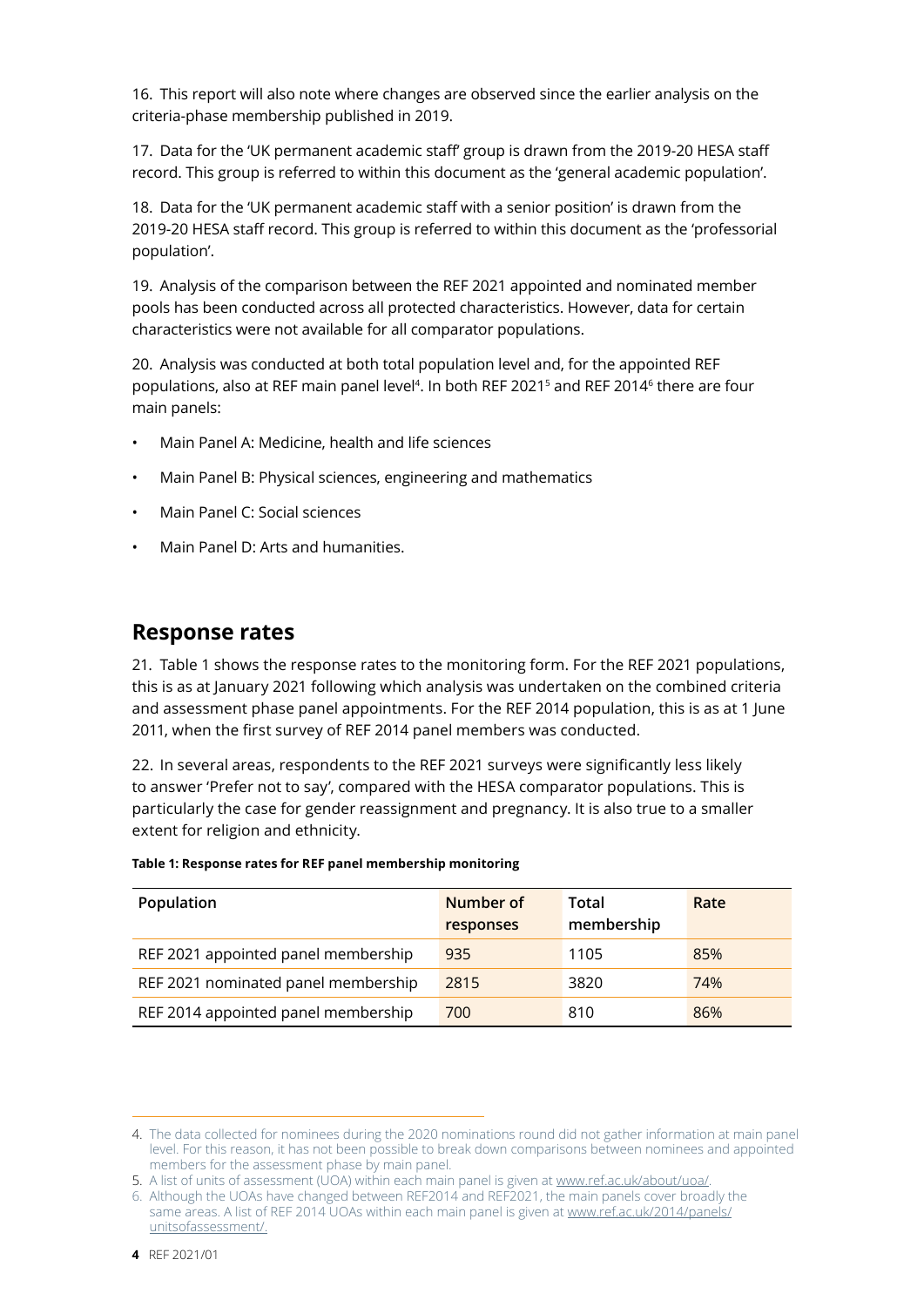## **Analysis**

23. Full data tables for each protected characteristic are included at Annex B. **Analysis of REF 2021 panel membership** l data tables

#### $S$ ex



**Figure 1. Sex of REF 2021 panel membership and comparator populations**

24. The data show that the clear improvements made in increasing representativeness **appointed nominated REF2014 population** since REF 2014 have been maintained from the criteria-phase panel appointments (Annex B, section 1). The balance of females and males in the full appointed pool remains 45% / 55%. 55% This is a statistically significant increase of 12 percentage points from the 2014 exercise,  $\blacksquare$  where females made up 33% of the panel membership. 45% 505 420  $\overline{6}$ 40% 1,65<br>1,65<br>1,65 1,120  $\sim$ 33 m ا اار<br>ا 230  $\mathbf{v}$ ,  $\frac{4}{3}$  $116015$ 55,590  $\mathbf{u}$ ,  $\mathbf{v}$  $\sim$ 

 $\overline{a}$  25. The data also show a statistically significant increase of 5 percentage points in the proportion of females in the appointed pool compared to the nominated pool. The proportion of female panel members in the appointed pool is equivalent to the proportion in the comparator HESA population of permanent academic staff (45%) and is significantly higher than the population of permanent professors (28%). proportion or remares in the appointed poor compared to the nominated poor. The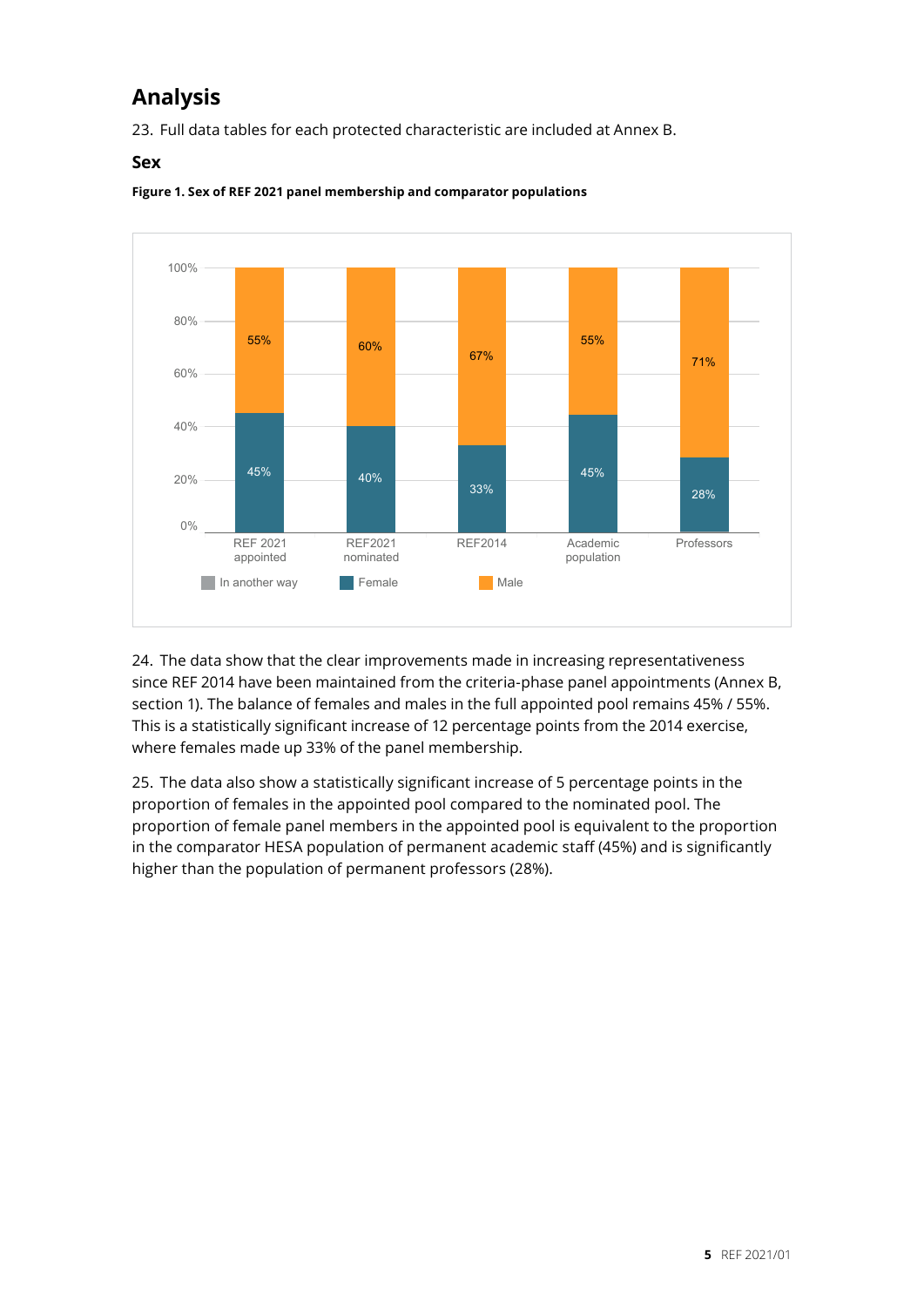**Figure 2. Sex of REF 2021 appointed members, by main panel** Sex



26. This proportion does vary across the main panels, with the balance being 56% female / 44% male in Main Panel D and 33% / 67% in Main Panel B. However, Main Panel B also **A B C** showed the greatest percentage point increase between the proportion of female nominees<sup>7</sup> and female appointees (12 percentage points). Main panels C and D saw percentage point increases (of 5 and 3 percentage points, respectively). Main panel A had the same percentage of female nominees as appointees. **200** In another way 43%  $\overline{a}$  $\overline{a}$  $\alpha$ 33% 0 0%\* 46% 130 **Known total**

27. The criteria phase report identified that the percentage of appointees in Main Panel **Prefer not to say 0%\* \* 0%\* \* 2%\* 5\*** B also significantly exceeds female representation in these discipline areas in the 2017/18 HESA populations of permanent academic staff (21%) and permanent professors (13%). This suggests that the proportion of females in this main panel is indicative of wider issues of representation in these discipline areas. less than 20 in which case the percentages are calculated using rounded counts (to the nearest five). Percentages are then rounded to the nearest one per cent.

28. Intersectional analyses of sex and age show that male appointed panel members are older than female appointed panel members, and this difference is statistically significant.

#### **Gender identity**

29. We asked nominees and appointees whether their gender identity is the same as the gender recorded at their birth (Annex B, section 2). Analysis of the full panel membership shows small increases since the criteria phase in the number of nominees who indicated that their gender identity was not the same as the gender recorded at birth. Across both the criteria phase only and current analysis, most of those who provided a response answered 'Yes' (Annex B, section 2). Fewer than five appointees and 10 nominees indicated that their gender identity was not the same as that recorded at birth.

<sup>7.</sup> Main panel data on nominees is accurate as at September 2018, when analysis started. These data were not collected for the nominations made in 2020.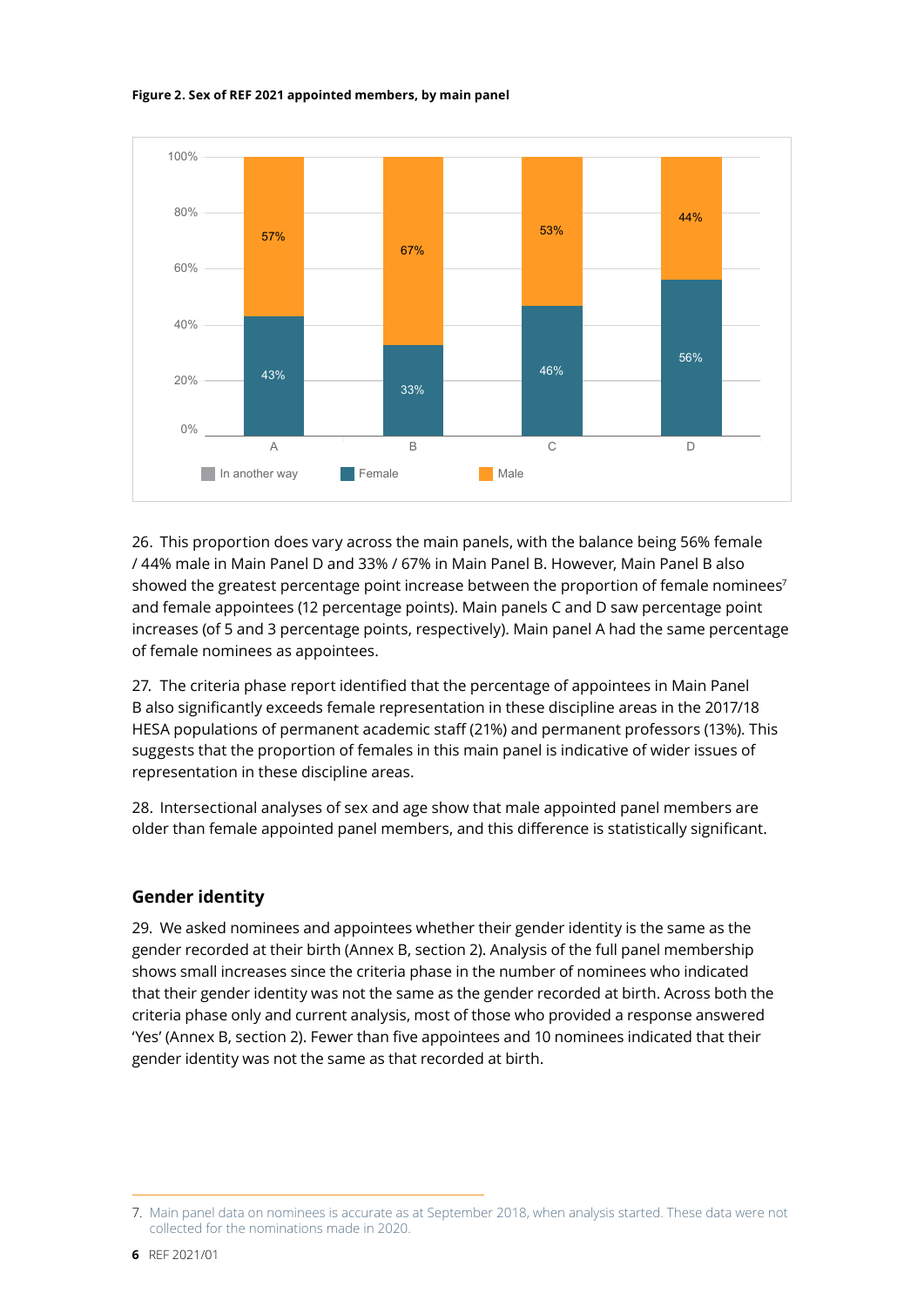30. These proportions are largely consistent with responses provided in REF 2014, as well as the HESA populations of permanent academic staff and permanent professors. However, the number of nominees and appointees who responded 'Prefer not to say' was around 2%, which is a statistically significant difference compared with the HESA populations (72% for permanent academics and 77% for permanent professors)8.

#### **Ethnicity**

31. The proportion of appointed panel members from Black, Asian and minority ethnic<sup>9</sup> backgrounds shows a statistically significant increase of 4 percentage points since the criteria phase panel appointments (Annex B, section 3). The current analysis, of the full panel membership, also shows a statistically significant increase (6 percentage points) in the proportion of Black, Asian and minority ethnic panel members on the REF 2021 panels since the 2014 exercise (11% compared to 5% in 2014). This percentage is in line with the comparator HESA population of permanent professors (11%), but is below the percentage seen in permanent academic staff (15%) (Annex B, section 3). The representation of white **Analysis of REF 2021 panel membership** appointed panel members (89%) is greater than the population of permanent academic staff (85%) but consistent with the population of permanent professors (89%). Main panel





<sup>8.</sup> As at June 2011, when the first survey of REF 2014 panel members was conducted. **6.** As at june 20 in, when the inst survey of REF 2014 panel members was conquited.

<sup>9.</sup> The term 'Black, Asian and minority ethnic' is used here for consistency with previous REF2021 publications; however, it is acknowledged that there are wider discussions currently being held about the language of race and approaches to understanding disparities. EDAP will consider this issue in their final report and will provide advice to the funding bodies for future exercises.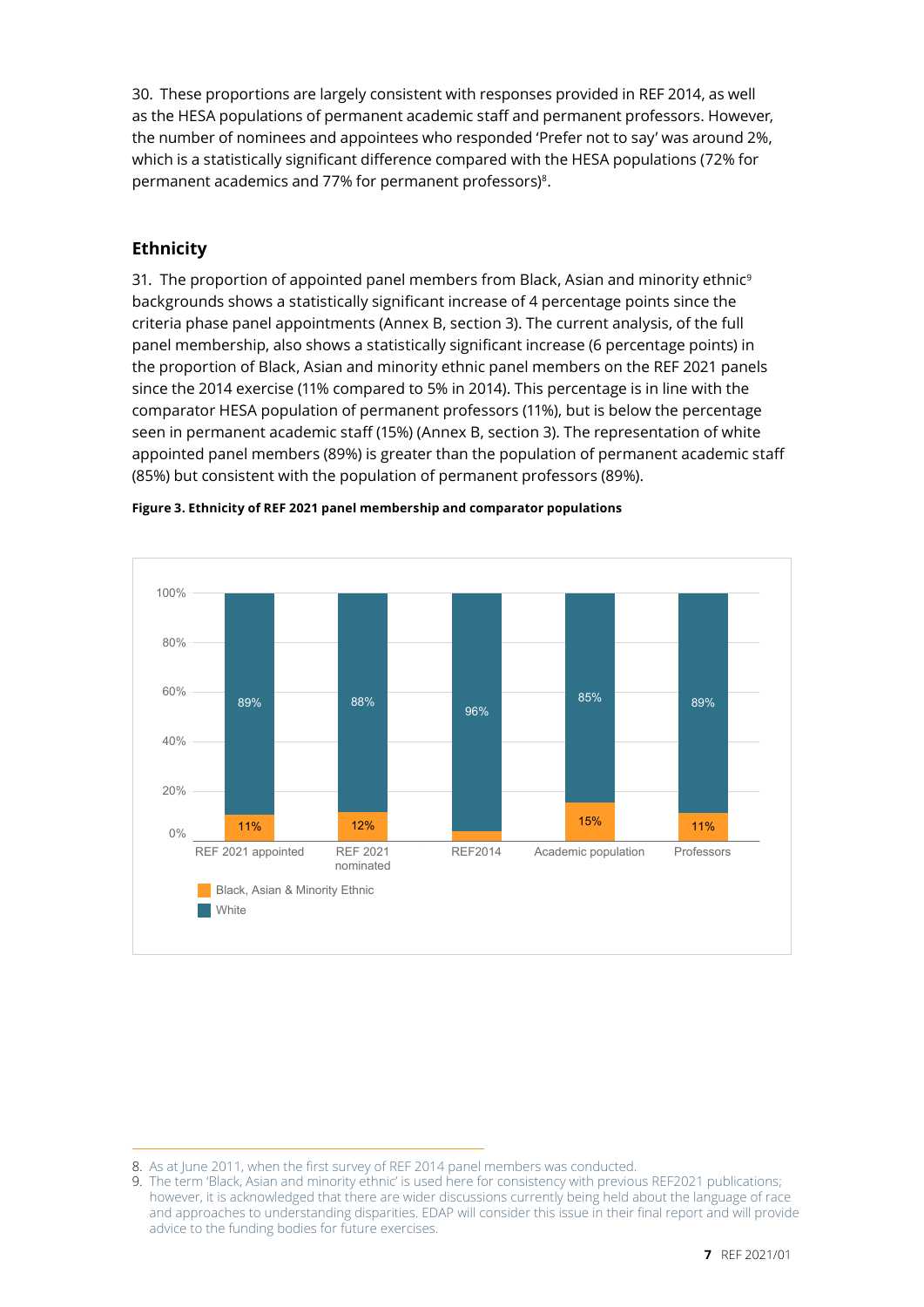32. Across all ethnicity categories, the values indicate there is no significant difference between the nominated and appointed pools; however, when looking at selection rate, the lowest rate is observed for those from black backgrounds. An increase in the proportion of Black, Asian and minority ethnic panel members is observed across all main panels. Main Panel C shows the greatest increases from both REF 2014 (an increase of 13 percentage points) and between the criteria and assessment phase appointments (an increase of 4 percentage points). Greater representation is also seen in Main Panel D, where an increase of 8 percentage points since REF 2014 is observed. Smaller increases since REF 2014 were seen in Main Panels A and B (increases of 6 and 2 percentage points respectively since 2014).

33. The data on ethnicity indicate that clear progress has been made in increasing the representativeness of the panel membership. It also highlights that there is still more work to be done in future exercises to align more closely with the general academic population.

34. An intersectional analysis of sex and ethnicity reveals no statistically significant differences between groups either within the appointed pool, or between the appointed membership and nominee pool.

35. Analysis of age and ethnicity shows that for all ethnicities, appointed members are older than nominees. However, because ages are grouped, care should be taken as nominees' ages may have been at the top end of each range and appointees' ages at the bottom of each range. (See paragraphs 33-37 for more detailed analysis of age.) The analysis did not identify any significant differences in the ages of those from different ethnic backgrounds, either within the appointed pool or between the nominations and appointed pools.

#### **Disability**

36. The data for disability (Annex B, section 4) continue to show improvements have been made in increasing representativeness, with progress maintained since the criteria-phase analysis in 2018. The percentage of panel members with a declared disability in both the criteria and full panel analysis reports is 5%.

37. Since the 2014 exercise the proportion of appointees reporting a disability has increased by 4 percentage points, which is a statistically significant increase. There is no difference between the appointed and nominated pools in terms of declared disability (5% in both pools). The proportion of appointees reporting a disability is in line with the percentage in the comparator HESA population of permanent academic staff (5%) and greater than the population of permanent professors (3%); this difference is statistically significant.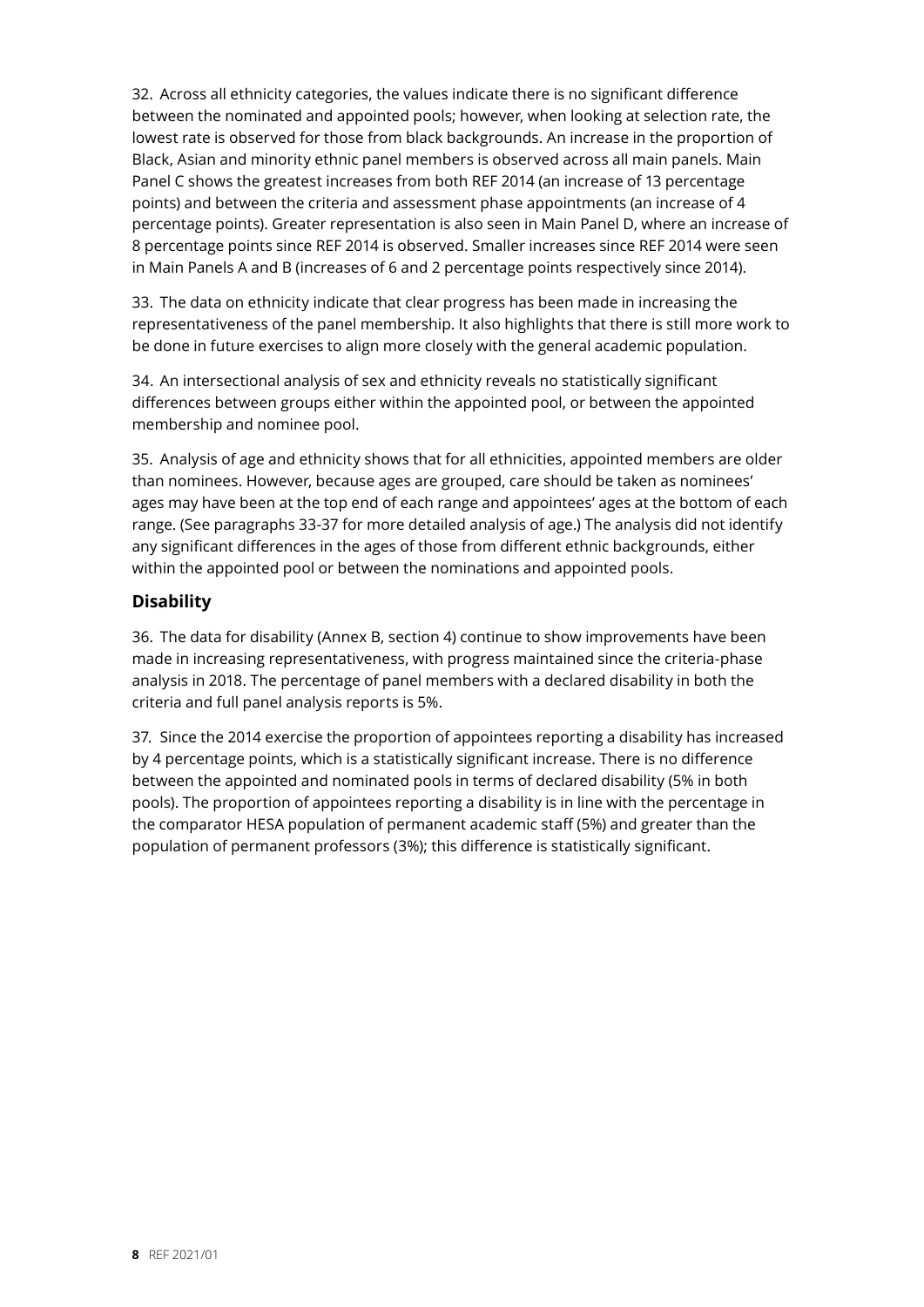

#### **Figure 4. Age of REF 2021 panel membership and comparator populations** All

**Age**

Select characteristic:

38. The age distribution of the full panel membership suggests a slightly older group than the nominated pool, 2014 membership and permanent academic staff population (Annex B, section 5). This is broadly consistent with the observations of the criteria-phase analysis; the current analysis shows a 2-percentage point increase in the proportion of appointed members in the 41% 35-44 age group. The proportions of appointed members within each age group remain broadly aligned with the age profile of the permanent professor population. **99% 925 99% 2,780 690** 11%  $5^{\circ}$ י<br>א<sup>ס ול</sup>  $1, 2$ 395  $\sim$ 12%  $\frac{1}{3}$ 32% 31%  $39,115$ 38,960<br>1 **Known total**

39. Those under 45 make up 43% of the permanent staff population, compared with 15% of **Prefer not to say 1% 10 1% 35 1% 10 0% 0** nominees and 12% of the panel membership. The proportion is more closely aligned with the population of permanent professors, where under 45s also make up 12% of the population. less than 20 in which case the percentages are calculated using rounded counts (to the nearest five). Percentages are then rounded to the nearest one per cent.

40. Those over 55 make up 48% of appointees and 40% of the nominated pool, compared with 25% of the permanent academic population. Again, however, the panel membership is largely consistent with the population of permanent professors (49%).

41. Main Panel A had the largest difference between the percentage of appointed members under 45 (10%) and members over 55 (54%). Main Panel D had the smallest difference between the percentage of members under 45 (17%) and members over 55 (39%).

42. Intersectional analyses of age and sex show that the appointed panel pool is significantly older than the nominated pool, for both men and women. However, as noted above (paragraph 23), the analysis also showed that male appointed panel members are older than female appointed panel members, and this difference is statistically significant.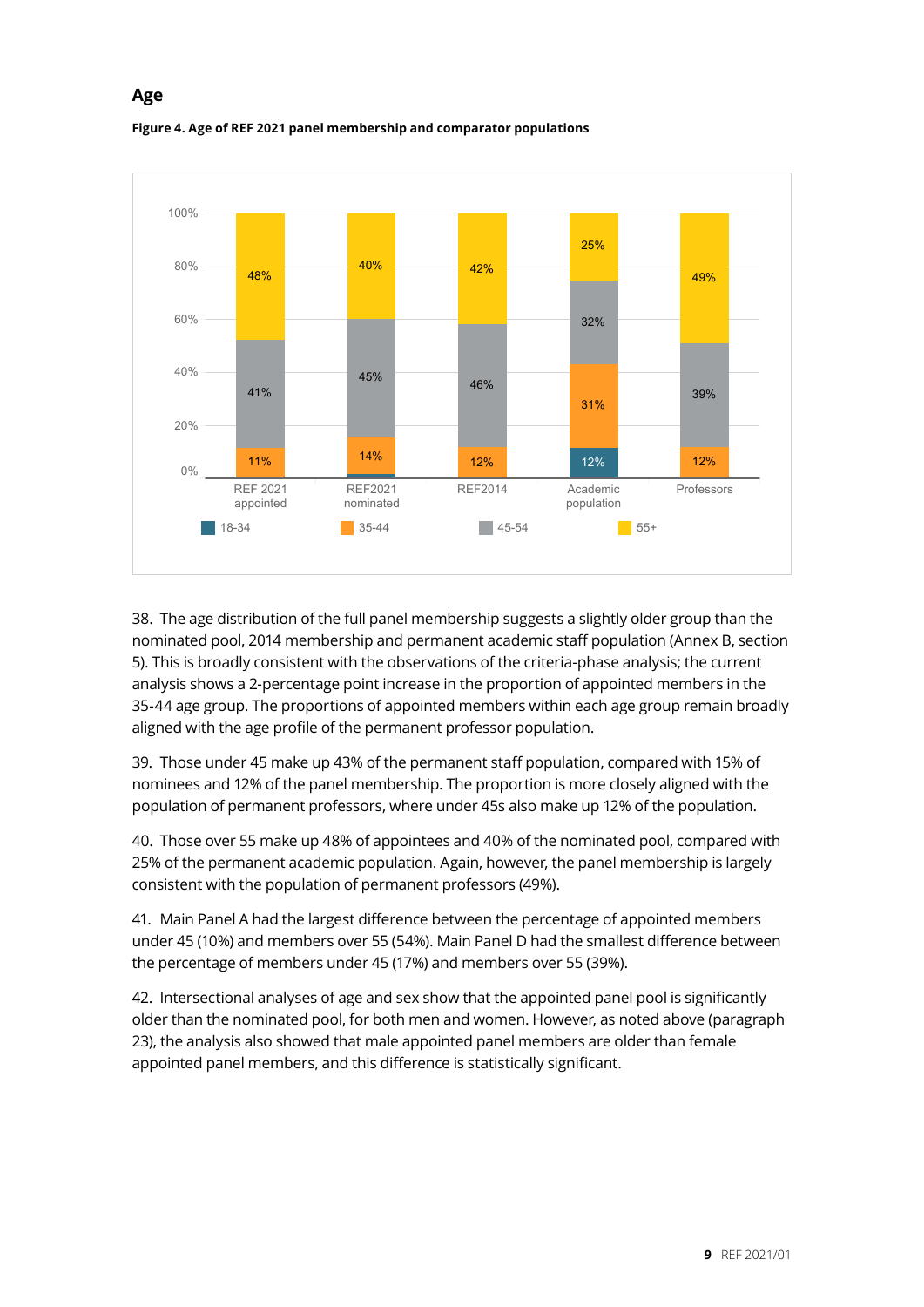#### **Religion**

43. A numerical increase in the proportion of panel members identifying with the 'No religion' group was observed since the criteria phase (36% in the criteria phase compared with 51% in the full membership<sup>10</sup>), however this percentage remains smaller than was observed in REF 2014 (55%) (Annex B, section 6). A significant increase is observed in the proportions of panel members identifying with a religious group other than Christianity since REF 2014 (5 percentage points).

44. In all populations the largest group identified with 'No religion' followed by 'Christianity'. There are slightly more individuals identifying as 'Christian' in the appointed pool than in the academic population.

45. In the appointed pool, Christians are the largest group in Main Panel A (51%). Whereas those identifying with 'No religion' is the largest group in Main Panels B (51%), C (57%) and D (56%).

46. It is difficult to make any meaningful comparison with the HESA staff populations due to the high proportion of permanent academic staff and permanent professors who selected 'Prefer not to say' (58% and 70% respectively)<sup>11</sup>. This figure is significantly lower amongst the nominated and appointed pools (5% and 6% respectively). **Analysis of REF 2021 panel membership** 2021 update

#### **Sexual orientation** Select characteristic:





47. The data for sexual orientation show that the increased LGB representation identified in **REF 2021** the criteria-phase report has been maintained (Annex B, section 7). The proportion of REF 2021 appointed panel members identifying as 'LGB' (7%) remains significantly higher than the proportion for the REF 2014 appointed membership. This proportion is in line with those observed in the wider HESA and permanent professor populations. **appointed REF2021** nat the increased LGB representation ide **population Professors 87% 810 89% 2,510 630**

<sup>10.</sup> Differences in proportions of panel members identifying with the group 'no religion' may be influenced by the re-coding of 'atheist' with 'No religion' for the assessment phase analysis. In the criteria phase analysis 'atheist' was coded with 'other'.

<sup>11.</sup> See Annex B (paragraph 9) for more information about this question in the HESA record.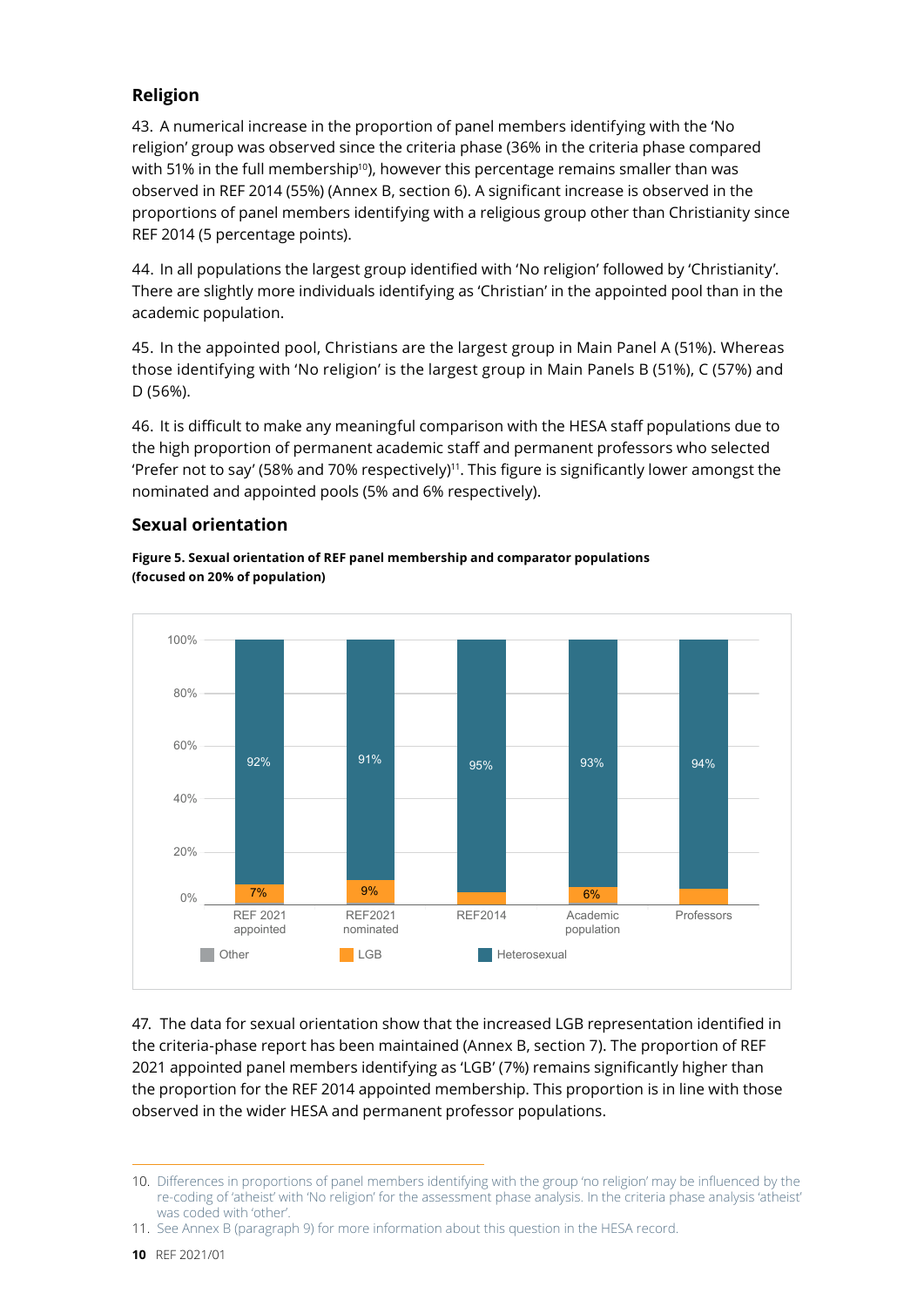48. In the REF 2021 appointed population, Main Panel B has the highest proportion of heterosexual members (98%) and Main Panel D the lowest (89%). There were differences in the proportions of those who 'Prefer not to say' across the main panels, especially in the appointed pool (10% in A, 14% in B, 13% in C and 17% in D).

49. Overall, however, the response rate to this question was much higher for REF nominees (89%) and appointed members (87%) compared with 42% for permanent academics and 30% for permanent professors in the HESA populations $12$ .

#### **Pregnancy, parental leave and caring responsibilities**

50. No notable differences were observed between the criteria and assessment phase panel memberships for pregnancy or family-based leave. A slight increase in the proportion of panel members with caring responsibilities was observed since the criteria phase.

51. No notable differences were observed between the appointed pool, and the nominated and REF 2014 pools (where the data are available) for pregnancy, family-based leave and caring responsibilities.

#### **Pregnancy**

52. 1% of the appointed panel membership responded that they were currently pregnant at the time of the survey (Annex B, section 8). The small numbers make it difficult to compare it with the nominated pool and 2014 membership once figures are rounded. The only meaningful difference is to be found in the proportion stating 'Prefer not to say', which is lower than REF 2014 (2%, compared with 8%).

#### **Parental leave**

43. There are few notable differences between proportions of members who took maternity leave between the nominated and appointed populations; a slightly lower proportion of appointed panel members took shared parental leave than in the nominations pool (Annex B, section 9). There are no notable differences in the number responding 'Prefer not to say'. The most common type of leave taken was maternity leave.

#### **Caring responsibilities**

53. These data were collected only in the REF 2021 surveys. Since the criteria phase, the proportion of panel members with caring responsibilities has increased by 2 percentage points in both the appointed and nominated populations.

54. There are no notable differences between the nominated and appointed populations (Annex B, section 10). In both pools, the proportion of those with caring responsibilities made up 48% and 47% respectively. There is variation by main panel, with higher proportions of members with caring responsibilities in Main Panels C (47%) and D (53%), and lower proportions in Main Panels A (42%) and B (43%).

55. The most common type of carer across all main panels was as a primary carer of a child under the age of 18 (27% of appointees and 26% of nominees). Those falling into other categories of carer made up 19% of appointees and 22% of the nominated pool.

56. An intersectional analysis of caring responsibilities and sex highlighted a statistically significant difference in the proportion of female appointed panel members with caring responsibilities (53%, compared with 41% for male appointed panel members).

<sup>12.</sup> See Annex B (paragraph 9) for more information about this question in the HESA record.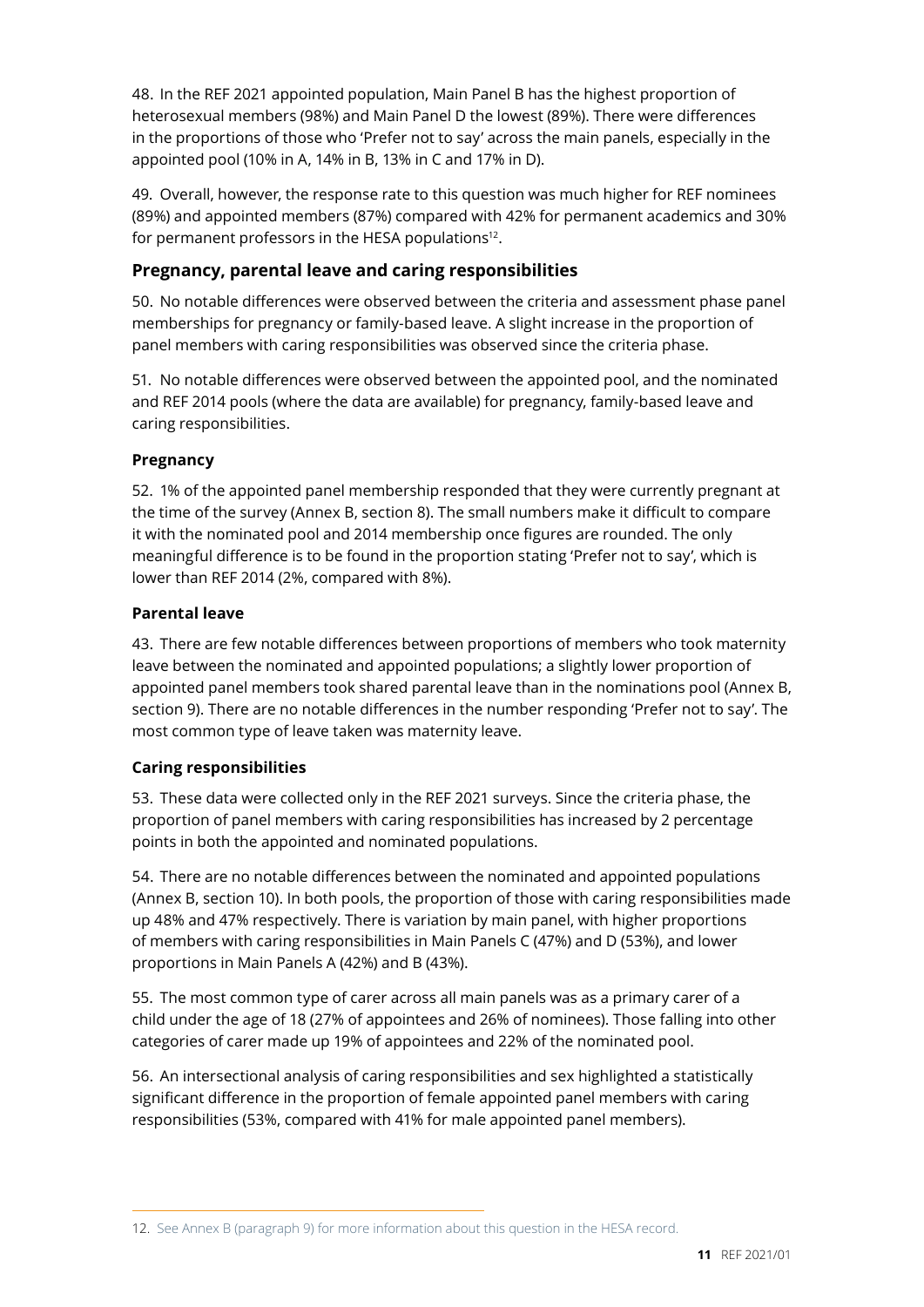## **Conclusions**

57. The data show that the clear improvements made in the representativeness of the REF expert panels identified in the criteria-phase appointments has been built upon and increased in key areas. Overall, the current analysis shows an increase in the representativeness of panel members since REF 2014 in terms of sex, disability, ethnicity, religion or belief, and sexual orientation. When comparing the appointed membership with the pool of nominees, the proportions for many of the protected characteristics remain broadly consistent. Significant differences were observed for sex, with greater female representation in the appointed pool (5 percentage points), age, with greater proportions of the appointed pool in the older age groups, and for religion or belief.

58. The data show that representation on the panels is comparable with that observed in the current permanent academic populations across several protected characteristics, including sex, disability and sexual orientation. The proportion of females on the REF 2021 panels exceeds that of the comparator HESA population of permanent professors by a significant margin (17 percentage points). However, for some characteristics, including ethnicity and age, representation in the appointed pool is broadly consistent with the population of permanent professors, with significant differences seen between the appointed pool and the permanent academic population. For ethnicity in particular, this pattern is observed for both the appointed and nominated pools.

59. This analysis indicates that good progress has been made in a number of areas in maintaining and increasing the representativeness of the panels since the criteria phase of REF 2021. The data also indicate that there is still more work to be done in future exercises to increase the representation of those from Black, Asian and minority ethnic backgrounds both in the pool of nominees and in the appointed panel membership.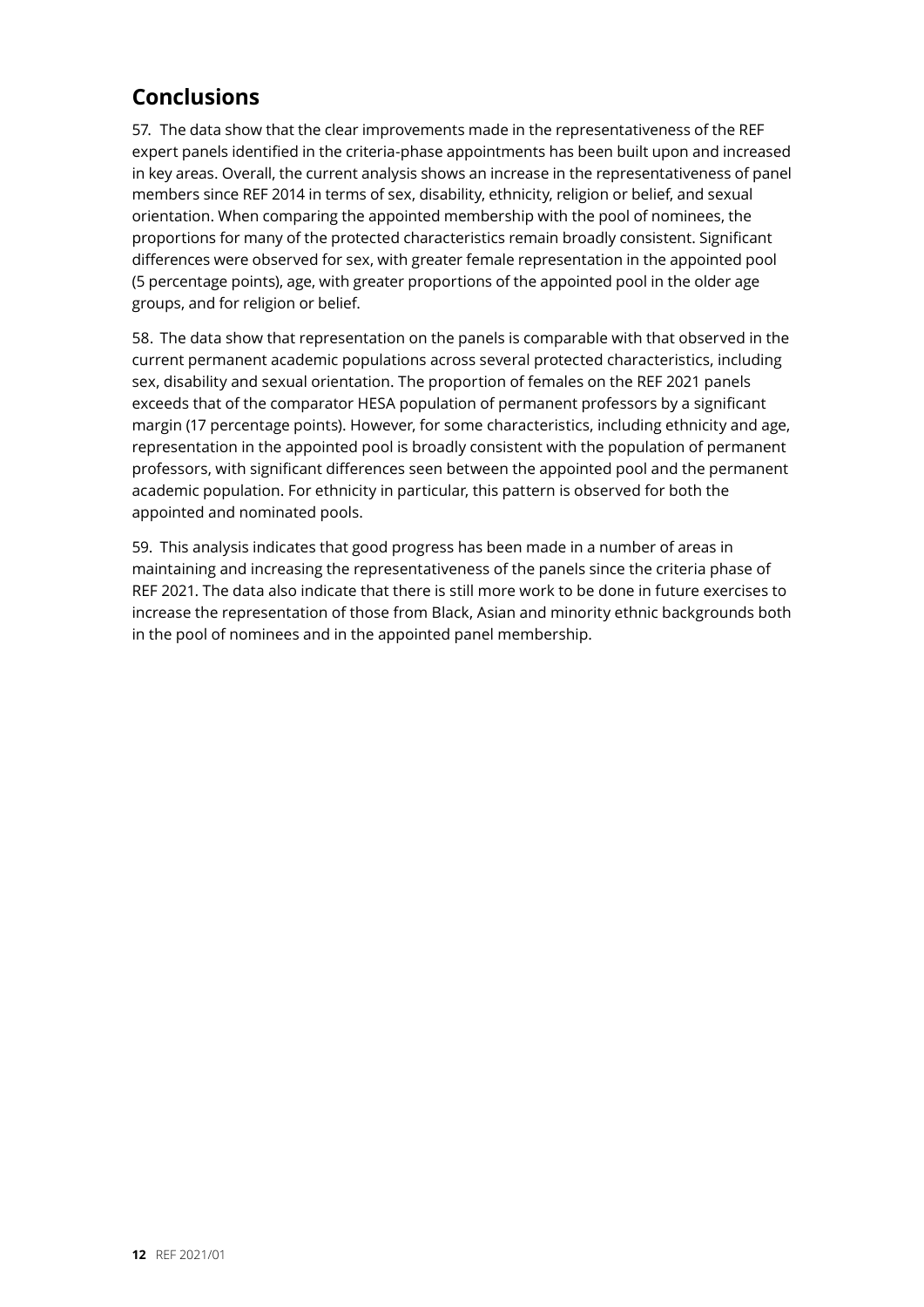## **Annex A: Equality monitoring form for REF panels**

#### **REF 2021 panel nominations: equality and diversity survey for appointed panel members**

The purpose of this survey is to collect information regarding equality and diversity within the appointed nominee pool for panels associated with the Research Excellence Framework (REF) 2021. We will use the information to establish if there are different rates of representation on REF panels, compared with the pool of nominated candidates, according to key protected characteristics. Responses will be analysed and reported to inform the UK funding bodies' understanding and evaluation of equality and diversity within the REF and to take this into consideration in other areas of our work. We may share the information with other UK funding bodies and our Equality and Diversity Advisory Panel for the purposes outlined above. We intend to publish anonymised aggregated data on the representativeness of the REF panels. The completion of this survey is voluntary and you will not be asked to disclose your identity. All survey responses will be anonymous and held securely and confidentially in accordance with the Data Protection Act 1998 and General Data Protection Regulation (GDPR) (EU) 2016/679. Responses will be retained for the duration of the REF and its evaluation, and will be destroyed securely thereafter.

#### **1. Please select your REF main panel group**

Main panel A (sub-panels 1-6)

Main panel B (sub-panels 7-12)

Main panel C (sub-panels 13-24)

Main panel D (sub-panels 25-34)

#### **2. I would describe my ethnic origin as**

Arab

Asian or Asian British – Bangladeshi

Asian or Asian British – Indian

Asian or Asian British – Pakistani

Any other Asian or Asian British background (please specify below)

Black or Black British – African

Black or Black British – Caribbean

Any other Black background (please specify below)

Chinese

Gypsy or Traveller

Irish Traveller

Mixed – Asian and White

Mixed – Black African and White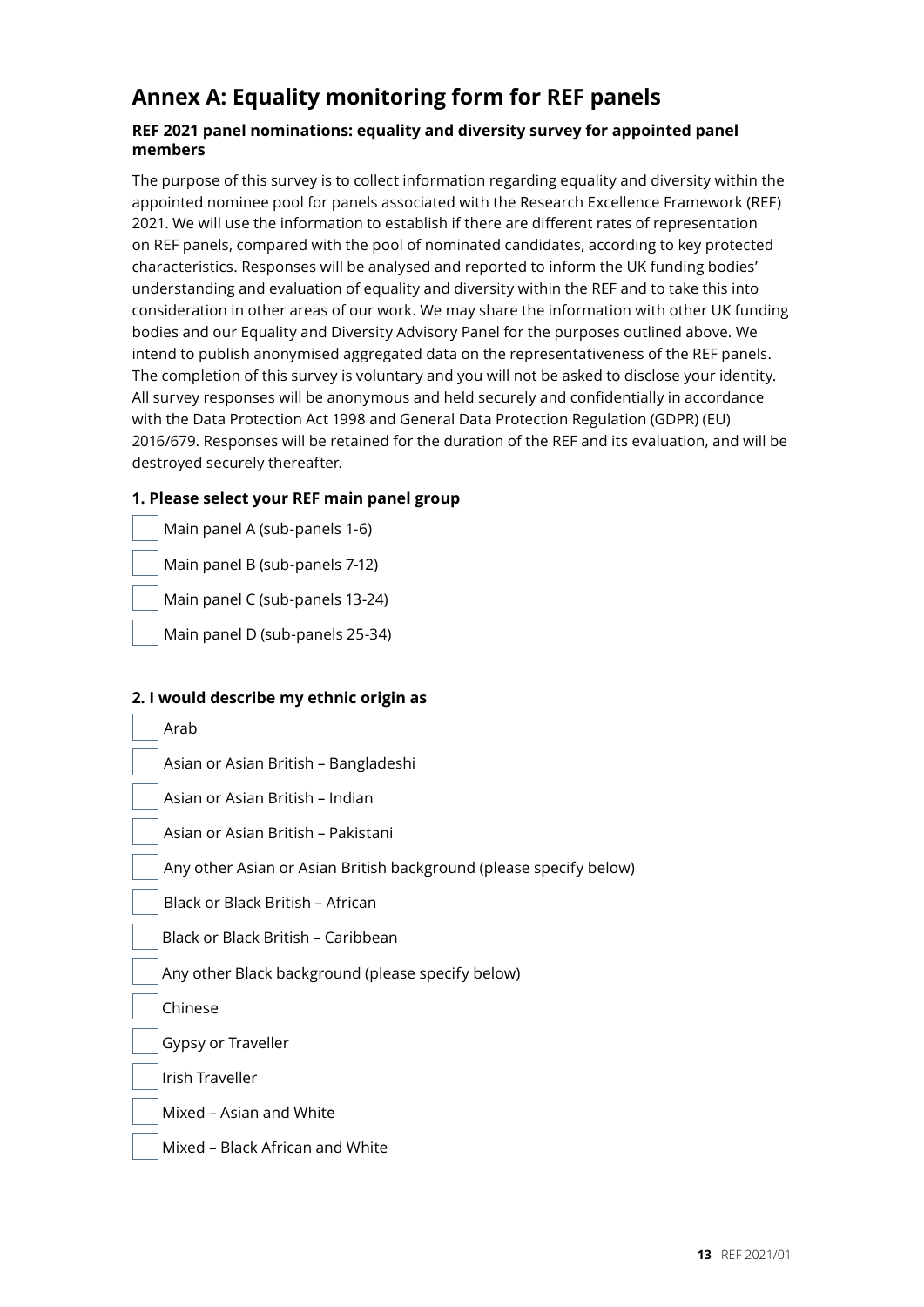Mixed – Black Caribbean and White

Any other Mixed background (please specify below)

White – British

White – Irish

Any other White background (please specify below)

Any other ethnic group (please specify below)

Prefer not to say

Comments:

#### **3. The Equality Act 2010 considers a person disabled if:**

- You have a physical or mental impairment or disability that has lasted or is likely to last at least 12 months, and
- This condition or disability has a substantial long-term effect on your ability to carry out day to day activities.

#### **Do you consider yourself disabled?**

| No  |
|-----|
| Yes |
|     |

Prefer not to say

If yes, how would you describe your disability?

#### **4. How would you describe yourself?**

Male

In another way

Prefer not to say

#### **5. Is your gender identity the same as the gender recorded at your birth?**



Prefer not to say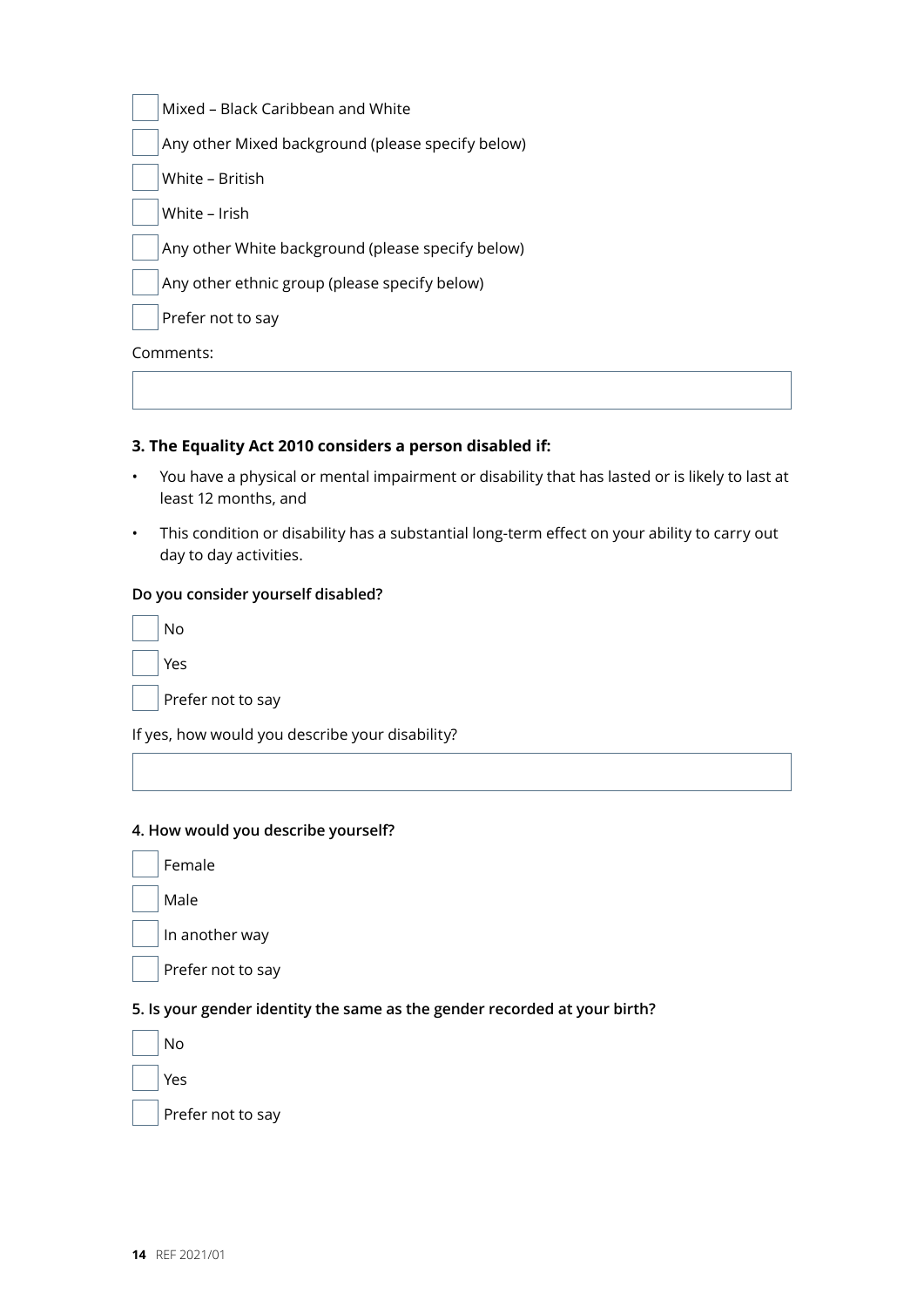#### **6. I am**



## **7. Which group do you most identify with?**

| <b>Buddhist</b>         |
|-------------------------|
| Christian               |
| Hindu                   |
| Jewish                  |
| Muslim                  |
| No religion             |
| Sikh                    |
| Prefer not to say       |
| Other (please specify): |
|                         |

#### **8. Please indicate if any of the following apply to you.**

| Bisexual                |
|-------------------------|
| Gay / lesbian woman     |
| Gay man                 |
| Heterosexual / straight |
| Prefer not to say       |
| Other (please specify): |
|                         |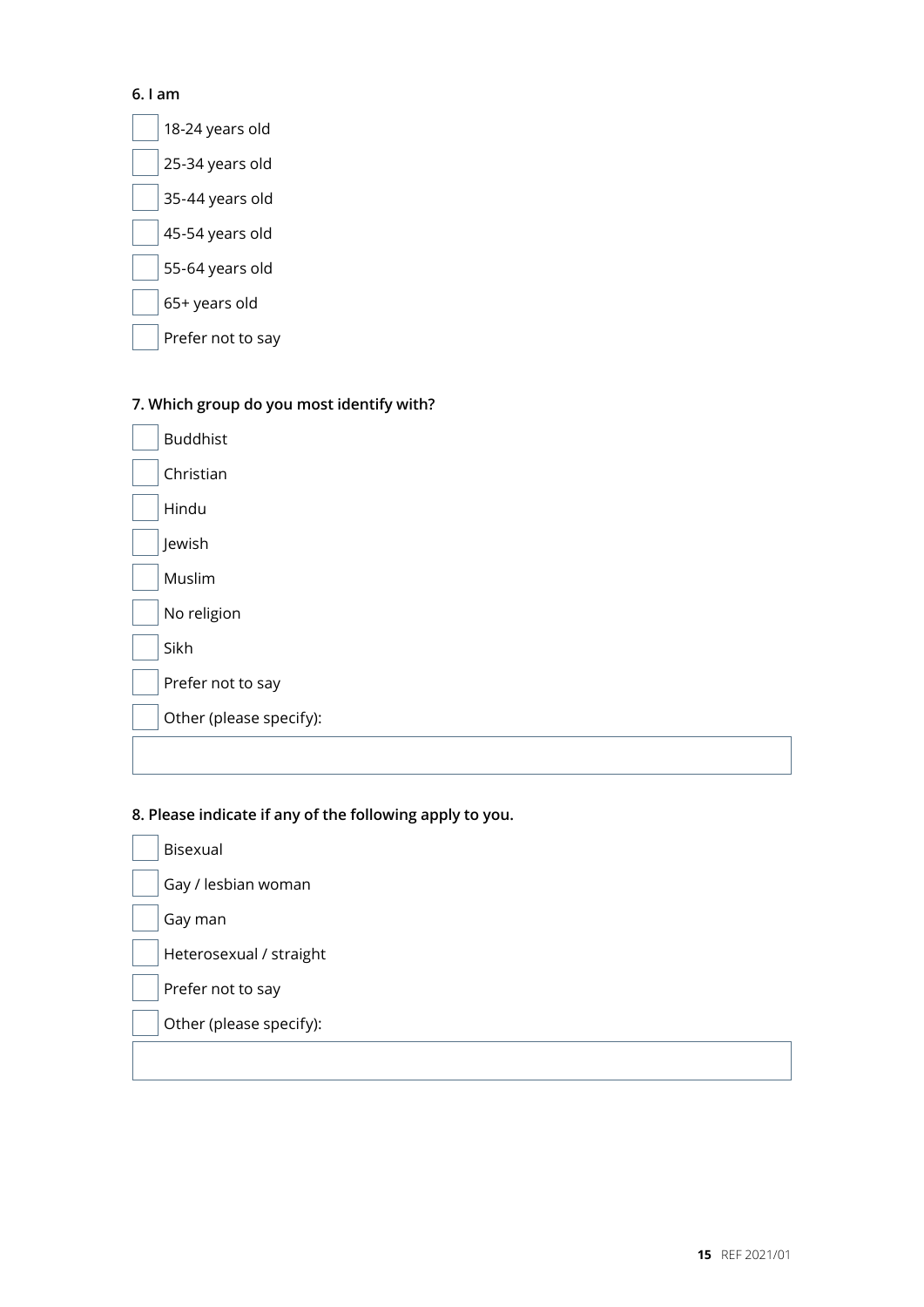#### **9. Have you taken any of the following types of leave within the past year?**

- Adoption leave Extended paternity leave Maternity leave Shared parental leave
	- None

Prefer not to say

#### **10. Please indicate if any of the following caring responsibilities apply to you.**

| Primary carer of a child under the age of 18          |
|-------------------------------------------------------|
| Primary carer of a disabled adult over the age of 18  |
| Primary carer of a disabled child under the age of 18 |
| Primary carer of an adult over the age of 65          |
| Carer of multiple listed above                        |
| None                                                  |
| Secondary carer                                       |
| Prefer not to say                                     |

Thank you for completing the survey. Please click the "Done" button below to submit your entry.

Please note that this survey is anonymous, and it is not possible to identify you from your answers. We are therefore unable to provide individual receipts or discuss completed submissions. Thank you for your understanding.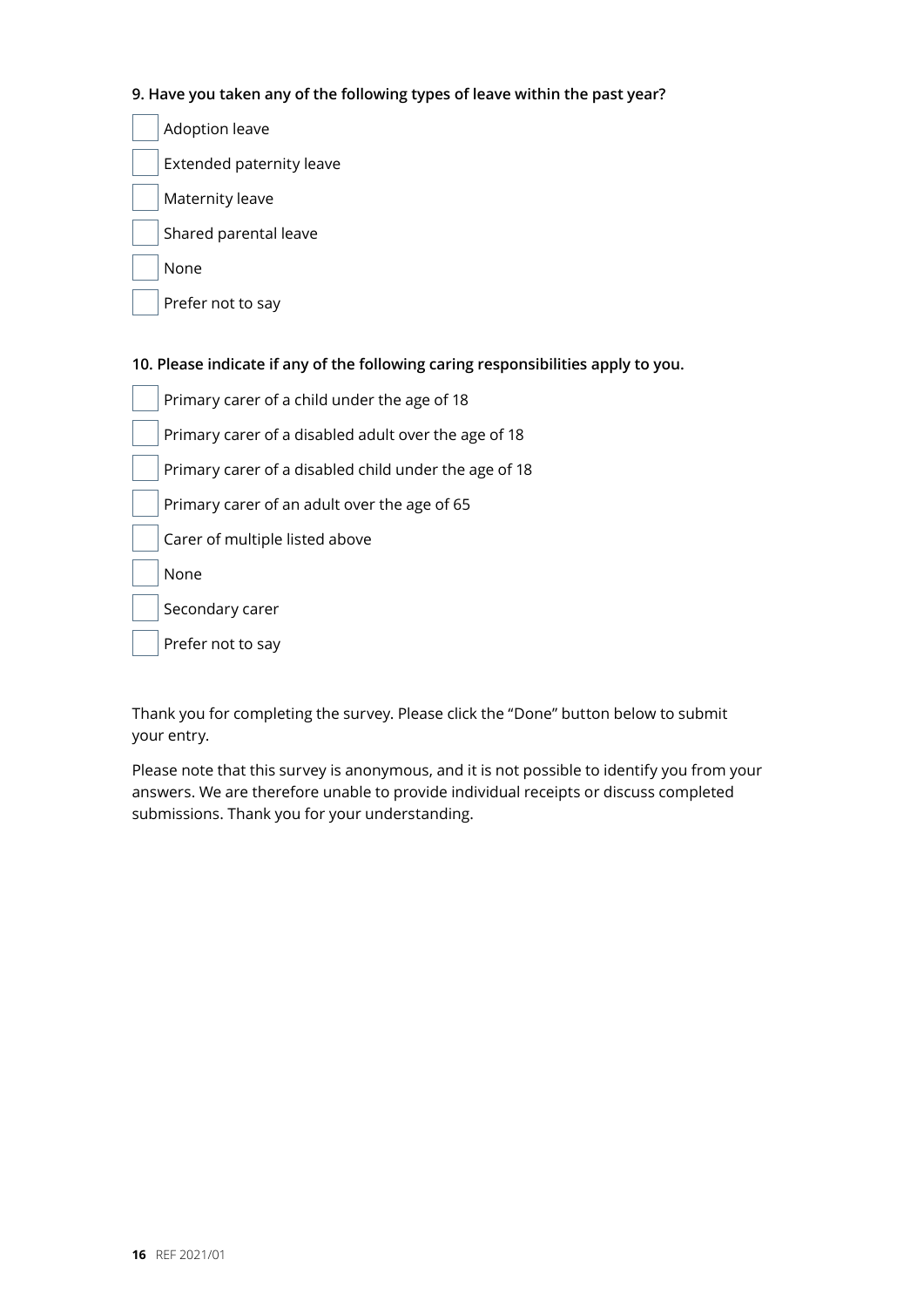## **Annex B: Data tables and methodology**

1. This Annex shows all the data tables behind the findings of this report and describes the methodology used to create them.

- 2. Each section is related to one of the following characteristics:
	- age
	- caring responsibilities
	- disability
	- gender reassignment
	- pregnancy and maternity leave (including additional paternity and adoption leave)
	- race
	- religion and belief
	- sex
	- sexual orientation
- 3. Each section includes three tables which provide:
	- a description of the relevant field in each survey/data and of discrepancies between them
	- the comparison of responses across populations
	- the comparisons of responses across REF main panels

4. Each comparison table shows the headcount and proportion for each response, or group of responses, to each question of the equality survey of REF 2021 appointed panel members and compares, when possible, to four other academic populations:

- REF 2021 total nomination pool (combining nominations made in 2017 and 2020).
- $\cdot$  REF 2014 panel members<sup>13</sup>
- UK permanent academic staff 14,15
- UK permanent academic staff with a senior position.

5. The analysis uses responses of REF 2021 nominated panels members as at December 2020 and responses of appointed panel members as at January 2021.

6. The form also requested information on caring responsibilities.

<sup>13.</sup> As at 1 June 2011, the deadline for the first survey of panel membership (see REF 2014 Analysis of panel membership: www.ref.ac.uk/2014/media/ref/content/pub/analysisofpanelmembership/ Analysispanelmembership.pdf).

<sup>14.</sup> As returned to the 2019-20 HESA Staff record (www.hesa.ac.uk/collection/c19025). It consists of all staff actively employed at a UK higher education institution, on the HESA census date of 31 July 2020, with one active permanent academic contract at lecturer level or above of at least 25 per cent on the census date and a total full-time equivalence of 40 per cent or more. This population includes medicine and dentistry staff and excludes staff on solely atypical contracts. It also excludes staff employed at the University of Buckingham.

<sup>15.</sup> A subset of the above where the contract level is UCEA (Universities and Colleges Employers Association) levels 5A and 5B (described as Professor or Function head). See HESA website for further information: www.hesa.ac.uk/collection/c17025/a/levels.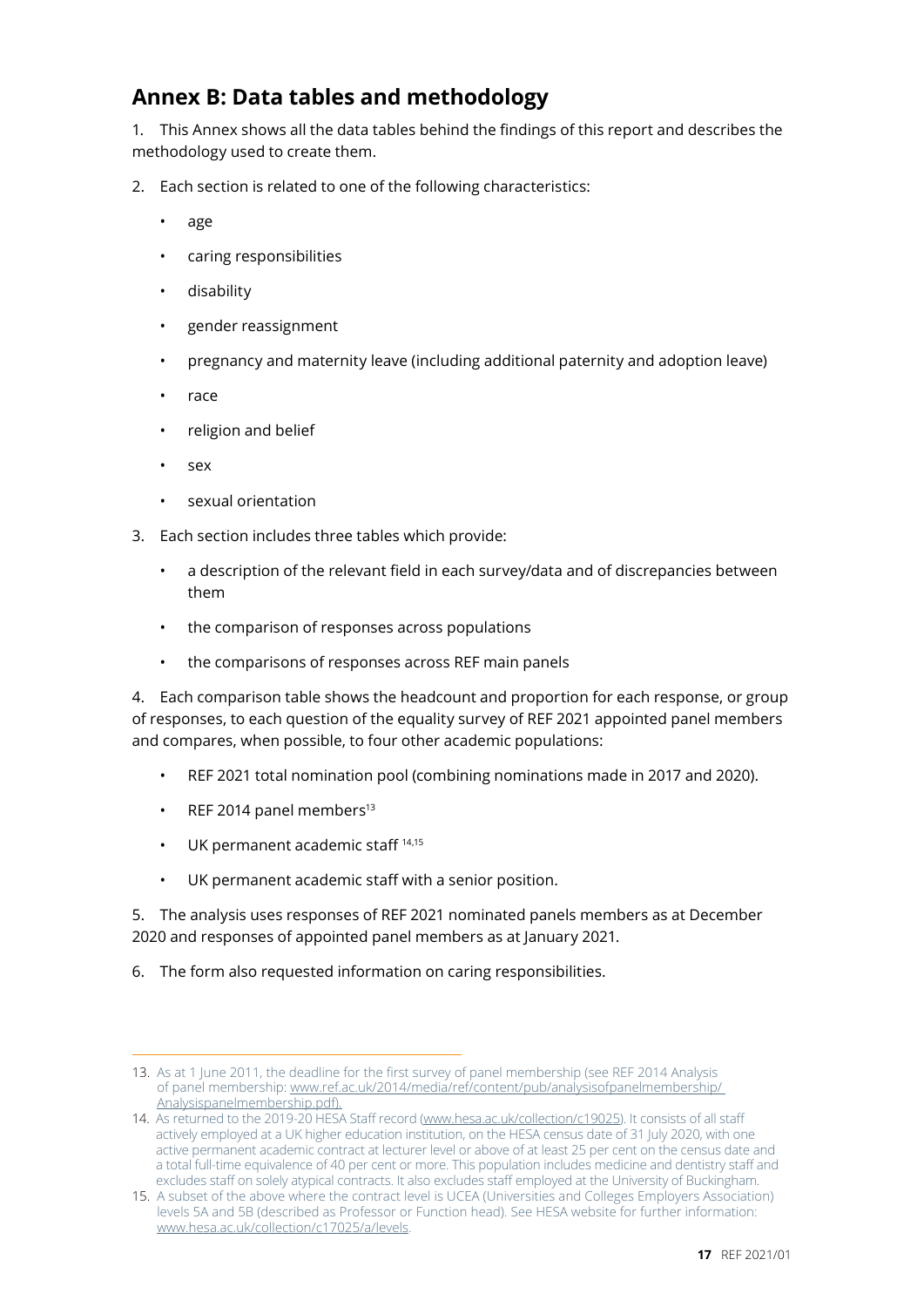7. For gaining more insights on differences for sex across subjects in the criteria-phase analysis, we mapped HESA data to the four main panels by using the main current academic discipline<sup>16</sup> associated to the staff member. We extracted the JACS principal subject from the main academic discipline and map it to main panels following the table shown in Annex C.

8. The percentages in the tables are calculated with respect to the total number of actual responses (i.e., when 'Prefer not to say' or 'Not known/Refused' was not selected in either REF or HESA questionnaires). The percentage for 'Prefer not to say' is instead calculated from the total number of responses.

9. Variables related to gender reassignment, sexual orientation, and religious belief are optional fields in HESA and thus do not have a good coverage. For the sake of simplicity, we treat missing values for these variables as 'Prefer not to say' or 'Not known'. The table below shows the proportion of staff who did not return any information by each field and by HESA population.

| Field name         | Label               | Permanent<br>academic staff | Permanent<br>professors |
|--------------------|---------------------|-----------------------------|-------------------------|
| <b>GENREASSIGN</b> | Gender reassignment | 72%                         | 77%                     |
| RFI BI F           | Religion or belief  | 58%                         | 70%                     |
| <b>SEXORT</b>      | Sexual orientation  | 58%                         | 70%                     |

10. To ensure anonymity, all tables show rounded figures. Responses are rounded to the nearest five but suppressed when lower than five. These cases are flagged by a period ('.'). Percentages are computed on unrounded numbers, unless the number is less than 20 in which case the percentages are calculated using rounded counts (to the nearest five). Percentages are then rounded to the nearest one per cent.

11. When responses are not available in a given survey, we flag them with 'N/A' to distinguish them from actual zeroes.

12. When statistical significance is mentioned in the text, it refers to the results of a statistical hypothesis test. To compare categorical variables across different populations, we use the chi-squared test that determines whether the differences between the expected frequencies (as based on the proportions of the reference population) and the observed ones are significant from a statistical point of view. However, a caveat of the chi-square test is that it is not very accurate when expected values are small. In practice, if any of the expected values is less than 5 or if the total is less than 50, then the results of the chi-square test are not extremely reliable. We use a significance level of 5 per cent.

<sup>16.</sup> See https://www.hesa.ac.uk/collection/c17025/a/curaccdis for a detailed description of this field.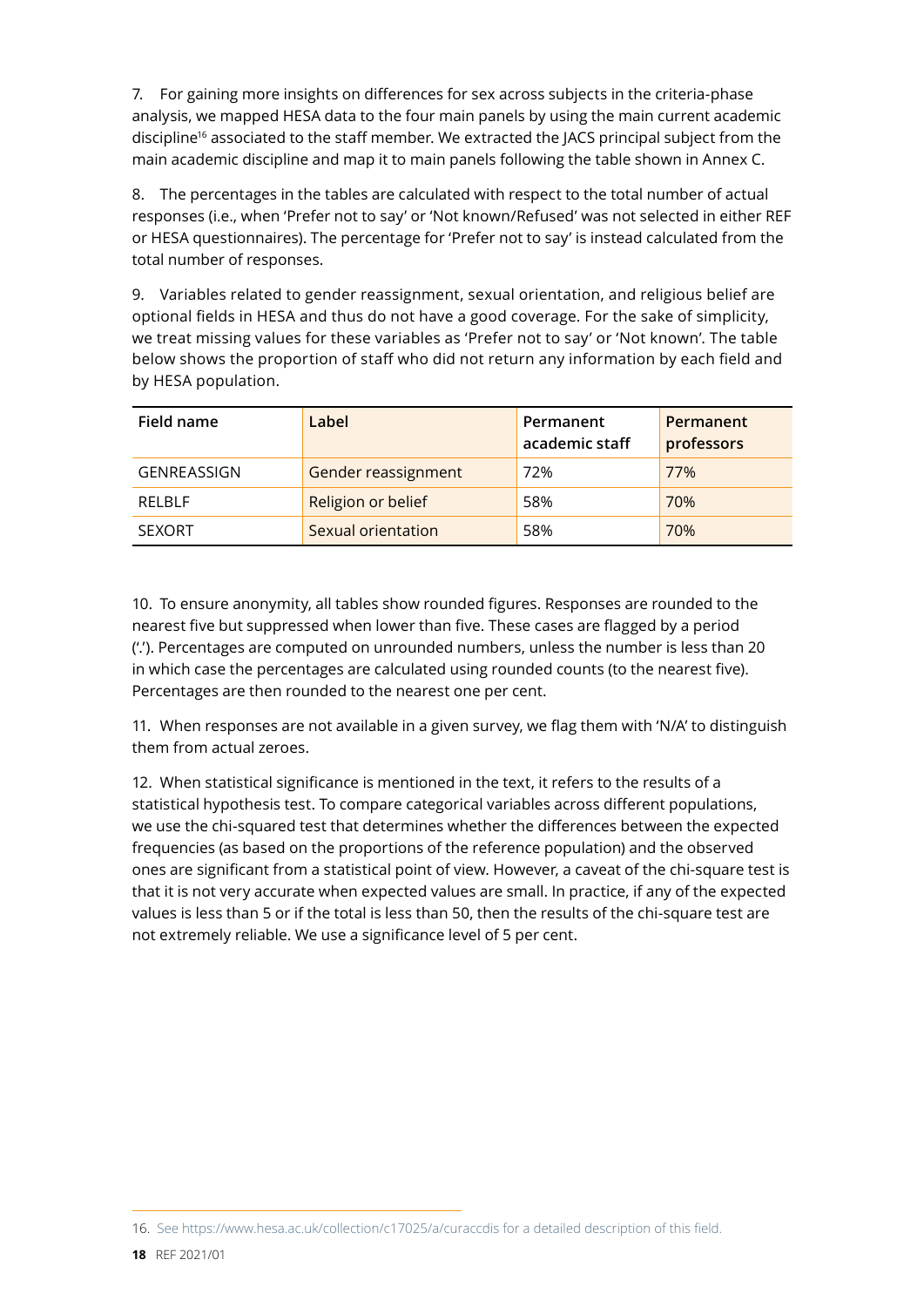#### **Section 1. Sex**

13. The REF 2021 surveys asked panel members to describe their sex. In comparing responses to HESA data we use the field SEXID (sexual identification). In REF 2021 surveys there was an additional response: 'In another way' which we mapped to the option "Other" available in HESA data. In REF 2014 survey there were only two options ('Female' and 'Male'). The split of HESA population by main panel is done by mapping the academic discipline of the staff members to the subjects of each main panel, as described in paragraph 7.

| Question                          |                                  |
|-----------------------------------|----------------------------------|
| REF 2021 appointed panel members: | How would you describe yourself? |
| REF 2021 nominated panel members: | How would you describe yourself? |
| REF 2014 appointed panel members: | am                               |
| HESA 2019/20 Staff record field:  | What is your sex?                |

|                   | <b>REF 2021</b><br>appointed<br>panel<br>membership |      | <b>REF 2021</b><br>nominated<br>panel | membership | <b>REF 2014</b><br>appointed<br>panel<br>membership |          | Permanent<br>academics in the<br><b>HESA 2019-20</b><br>Staff record |          | Permanent<br>professors in the<br><b>HESA 2019-20</b><br>Staff record |                |
|-------------------|-----------------------------------------------------|------|---------------------------------------|------------|-----------------------------------------------------|----------|----------------------------------------------------------------------|----------|-----------------------------------------------------------------------|----------------|
| Group             | No.                                                 | $\%$ | No.                                   | $\%$       | No.                                                 | %        | $\%$<br>No.                                                          |          | No.                                                                   | $\%$           |
| Female            | 420                                                 | 45%  | 1.120                                 | 40%        | 230                                                 | 33%      | 55,590                                                               | 45%      | 5,655                                                                 | 28%            |
| Male              | 505<br>55%                                          |      | 1.655                                 | 60%        | 460                                                 | 67%      | 68,860                                                               | 55%      | 14,170                                                                | 71%            |
| In another way    | $\bullet$                                           | 0%   | 5                                     | 0%         | $\Omega$                                            | $\Omega$ | 145                                                                  | 0%       | 40                                                                    | 0%             |
| Known total       | 925                                                 | 99%  | 2.775                                 | 99%        | 690                                                 | 98%      | 124,590                                                              | 100%     | 19,865                                                                | 100%           |
| Prefer not to say | 10                                                  | 1%   | 35                                    | 1%         | 10                                                  | 1%       | $\overline{0}$                                                       | $\Omega$ | $\Omega$                                                              | $\overline{0}$ |

|                |                   | <b>REF 2021</b><br>appointed<br>panel<br>membership |      | <b>REF 2021</b><br>nominated<br>panel<br>membership |     | <b>REF 2014</b><br>appointed<br>panel<br>membership |     | Permanent<br>academics<br>in the HESA<br>2017/18 Staff<br>record |      | Permanent<br>professors<br>in the HESA<br>2017/18 Staff<br>record |      |
|----------------|-------------------|-----------------------------------------------------|------|-----------------------------------------------------|-----|-----------------------------------------------------|-----|------------------------------------------------------------------|------|-------------------------------------------------------------------|------|
| Main panel     | Group             | No.                                                 | $\%$ | No.                                                 | %   | No.                                                 | %   | No.                                                              | %    | No.                                                               | %    |
| $\overline{A}$ | Female            | 85                                                  | 43%  | 230                                                 | 43% | 50                                                  | 32% | 18,170                                                           | 53%  | 1,545                                                             | 29%  |
| A              | Male              | 115                                                 | 57%  | 310                                                 | 57% | 105                                                 | 68% | 16,035                                                           | 47%  | 3,770                                                             | 71%  |
| $\overline{A}$ | In another way    | $\mathbf 0$                                         | 0%   | $\overline{0}$                                      | 0%  | $\mathbf{0}$                                        | 0%  | 5                                                                | 0%   |                                                                   | 0%   |
| A              | Known total       | 200                                                 | 99%  | 540                                                 | 99% | 150                                                 | 98% | 34,210                                                           | 100% | 5,315                                                             | 100% |
| $\overline{A}$ | Prefer not to say |                                                     | 0%   |                                                     | 1%  | $\ddot{\phantom{a}}$                                | 3%  | $\cdot$                                                          | 0%   |                                                                   | 0%   |
| B              | Female            | 65                                                  | 33%  | 80                                                  | 21% | 35                                                  | 23% | 5,060                                                            | 21%  | 655                                                               | 13%  |
| B              | Male              | 130                                                 | 67%  | 310                                                 | 79% | 115                                                 | 77% | 19,350                                                           | 79%  | 4,355                                                             | 87%  |
| B              | In another way    | $\overline{0}$                                      | 0%   |                                                     | 0%  | $\mathbf{0}$                                        | 0%  | 5                                                                | 0%   |                                                                   | 0%   |
| B              | Known total       | 195                                                 | 99%  | 395                                                 | 99% | 150                                                 | 98% | 24,415                                                           | 100% | 5,010                                                             | 100% |
| B              | Prefer not to say |                                                     | 0%   |                                                     | 1%  |                                                     | 3%  |                                                                  | 0%   |                                                                   | 0%   |

Note: This table is continued overleaf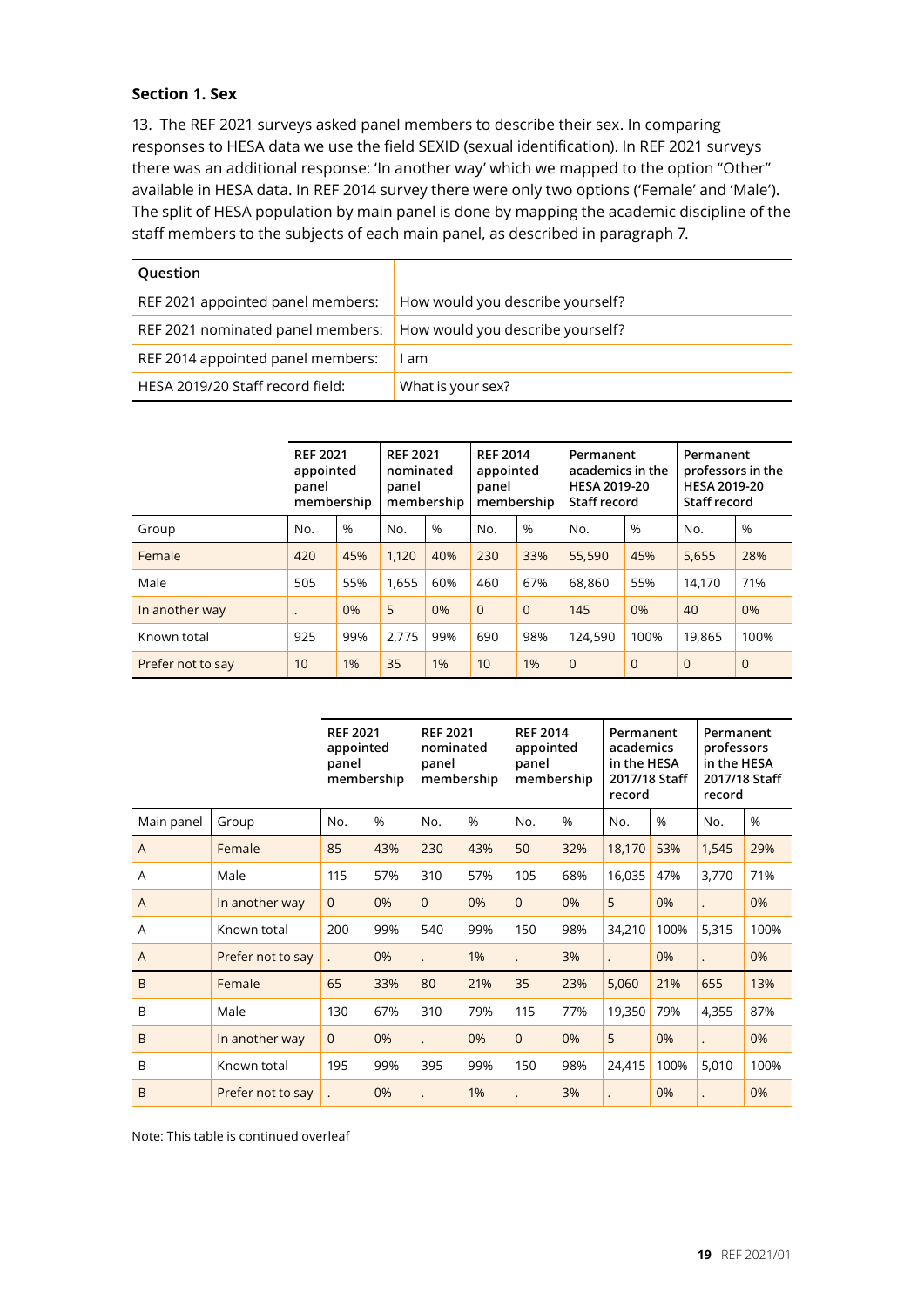|              |                   | <b>REF 2021</b><br>appointed<br>panel<br>membership |                      | <b>REF 2021</b><br>nominated<br>panel<br>membership |                      | <b>REF 2014</b><br>appointed<br>panel<br>membership |                      | Permanent<br>academics<br>in the HESA<br>2017/18 Staff<br>record |      | Permanent<br>professors<br>in the HESA<br>record | 2017/18 Staff |
|--------------|-------------------|-----------------------------------------------------|----------------------|-----------------------------------------------------|----------------------|-----------------------------------------------------|----------------------|------------------------------------------------------------------|------|--------------------------------------------------|---------------|
| Main panel   | Group             | No.                                                 | %                    | No.                                                 | %                    | No.                                                 | %                    | No.                                                              | %    | No.                                              | %             |
| $\mathsf{C}$ | Female            | 140                                                 | 46%                  | 250                                                 | 41%                  | 65                                                  | 33%                  | 17,545                                                           | 47%  | 1,565                                            | 31%           |
| C            | Male              | 160                                                 | 53%                  | 365                                                 | 59%                  | 135                                                 | 67%                  | 19,465                                                           | 53%  | 3,405                                            | 69%           |
| C            | In another way    |                                                     | 0%                   | $\Omega$                                            | 0%                   | $\Omega$                                            | 0%                   |                                                                  | 0%   |                                                  | 0%            |
| C            | Known total       | 295                                                 | 98%                  | 620                                                 | 98%                  | 200                                                 | 99%                  | 37,015                                                           | 100% | 4.970                                            | 100%          |
| C            | Prefer not to say | 5                                                   | 2%                   | 10                                                  | 2%                   |                                                     | 2%                   |                                                                  | 0%   |                                                  | 0%            |
| D            | Female            | 130                                                 | 56%                  | 305                                                 | 53%                  | 80                                                  | 42%                  | 10,245                                                           | 47%  | 980                                              | 35%           |
| D            | Male              | 100                                                 | 44%                  | 275                                                 | 47%                  | 110                                                 | 58%                  | 11,460                                                           | 53%  | 1,835                                            | 65%           |
| D            | In another way    | $\mathbf{0}$                                        | 0%                   | $\overline{0}$                                      | 0%                   | $\overline{0}$                                      | 0%                   | 10                                                               | 0%   |                                                  | 0%            |
| D            | Known total       | 235                                                 | 99%                  | 580                                                 | 99%                  | 185                                                 | 98%                  | 20,985                                                           | 100% | 2.680                                            | 100%          |
| D            | Prefer not to say |                                                     | 2%                   |                                                     | 1%                   | $\ddot{\phantom{0}}$                                | 3%                   |                                                                  | 0%   |                                                  | 0%            |
| N/A          | Female            |                                                     | $\bullet$            |                                                     | $\ddot{\phantom{0}}$ | $\ddot{\phantom{0}}$                                | $\ddot{\phantom{0}}$ | 275                                                              | 41%  | 10                                               | 30%           |
| N/A          | Male              | $\ddot{\phantom{0}}$                                | $\ddot{\phantom{0}}$ | $\ddot{\phantom{0}}$                                | $\bullet$            | $\cdot$                                             | $\cdot$              | 395                                                              | 59%  | 25                                               | 70%           |
| N/A          | In another way    | $\ddot{\phantom{0}}$                                | $\ddot{\phantom{0}}$ |                                                     | $\ddot{\phantom{0}}$ |                                                     |                      | $\overline{0}$                                                   | 0%   |                                                  | 0%            |
| N/A          | Known total       | $\ddot{\phantom{0}}$                                | $\ddot{\phantom{0}}$ | $\ddot{\phantom{0}}$                                | $\cdot$              | $\ddot{\phantom{0}}$                                | $\ddot{\phantom{0}}$ | 670                                                              | 100% | 35                                               | 100%          |
| N/A          | Prefer not to say |                                                     | $\ddot{\phantom{0}}$ |                                                     |                      | $\ddot{\phantom{0}}$                                |                      |                                                                  | 0%   |                                                  | 0%            |

#### **Section 2. Gender identity**

14. This field is optional in HESA staff record and we include missing values in 'Prefer not to say', as described in paragraph 9.

| Question                          |                                                                                                                 |
|-----------------------------------|-----------------------------------------------------------------------------------------------------------------|
| REF 2021 appointed panel members: | "Is your gender identity the same as the gender<br>recorded at your birth?"                                     |
| REF 2021 nominated panel members: | "Is your gender identity the same as the gender<br>recorded at your birth?"                                     |
| REF 2014 appointed panel members: | "Is your gender identity the same as the gender you<br>were assigned at birth?"                                 |
| HESA 2019/20 Staff record field:  | "Whether the current gender identity, on the basis of<br>their own self-assessment, is that assigned at birth." |

|                   | <b>REF 2021</b><br>appointed<br>panel<br>membership |               | <b>REF 2021</b><br>nominated<br>panel<br>membership |               | <b>REF 2014</b><br>appointed<br>panel<br>membership |               | Permanent<br>academics in the<br><b>HESA 2019-20</b><br>Staff record |      | Permanent<br>professors in the<br><b>HESA 2019-20</b><br>Staff record |      |
|-------------------|-----------------------------------------------------|---------------|-----------------------------------------------------|---------------|-----------------------------------------------------|---------------|----------------------------------------------------------------------|------|-----------------------------------------------------------------------|------|
| Group             | No.                                                 | $\frac{9}{6}$ | No.                                                 | $\frac{0}{0}$ | No.                                                 | $\frac{0}{0}$ | No.                                                                  | $\%$ | No.                                                                   | $\%$ |
| <b>No</b>         |                                                     | 1%            | 10                                                  | 0%            | $\Omega$                                            | 0%            | 395                                                                  | 1%   | 40                                                                    | 1%   |
| Yes               | 920                                                 | 100%          | 2.765                                               | 100%          | 675                                                 | 100%          | 34,810                                                               | 99%  | 4.610                                                                 | 99%  |
| Known total       | 920                                                 | 98%           | 2.775                                               | 99%           | 675                                                 | 96%           | 35,205                                                               | 28%  | 4.650                                                                 | 23%  |
| Prefer not to say | 15                                                  | 2%            | 40                                                  | 1%            | 25                                                  | 4%            | 89,385                                                               | 72%  | 15,215                                                                | 77%  |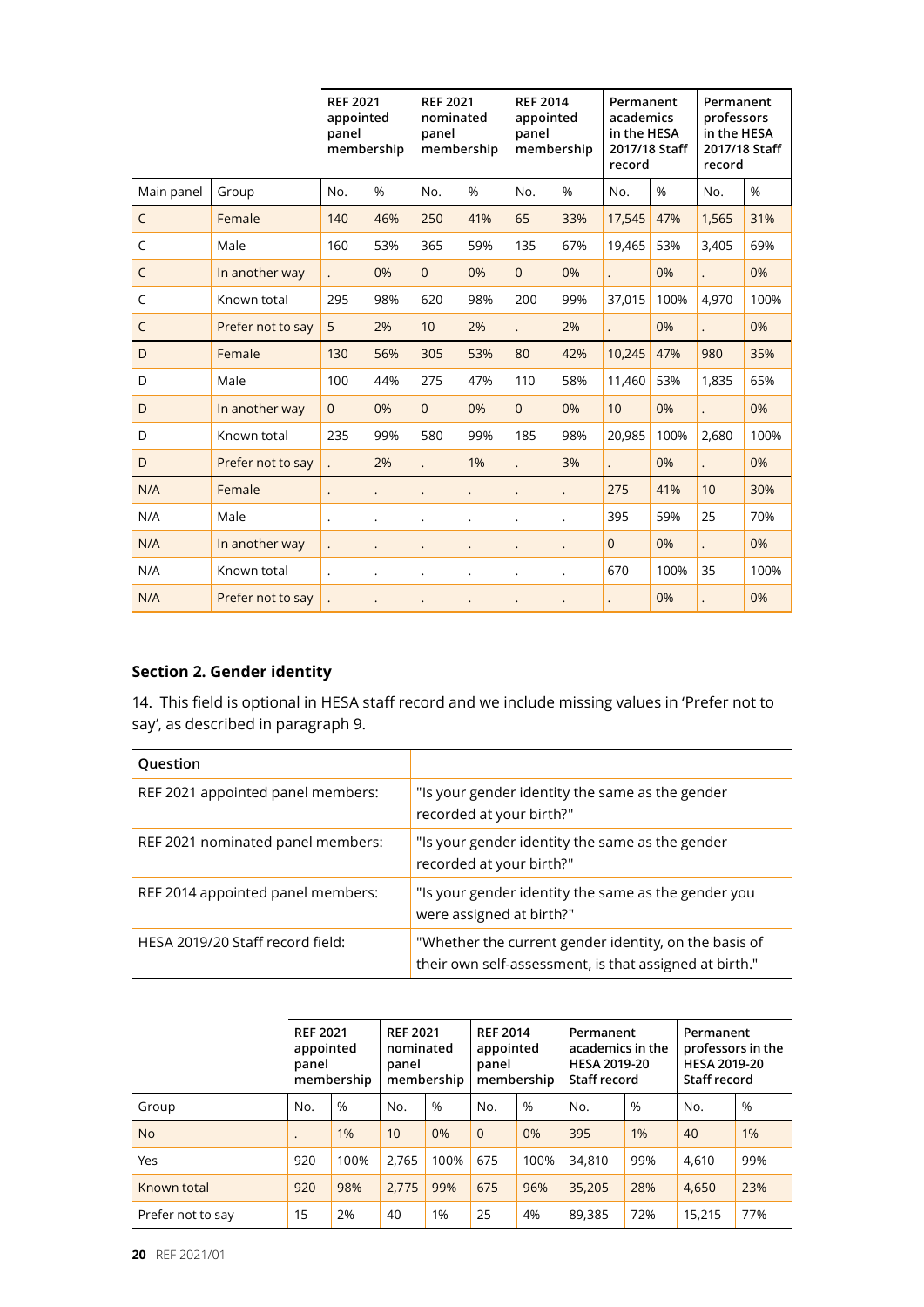|            |                   | <b>REF 2021</b><br>appointed<br>panel | membership | <b>REF 2021</b><br>nominated<br>panel<br>membership |      | <b>REF 2014</b><br>appointed<br>panel<br>membership |      |
|------------|-------------------|---------------------------------------|------------|-----------------------------------------------------|------|-----------------------------------------------------|------|
| Main panel | Group             | No.                                   | %          | No.                                                 | %    | No.                                                 | %    |
| A          | <b>No</b>         | $\overline{0}$                        | 0%         | $\overline{0}$                                      | 0%   | $\overline{0}$                                      | 0%   |
| A          | Yes               | 200                                   | 100%       | 540                                                 | 100% | 145                                                 | 100% |
| A          | Known total       | 200                                   | 99%        | 540                                                 | 99%  | 145                                                 | 95%  |
| A          | Prefer not to say |                                       | 0%         | $\ddot{\phantom{0}}$                                | 1%   | 10                                                  | 6%   |
| B          | <b>No</b>         | $\ddot{\phantom{0}}$                  | 0%         | $\ddot{\phantom{0}}$                                | 0%   | $\Omega$                                            | 0%   |
| B          | Yes               | 195                                   | 100%       | 395                                                 | 100% | 145                                                 | 100% |
| B          | Known total       | 195                                   | 99%        | 395                                                 | 99%  | 145                                                 | 96%  |
| B          | Prefer not to say |                                       | 0%         | 5                                                   | 1%   | 5                                                   | 3%   |
| C          | No                |                                       | 0%         | $\ddot{\phantom{0}}$                                | 1%   | 0                                                   | 0%   |
| C          | Yes               | 290                                   | 99%        | 620                                                 | 99%  | 200                                                 | 100% |
| C          | Known total       | 295                                   | 97%        | 620                                                 | 99%  | 200                                                 | 97%  |
| C          | Prefer not to say | 10                                    | 3%         | 10                                                  | 2%   | 5                                                   | 2%   |
| D          | No                |                                       | 0%         | $\ddot{\phantom{0}}$                                | 0%   | 0                                                   | 0%   |
| D          | Yes               | 230                                   | 100%       | 575                                                 | 100% | 185                                                 | 100% |
| D          | Known total       | 230                                   | 98%        | 575                                                 | 99%  | 185                                                 | 97%  |
| D          | Prefer not to say |                                       | 2%         | 5                                                   | 1%   | 5                                                   | 3%   |

#### **Section 3. Ethnicity**

15. The list of ethnicities available as an option slightly differs between all three REF surveys and the HESA Staff record. In order to deal with the various responses under White and Other in the REF surveys, the data are grouped according to the broader categories from 2011 census, as specified at: https://www.ethnicity-facts-figures.service.gov.uk/ethnicity-in-the-uk/ ethnic-groups-and-data-collected. These categories are Asian, Black, Mixed, Other and White.

| Question                          |                                                      |
|-----------------------------------|------------------------------------------------------|
| REF 2021 appointed panel members: | I would describe my ethnic origin as                 |
| REF 2021 nominated panel members: | I would describe my ethnic origin as                 |
| REF 2014 appointed panel members: | I would describe my ethnic origin as                 |
| HESA 2019/20 Staff record field:  | Ethnicity, on the basis of their own self-assessment |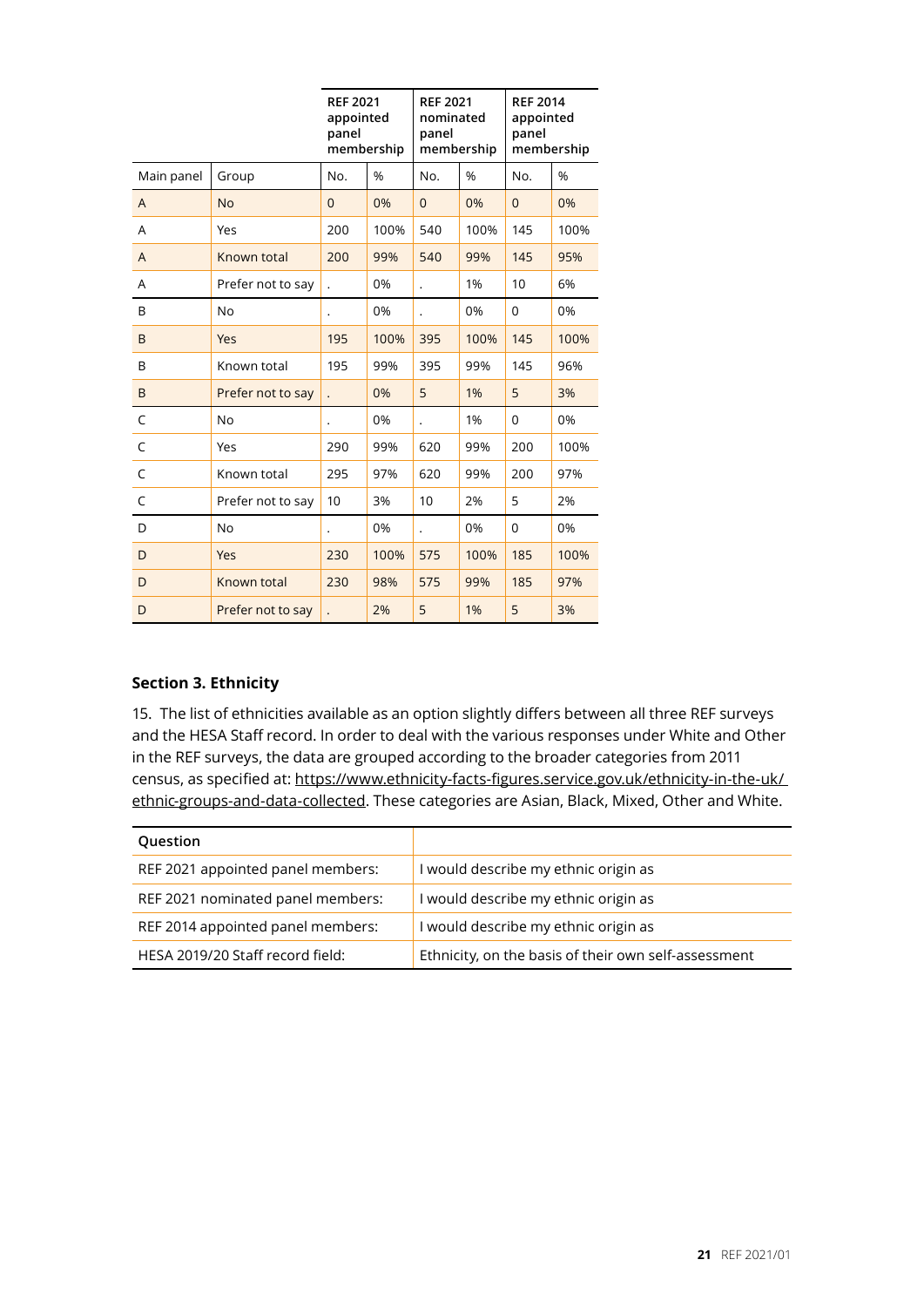|                   | <b>REF 2021</b><br>appointed<br>panel<br>membership |     | <b>REF 2021</b><br>nominated<br>panel | membership | <b>REF 2014</b><br>appointed<br>panel | membership | Permanent<br>academics in the<br><b>HESA 2019-20</b><br>Staff record |      | Permanent<br>professors in the<br><b>HESA 2019-20</b><br>Staff record |      |
|-------------------|-----------------------------------------------------|-----|---------------------------------------|------------|---------------------------------------|------------|----------------------------------------------------------------------|------|-----------------------------------------------------------------------|------|
| Group             | No.                                                 | %   | No.                                   | %          | No.                                   | $\%$       | No.                                                                  | $\%$ | No.                                                                   | $\%$ |
| Asian             | 65                                                  | 7%  | 190                                   | 7%         | 15                                    | 2%         | 10,840                                                               | 9%   | 1,360                                                                 | 7%   |
| <b>Black</b>      | 5                                                   | 1%  | 30                                    | 1%         |                                       | 1%         | 2,365                                                                | 2%   | 135                                                                   | 1%   |
| <b>Mixed</b>      | 10                                                  | 1%  | 45                                    | 2%         | 5                                     | 1%         | 2,460                                                                | 2%   | 270                                                                   | 1%   |
| White             | 820                                                 | 89% | 2,450                                 | 88%        | 655                                   | 96%        | 98,685                                                               | 85%  | 16,355                                                                | 89%  |
| Other             | 15                                                  | 2%  | 60                                    | 2%         | $\ddot{\phantom{0}}$                  | 1%         | 2,415                                                                | 2%   | 300                                                                   | 2%   |
| Known total       | 920                                                 | 98% | 2,770                                 | 99%        | 680                                   | 97%        | 116,770                                                              | 94%  | 18,420                                                                | 93%  |
| Prefer not to say | 15                                                  | 2%  | 40                                    | 1%         | 20                                    | 3%         | 7,820                                                                | 6%   | 1,445                                                                 | 7%   |

|             |                   | <b>REF 2021</b><br>appointed<br>panel | membership | <b>REF 2021</b><br>nominated<br>panel<br>membership |       | <b>REF 2014</b><br>appointed<br>panel<br>membership |     |
|-------------|-------------------|---------------------------------------|------------|-----------------------------------------------------|-------|-----------------------------------------------------|-----|
| Main panel  | Group             | No.                                   | %          | No.                                                 | %     | No.                                                 | %   |
| A           | Asian             | 15                                    | 7%         | 40                                                  | 7%    |                                                     | 3%  |
| A           | <b>Black</b>      |                                       | 0%         | 5                                                   | 1%    | 0                                                   | 0%  |
| A           | <b>Mixed</b>      |                                       | 0%         |                                                     | 1%    | 0                                                   | 0%  |
| Α           | White             | 180                                   | 90%        | 485                                                 | 90%   | 145                                                 | 98% |
| A           | Other             | $\ddot{\phantom{0}}$                  | 2%         | $\ddot{\phantom{0}}$                                | 1%    | $\overline{0}$                                      | 0%  |
| Α           | Known total       | 205                                   | 100%       | 535                                                 | 99%   | 150                                                 | 97% |
| A           | Prefer not to say |                                       | 0%         | 5                                                   | 1%    | 5                                                   | 3%  |
| B           | Asian             | 10                                    | 5%         | 25                                                  | 7%    | 5                                                   | 3%  |
| B           | <b>Black</b>      |                                       | 0%         | $\ddot{\phantom{0}}$                                | 1%    | 0                                                   | 0%  |
| B           | Mixed             |                                       | 0%         |                                                     | 1%    | $\ddot{\phantom{0}}$                                | 0%  |
| B           | White             | 175                                   | 92%        | 350                                                 | 90%   | 140                                                 | 95% |
| B           | Other             |                                       | 0%         | 10                                                  | 3%    |                                                     | 0%  |
| B           | Known total       | 190                                   | 99%        | 390                                                 | 98%   | 145                                                 | 97% |
| B           | Prefer not to say | $\ddot{\phantom{0}}$                  | 0%         | 5                                                   | 1%    | 5                                                   | 3%  |
| C           | Asian             | 25                                    | 9%         | 35                                                  | 6%    | $\ddot{\phantom{0}}$                                | 3%  |
| $\mathsf C$ | <b>Black</b>      | $\ddot{\phantom{0}}$                  | 2%         | 5                                                   | 1%    | $\ddot{\phantom{0}}$                                | 0%  |
| $\mathsf C$ | Mixed             | 5                                     | 2%         | 10                                                  | 2%    |                                                     | 0%  |
| $\mathsf C$ | White             | 250                                   | 86%        | 550                                                 | 89%   | 190                                                 | 96% |
| $\mathsf C$ | Other             | 10                                    | 3%         | 15                                                  | 2%    |                                                     | 0%  |
| C           | Known total       | 295                                   | 97%        | 620                                                 | 98%   | 200                                                 | 97% |
| $\mathsf C$ | Prefer not to say | 10                                    | 3%         | 10                                                  | 2%    | 5                                                   | 2%  |
| D           | Asian             | 15                                    | 7%         | 25                                                  | 4%    | $\ddot{\phantom{0}}$                                | 0%  |
| D           | <b>Black</b>      | 0                                     | 0%         | 5                                                   | 1%    |                                                     | 0%  |
| D           | Mixed             |                                       | 2%         | 5                                                   | 1%    |                                                     | 3%  |
| D           | White             | 210                                   | 91%        | 530                                                 | 92%   | 175                                                 | 96% |
| D           | Other             | $\ddot{\phantom{0}}$                  | 2%         | 10                                                  | 2%    | $\ddot{\phantom{0}}$                                | 0%  |
| D           | Known total       | 230                                   | 98%        | 580                                                 | 99%   | 185                                                 | 97% |
| D           | Prefer not to say |                                       | 2%         | 5                                                   | $1\%$ | 5                                                   | 3%  |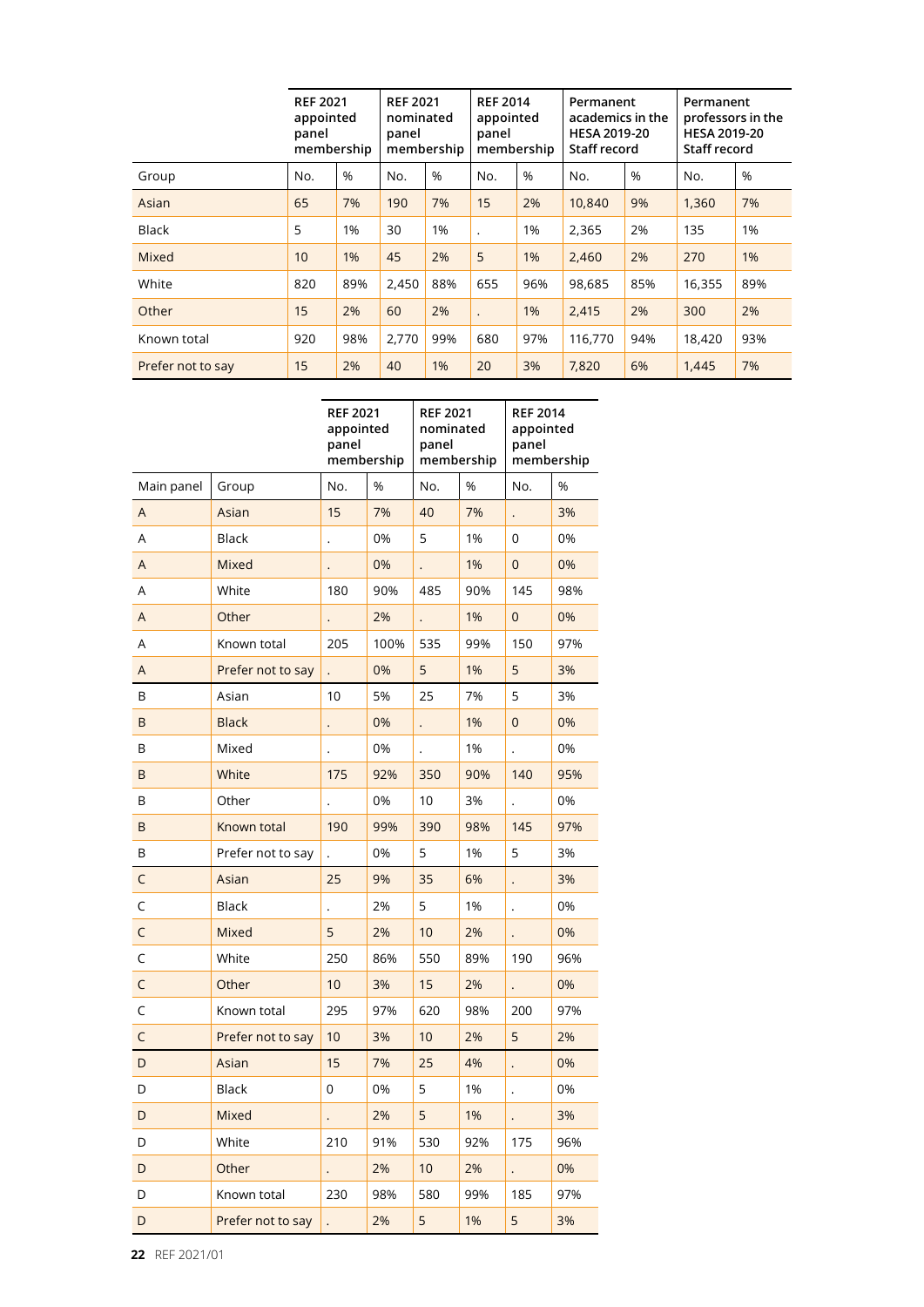#### **Section 4. Disability**

16. 'Unsure' was available only in the REF 2014 survey. In all other cases the answers were either 'Yes' or 'No'.

| Question                          |                                                       |
|-----------------------------------|-------------------------------------------------------|
| REF 2021 appointed panel members: | Do you consider yourself disabled?                    |
| REF 2021 nominated panel members: | Do you consider yourself disabled?                    |
| REF 2014 appointed panel members: | Do you consider yourself disabled?                    |
| HESA 2019/20 Staff record field:  | Disability, on the basis of their own self-assessment |

|                   | <b>REF 2021</b><br>appointed<br>panel<br>membership |               | <b>REF 2021</b><br>nominated<br>panel | membership     | <b>REF 2014</b><br>appointed<br>panel | membership | Permanent<br>academics in the<br><b>HESA 2017/18</b><br>Staff record |     | Permanent<br>professors in the<br><b>HESA 2017/18</b><br>Staff record |      |
|-------------------|-----------------------------------------------------|---------------|---------------------------------------|----------------|---------------------------------------|------------|----------------------------------------------------------------------|-----|-----------------------------------------------------------------------|------|
| Group             | No.                                                 | $\frac{0}{0}$ | No.                                   | %              | No.                                   | %          | No.                                                                  | %   | No.                                                                   | $\%$ |
| <b>Yes</b>        | 880                                                 | 95%           | 2.615                                 | 95%            | 675                                   | 98%        | 115,345                                                              | 95% | 18,635                                                                | 97%  |
| No                | 45                                                  | 5%            | 135                                   | 5%             | 10                                    | 1%         | 5.760                                                                | 5%  | 645                                                                   | 3%   |
| Unsure            | 925                                                 | 99%           | 2,750                                 | 98%            | 685                                   | 98%        | 121,110                                                              | 97% | 19,280                                                                | 97%  |
| Known total       | 15                                                  | 2%            | 65                                    | 2%             | 15                                    | 2%         | 3,480                                                                | 3%  | 585                                                                   | 3%   |
| Prefer not to say | 5                                                   | 1             | 45                                    | $\overline{2}$ | 10                                    | 1          | 3,445                                                                | 3   | 540                                                                   | 3    |

 $\overline{\phantom{a}}$ 

|                |                   | <b>REF 2021</b><br>appointed<br>panel<br>membership |                | <b>REF 2021</b><br>nominated<br>panel<br>membership |                | <b>REF 2014</b><br>appointed<br>panel<br>membership |                |
|----------------|-------------------|-----------------------------------------------------|----------------|-----------------------------------------------------|----------------|-----------------------------------------------------|----------------|
| Main panel     | Group             | No.                                                 | %              | No.                                                 | %              | No.                                                 | %              |
| $\overline{A}$ | <b>No</b>         | 195                                                 | 97%            | 505                                                 | 94%            | 150                                                 | 99%            |
| A              | Yes               | 5                                                   | 3%             | 30                                                  | 6%             | $\ddot{\phantom{0}}$                                | 0%             |
| A              | Known total       | 200                                                 | 99%            | 535                                                 | 99%            | 150                                                 | 97%            |
| A              | Prefer not to say |                                                     | 2%             | 5                                                   | 1%             |                                                     | 3%             |
| $\overline{A}$ | <b>No</b>         | 185                                                 | 96%            | 380                                                 | 97%            | 145                                                 | 99%            |
| B              | Yes               | 10                                                  | 5%             | 10                                                  | 3%             |                                                     | 0%             |
| B              | Known total       | 190                                                 | 99%            | 395                                                 | 99%            | 145                                                 | 97%            |
| B              | Prefer not to say |                                                     | 0%             | 5                                                   | 1%             |                                                     | 3%             |
| B              | N <sub>o</sub>    | 280                                                 | 94%            | 575                                                 | 94%            | 195                                                 | 98%            |
| B              | Yes               | 20                                                  | 7%             | 35                                                  | 6%             | 5                                                   | 3%             |
| $\mathsf C$    | Known total       | 300                                                 | 99%            | 610                                                 | 97%            | 200                                                 | 98%            |
| C              | Prefer not to say | $\ddot{\phantom{0}}$                                | 2%             | 20                                                  | 3%             | $\ddot{\phantom{0}}$                                | 2%             |
| C              | <b>No</b>         | 220                                                 | 95%            | 545                                                 | 96%            | 185                                                 | 98%            |
| C              | Yes               | 10                                                  | 4%             | 25                                                  | 4%             | $\ddot{\phantom{0}}$                                | 3%             |
| C              | Known total       | 230                                                 | 97%            | 570                                                 | 98%            | 185                                                 | 99%            |
| D              | Prefer not to say | 5                                                   | 2%             | 15                                                  | 3%             |                                                     | 0%             |
| D              | <b>No</b>         | 145                                                 | 95             | 545                                                 | 96             | 185                                                 | 98             |
| D              | Unsure            | N/A                                                 | $\mathbf{0}$   | N/A                                                 | $\overline{0}$ | $\overline{0}$                                      | $\overline{0}$ |
| D              | Known total       | 150                                                 |                | 570                                                 |                | 185                                                 |                |
| D              | Prefer not to say |                                                     | $\overline{3}$ | 15                                                  | $\overline{3}$ |                                                     | $\pmb{0}$      |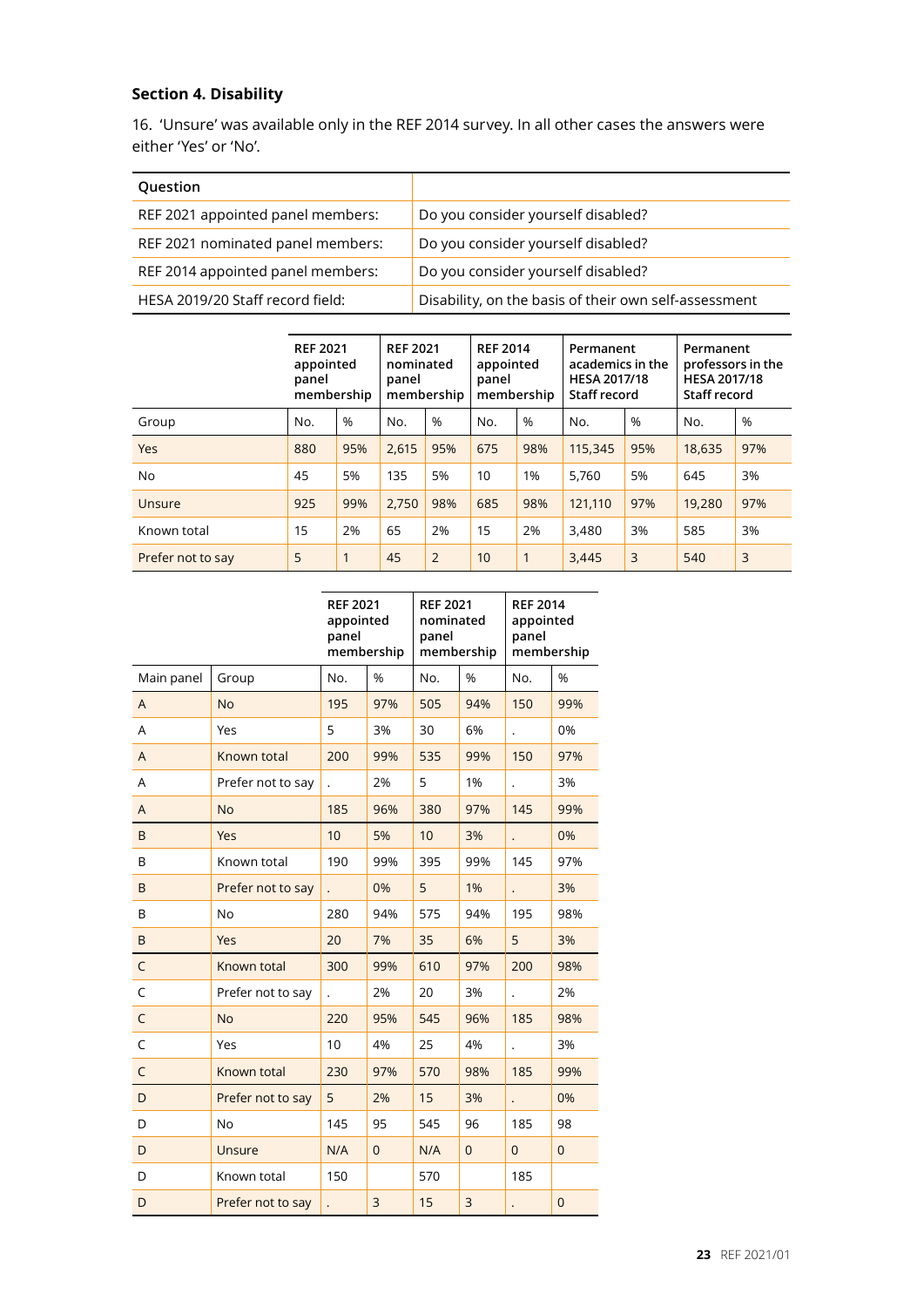#### **Section 5. Age**

17. 65+ was not available as a response in the REF 2014 survey so figures for 55+ are compared to the two groups 55-64 and 65+.

| Question                          |                                                      |
|-----------------------------------|------------------------------------------------------|
| REF 2021 appointed panel members: | l am                                                 |
| REF 2021 nominated panel members: | am                                                   |
| REF 2014 appointed panel members: | am                                                   |
| HESA 2019/20 Staff record field:  | Calculated from the date of birth on 1 December 2017 |

|                   | <b>REF 2021</b><br>appointed<br>panel<br>membership |               | <b>REF 2021</b><br>nominated<br>panel | membership | <b>REF 2014</b><br>appointed<br>panel | membership | Permanent<br>academics in the<br><b>HESA 2017/18</b><br>Staff record |      | Permanent<br>professors in the<br><b>HESA 2017/18</b><br>Staff record |      |
|-------------------|-----------------------------------------------------|---------------|---------------------------------------|------------|---------------------------------------|------------|----------------------------------------------------------------------|------|-----------------------------------------------------------------------|------|
| Group             | No.                                                 | $\frac{0}{0}$ | No.                                   | $\%$       | No.                                   | %          | No.                                                                  | %    | No.                                                                   | $\%$ |
| $18 - 24$         | $\Omega$                                            | 0%            |                                       | 0%         | $\Omega$                              | 0%         | 85                                                                   | 0%   | $\Omega$                                                              | 0%   |
| $25 - 34$         | 10                                                  | 1%            | 35                                    | 1%         |                                       | 0%         | 14,555                                                               | 12%  | 35                                                                    | 0%   |
| $35 - 44$         | 100                                                 | 11%           | 395                                   | 14%        | 80                                    | 12%        | 38,960                                                               | 31%  | 2,320                                                                 | 12%  |
| 45-54             | 375                                                 | 41%           | 1,240                                 | 45%        | 315                                   | 46%        | 39,455                                                               | 32%  | 7,795                                                                 | 39%  |
| $55+$             | 440                                                 | 48%           | 1,105                                 | 40%        | 290                                   | 42%        | 31,535                                                               | 25%  | 9,715                                                                 | 49%  |
| Known total       | 925                                                 | 99%           | 2,780                                 | 99%        | 690                                   | 98%        | 124,590                                                              | 100% | 19,865                                                                | 100% |
| Prefer not to say | 10                                                  | 1%            | 35                                    | 1%         | 10                                    | 1%         | $\mathbf{0}$                                                         | 0%   | $\overline{0}$                                                        | 0%   |

|                |                   | <b>REF 2021</b><br>appointed<br>panel | membership | <b>REF 2021</b><br>nominated<br>panel<br>membership |      | <b>REF 2014</b><br>appointed<br>panel<br>membership |     |
|----------------|-------------------|---------------------------------------|------------|-----------------------------------------------------|------|-----------------------------------------------------|-----|
| Main panel     | Group             | No.                                   | %          | No.                                                 | %    | No.                                                 | %   |
| A              | $18 - 24$         | $\overline{0}$                        | 0%         | $\overline{0}$                                      | 0%   | $\overline{0}$                                      | 0%  |
| A              | 25-34             |                                       | 0%         | 5                                                   | 1%   | 0                                                   | 0%  |
| $\overline{A}$ | $35 - 44$         | 20                                    | 10%        | 55                                                  | 10%  | 15                                                  | 10% |
| A              | 45-54             | 75                                    | 36%        | 240                                                 | 44%  | 75                                                  | 49% |
| $\mathsf{A}$   | $55+$             | 110                                   | 54%        | 240                                                 | 45%  | 60                                                  | 40% |
| A              | Known total       | 200                                   | 99%        | 540                                                 | 100% | 150                                                 | 98% |
| $\overline{A}$ | Prefer not to say | $\ddot{\phantom{0}}$                  | 0%         | $\ddot{\phantom{0}}$                                | 0%   |                                                     | 3%  |
| A              | 18-24             | $\mathbf 0$                           | 0%         | 0                                                   | 0%   | 0                                                   | 0%  |
| B              | $25 - 34$         | $\ddot{\phantom{0}}$                  | 0%         | $\ddot{\phantom{0}}$                                | 0%   | $\overline{0}$                                      | 0%  |
| B              | 35-44             | 15                                    | 8%         | 45                                                  | 11%  | 15                                                  | 10% |
| B              | 45-54             | 75                                    | 40%        | 155                                                 | 40%  | 75                                                  | 51% |
| B              | $55+$             | 95                                    | 51%        | 190                                                 | 48%  | 60                                                  | 39% |
| B              | Known total       | 190                                   | 98%        | 395                                                 | 99%  | 150                                                 | 98% |
| B              | Prefer not to say | $\ddot{\phantom{0}}$                  | 3%         | $\ddot{\phantom{0}}$                                | 0%   |                                                     | 3%  |
| B              | Known total       | 120                                   |            | 395                                                 |      | 150                                                 |     |

Note: This table is continued overleaf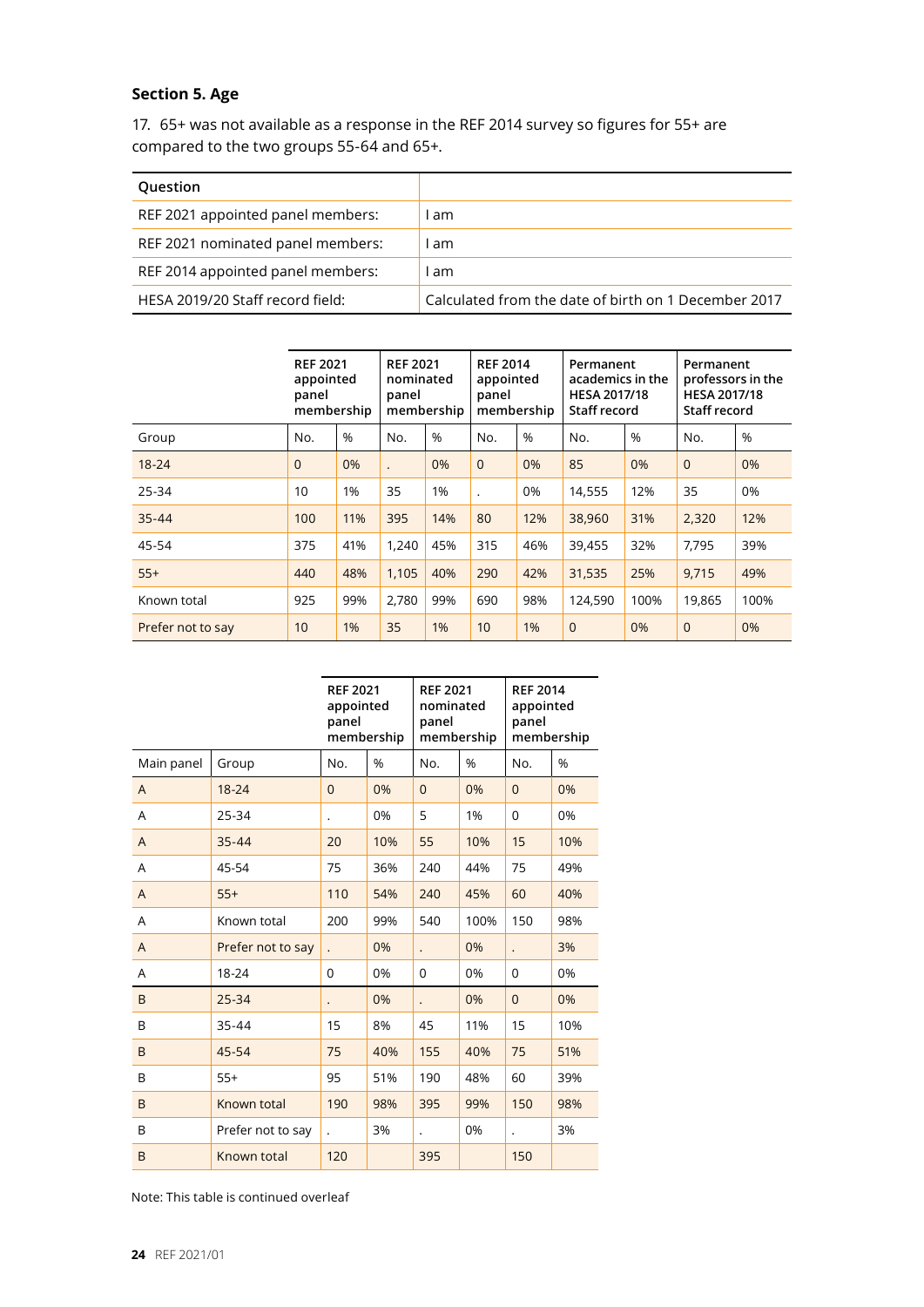| B            | Prefer not to say |                      | $\overline{4}$ | $\ddot{\phantom{0}}$ | $\mathbf{0}$ | $\ddot{\phantom{0}}$ | 3              |
|--------------|-------------------|----------------------|----------------|----------------------|--------------|----------------------|----------------|
| C            | $18 - 24$         | $\overline{0}$       | 0%             | $\overline{0}$       | 0%           | $\mathbf{0}$         | 0%             |
| C            | 25-34             |                      | 0%             | $\ddot{\phantom{0}}$ | 1%           | $\ddot{\phantom{0}}$ | 0%             |
| C            | 35-44             | 30                   | 10%            | 95                   | 16%          | 20                   | 11%            |
| C            | 45-54             | 125                  | 41%            | 285                  | 46%          | 90                   | 45%            |
| $\mathsf{C}$ | $55+$             | 145                  | 48%            | 230                  | 37%          | 90                   | 44%            |
| C            | Known total       | 300                  | 99%            | 620                  | 98%          | 200                  | 98%            |
| C            | Prefer not to say |                      | 2%             | 10                   | 2%           | $\bullet$            | 2%             |
| C            | 18-24             | 0                    | 0%             |                      | 0%           | 0                    | 0%             |
| D            | $25 - 34$         | $\ddot{\phantom{0}}$ | 2%             | 10                   | 2%           | $\overline{0}$       | 0%             |
| D            | 35-44             | 35                   | 15%            | 85                   | 15%          | 30                   | 15%            |
| D            | 45-54             | 105                  | 45%            | 280                  | 48%          | 80                   | 41%            |
| D            | $55+$             | 90                   | 39%            | 200                  | 35%          | 80                   | 44%            |
| D            | Known total       | 235                  | 99%            | 575                  | 99%          | 190                  | 99%            |
| D            | Prefer not to say | $\ddot{\phantom{0}}$ | 2%             | 5                    | 1%           | $\ddot{\phantom{0}}$ | 0%             |
| D            | Known total       | 155                  |                | 575                  |              | 190                  |                |
| D            | Prefer not to say |                      | $\overline{0}$ | 5                    | $\mathbf{1}$ |                      | $\overline{0}$ |

#### **Section 6. Religion and belief**

18. The list of religions and beliefs available as an option slightly differed between the REF surveys and the HESA Staff record. Therefore, the list of responses has been reduced to the common denominator. This field is optional in HESA staff record and we include missing values in 'Prefer not to say', as described in paragraph 9.

| Question                          |                                                                                       |
|-----------------------------------|---------------------------------------------------------------------------------------|
| REF 2021 appointed panel members: | Which group do you most identify with?                                                |
| REF 2021 nominated panel members: | Which group do you most identify with?                                                |
| REF 2014 appointed panel members: | Which group do you most identify with?                                                |
| HESA 2019/20 Staff record field:  | Religious belief of the member of staff, on the basis of their<br>own self-assessment |

|                   | <b>REF 2021</b><br>appointed<br>panel<br>membership |     | <b>REF 2021</b><br>nominated<br>panel<br>membership |     | <b>REF 2014</b><br>appointed<br>panel<br>membership |     | Permanent<br>academics in the<br><b>HESA 2017/18</b><br>Staff record |      | Permanent<br>professors in the<br><b>HESA 2017/18</b><br>Staff record |      |
|-------------------|-----------------------------------------------------|-----|-----------------------------------------------------|-----|-----------------------------------------------------|-----|----------------------------------------------------------------------|------|-----------------------------------------------------------------------|------|
| Group             | No.                                                 | %   | No.                                                 | %   | No.                                                 | %   | No.                                                                  | $\%$ | No.                                                                   | $\%$ |
| No religion       | 455                                                 | 51% | 1,440                                               | 54% | 355                                                 | 55% | 26,255                                                               | 51%  | 3,135                                                                 | 52%  |
| <b>Buddhist</b>   | 10                                                  | 1%  | 30                                                  | 1%  | 5                                                   | 1%  | 635                                                                  | 1%   | 60                                                                    | 1%   |
| Christian         | 345                                                 | 39% | 975                                                 | 37% | 260                                                 | 40% | 19,185                                                               | 37%  | 2,185                                                                 | 36%  |
| Hindu             | 10                                                  | 1%  | 35                                                  | 1%  | $\ddot{\phantom{0}}$                                | 0%  | 975                                                                  | 2%   | 100                                                                   | 2%   |
| lewish            | 20                                                  | 2%  | 30                                                  | 1%  | 15                                                  | 2%  | 555                                                                  | 1%   | 110                                                                   | 2%   |
| Muslim            | 20                                                  | 2%  | 55                                                  | 2%  | 5                                                   | 1%  | 1,725                                                                | 3%   | 110                                                                   | 2%   |
| <b>Sikh</b>       | 5                                                   | 1%  | 10                                                  | 0%  | $\ddot{\phantom{0}}$                                | 0%  | 175                                                                  | 0%   | 15                                                                    | 0%   |
| Other             | 25                                                  | 3%  | 85                                                  | 3%  | 10                                                  | 2%  | 2,305                                                                | 4%   | 285                                                                   | 5%   |
| Known total       | 890                                                 | 95% | 2,655                                               | 94% | 645                                                 | 92% | 51,805                                                               | 42%  | 6,005                                                                 | 30%  |
| Prefer not to say | 50                                                  | 5%  | 160                                                 | 6%  | 55                                                  | 8%  | 72,785                                                               | 58%  | 13,865                                                                | 70%  |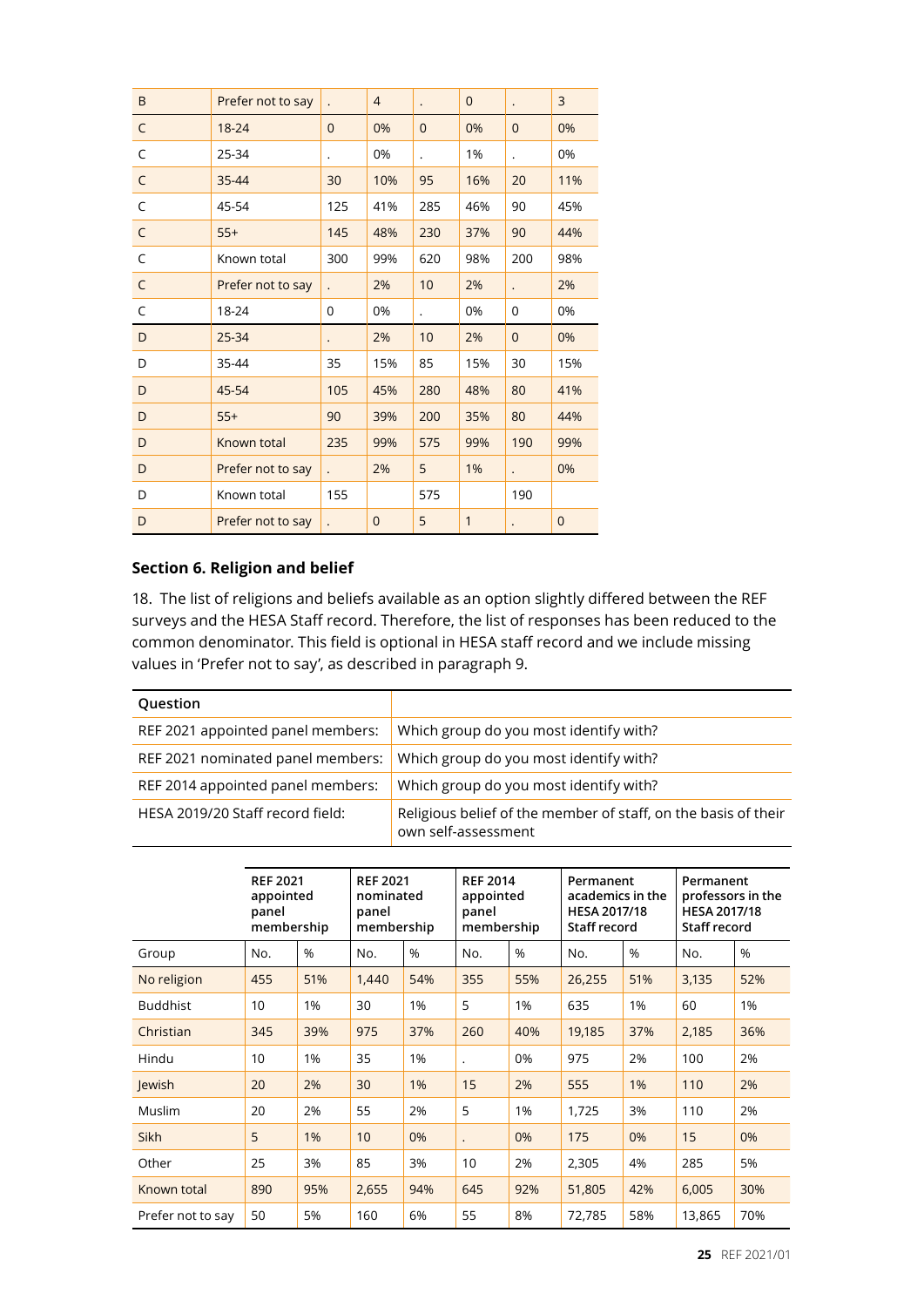|                |                   | panel                | <b>REF 2021</b><br><b>REF 2021</b><br>appointed<br>panel<br>membership |                      | nominated<br>membership | <b>REF 2014</b><br>appointed<br>panel<br>membership |     |
|----------------|-------------------|----------------------|------------------------------------------------------------------------|----------------------|-------------------------|-----------------------------------------------------|-----|
| Main panel     | Group             | No.                  | %                                                                      | No.                  | %                       | No.                                                 | %   |
| A              | No religion       | 80                   | 39%                                                                    | 250                  | 48%                     | 75                                                  | 51% |
| Α              | <b>Buddhist</b>   | 0                    | 0%                                                                     |                      | 1%                      | 0                                                   | 0%  |
| A              | Christian         | 100                  | 51%                                                                    | 230                  | 44%                     | 65                                                  | 45% |
| Α              | Hindu             |                      | 0%                                                                     | 5                    | 1%                      | 0                                                   | 0%  |
| A              | Jewish            | $\ddot{\phantom{0}}$ | 3%                                                                     | $\overline{0}$       | 0%                      | $\ddot{\phantom{0}}$                                | 3%  |
| Α              | Muslim            | 5                    | 3%                                                                     | 15                   | 3%                      | $\ddot{\phantom{0}}$                                | 0%  |
| A              | Sikh              |                      | 0%                                                                     |                      | 0%                      | $\mathbf 0$                                         | 0%  |
| Α              | Other             | 5                    | 3%                                                                     | 15                   | 3%                      |                                                     | 0%  |
| $\overline{A}$ | Known total       | 200                  | 98%                                                                    | 520                  | 96%                     | 145                                                 | 94% |
| A              | Prefer not to say | $\ddot{\phantom{0}}$ | 2%                                                                     | 25                   | 4%                      | 10                                                  | 6%  |
| B              | No religion       | 95                   | 51%                                                                    | 200                  | 52%                     | 65                                                  | 45% |
| B              | <b>Buddhist</b>   |                      | 3%                                                                     | 5                    | 1%                      |                                                     | 0%  |
| B              | Christian         | 75                   | 42%                                                                    | 155                  | 40%                     | 65                                                  | 46% |
| B              | Hindu             |                      | 0%                                                                     | $\ddot{\phantom{0}}$ | 1%                      | $\ddot{\phantom{0}}$                                | 0%  |
| B              | Jewish            |                      | 3%                                                                     | $\mathbf 0$          | 0%                      | $\ddot{\phantom{0}}$                                | 4%  |
| В              | Muslim            | $\ddot{\phantom{0}}$ | 0%                                                                     | 10                   | 3%                      | $\ddot{\phantom{0}}$                                | 0%  |
| B              | Sikh              | $\ddot{\phantom{0}}$ | 0%                                                                     | $\ddot{\phantom{0}}$ | 0%                      | $\mathbf 0$                                         | 0%  |
| В              | Other             |                      | 0%                                                                     | 10                   | 3%                      |                                                     | 4%  |
| B              | Known total       | 180                  | 94%                                                                    | 380                  | 96%                     | 140                                                 | 92% |
| B              | Prefer not to say | 10                   | 5%                                                                     | 15                   | 4%                      | 10                                                  | 7%  |
| C              | No religion       | 160                  | 57%                                                                    | 345                  | 58%                     | 115                                                 | 60% |
| $\mathsf C$    | <b>Buddhist</b>   |                      | 0%                                                                     | 5                    | 1%                      | $\ddot{\phantom{0}}$                                | 3%  |
| $\mathsf C$    | Christian         | 90                   | 32%                                                                    | 205                  | 34%                     | 70                                                  | 36% |
| $\mathsf C$    | Hindu             | 5                    | 2%                                                                     | 10                   | 2%                      | 0                                                   | 0%  |
| $\mathsf C$    | Jewish            | 10                   | 4%                                                                     | $\mathsf{O}\xspace$  | 0%                      | $\ddot{\phantom{0}}$                                | 3%  |
| $\mathsf C$    | Muslim            | 5                    | 2%                                                                     | 10                   | 2%                      | $\ddot{\phantom{0}}$                                | 0%  |
| $\mathsf C$    | Sikh              | $\ddot{\phantom{0}}$ | 0%                                                                     | $\ddot{\phantom{0}}$ | 0%                      | $\mathbf{0}$                                        | 0%  |
| $\mathsf C$    | Other             | 10                   | 4%                                                                     | 20                   | 3%                      | $\ddot{\phantom{0}}$                                | 0%  |
| $\mathsf C$    | Known total       | 285                  | 94%                                                                    | 600                  | 95%                     | 190                                                 | 92% |
| $\mathsf C$    | Prefer not to say | 20                   | 7%                                                                     | 30                   | 5%                      | 15                                                  | 7%  |
| $\mathsf D$    | No religion       | 125                  | 56%                                                                    | 320                  | 59%                     | 105                                                 | 60% |
| D              | <b>Buddhist</b>   |                      | 2%                                                                     | 5                    | 1%                      | $\ddot{\phantom{0}}$                                | 0%  |
| D              | Christian         | 75                   | 35%                                                                    | 180                  | 34%                     | 65                                                  | 36% |
| D              | Hindu             |                      | 0%                                                                     | $\ddot{\phantom{0}}$ | 0%                      | 0                                                   | 0%  |
| D              | Jewish            |                      | 2%                                                                     | 0                    | 0%                      |                                                     | 3%  |
| D              | Muslim            | 5                    | 2%                                                                     | $\ddot{\phantom{0}}$ | 1%                      | $\ddot{\phantom{0}}$                                | 0%  |
| $\mathsf D$    | Sikh              |                      | 0%                                                                     | $\ddot{\phantom{0}}$ | 0%                      |                                                     | 0%  |
| D              | Other             | 5                    | 2%                                                                     | 25                   | 5%                      | $\ddot{\phantom{0}}$                                | 0%  |
| D              | Known total       | 220                  | 94%                                                                    | 535                  | 92%                     | 175                                                 | 92% |
| D              | Prefer not to say | 15                   | 6%                                                                     | 45                   | 8%                      | 15                                                  | 8%  |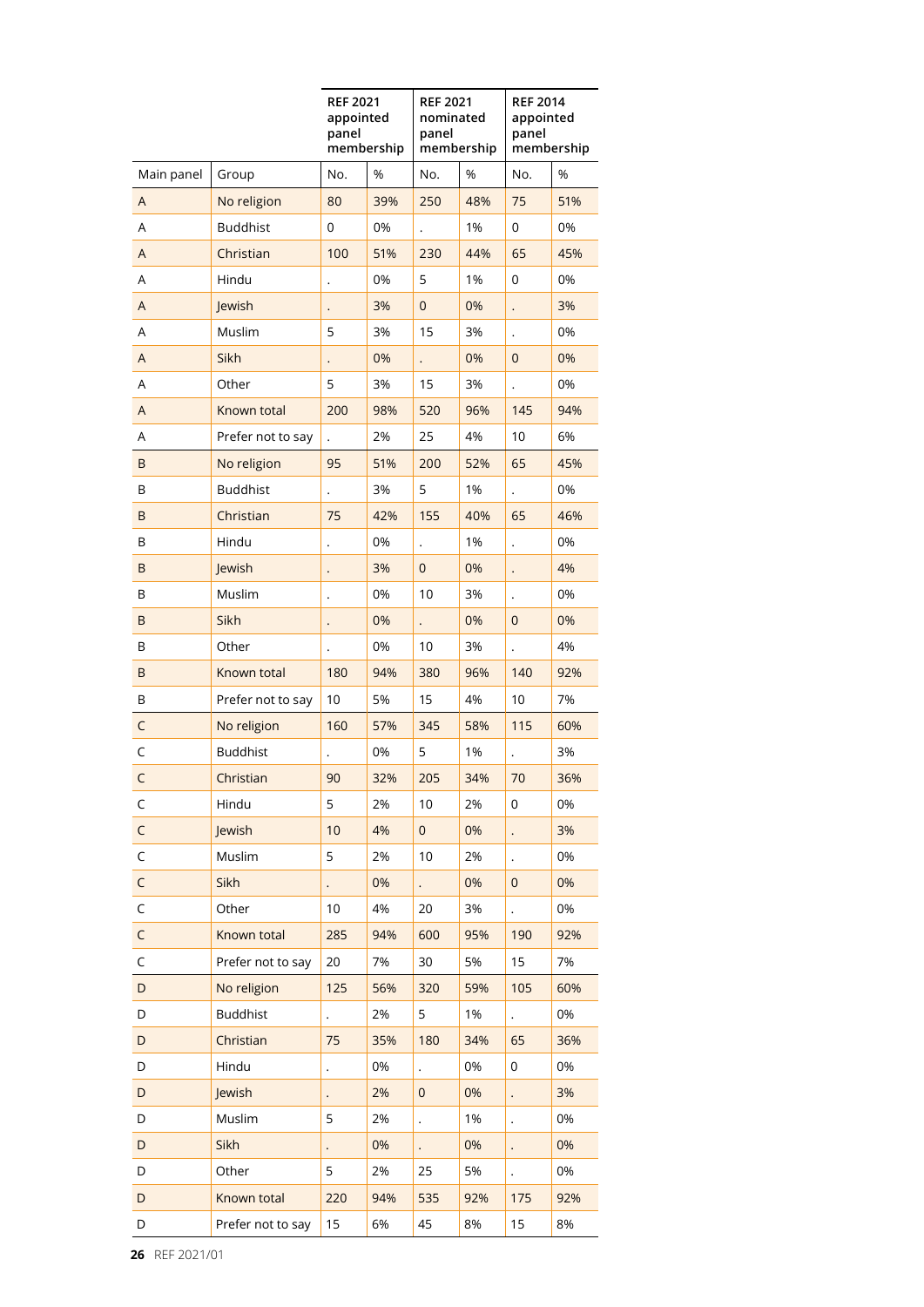#### **Section 7. Sexual orientation**

19. This field is optional in HESA staff record and we include missing values in 'Prefer not to say', as described in paragraph 9.

| Question                          |                                                                                         |
|-----------------------------------|-----------------------------------------------------------------------------------------|
| REF 2021 appointed panel members: | Please indicate if any of the following apply to you.                                   |
|                                   | REF 2021 nominated panel members: Please indicate if any of the following apply to you. |
| REF 2014 appointed panel members: | Please indicate if any of the following apply to you.                                   |
| HESA 2019/20 Staff record field:  | Sexual orientation, on the basis of their own self-assessment                           |

|                   | <b>REF 2021</b><br>appointed<br>panel<br>membership |     | <b>REF 2021</b><br>nominated<br>panel<br>membership |      | <b>REF 2014</b><br>appointed<br>panel<br>membership |     | Permanent<br>academics in the<br><b>HESA 2017/18</b><br>Staff record |               | Permanent<br>professors in the<br><b>HESA 2017/18</b><br>Staff record |      |
|-------------------|-----------------------------------------------------|-----|-----------------------------------------------------|------|-----------------------------------------------------|-----|----------------------------------------------------------------------|---------------|-----------------------------------------------------------------------|------|
| Group             | No.                                                 | %   | No.                                                 | $\%$ | No.                                                 | %   | No.                                                                  | $\frac{0}{0}$ | No.                                                                   | $\%$ |
| Heterosexual      | 750                                                 | 92% | 2.275                                               | 91%  | 600                                                 | 95% | 48,930                                                               | 93%           | 5,545                                                                 | 94%  |
| <b>LGB</b>        | 60                                                  | 7%  | 215                                                 | 9%   | 30                                                  | 5%  | 3.295                                                                | 6%            | 325                                                                   | 6%   |
| Other             | 5                                                   | 1%  | 20                                                  | 1%   |                                                     | 0%  | 330                                                                  | 1%            | 25                                                                    | 0%   |
| Known total       | 810                                                 | 87% | 2.510                                               | 89%  | 630                                                 | 90% | 52,555                                                               | 42%           | 5.895                                                                 | 30%  |
| Prefer not to say | 125                                                 | 13% | 300                                                 | 11%  | 70                                                  | 10% | 72,035                                                               | 58%           | 13975                                                                 | 70%  |

|                |                   | <b>REF 2021</b><br>appointed<br>panel<br>membership |     | <b>REF 2021</b><br>nominated<br>panel<br>membership |     | <b>REF 2014</b><br>appointed<br>panel | membership |  |
|----------------|-------------------|-----------------------------------------------------|-----|-----------------------------------------------------|-----|---------------------------------------|------------|--|
| Main panel     | Group             | No.                                                 | %   | No.                                                 | %   | No.                                   | %          |  |
| $\overline{A}$ | Heterosexual      | 175                                                 | 94% | 475                                                 | 94% | 135                                   | 94%        |  |
| A              | <b>LGB</b>        | 10                                                  | 5%  | 30                                                  | 6%  | 5                                     | 4%         |  |
| A              | Other             | $\overline{0}$                                      | 0%  |                                                     | 0%  |                                       | 0%         |  |
| A              | Known total       | 185                                                 | 91% | 505                                                 | 93% | 140                                   | 92%        |  |
| $\overline{A}$ | Prefer not to say | 20                                                  | 10% | 35                                                  | 7%  | 15                                    | 10%        |  |
| B              | Heterosexual      | 165                                                 | 98% | 350                                                 | 96% | 135                                   | 100%       |  |
| B              | <b>LGB</b>        | $\ddot{\phantom{0}}$                                | 3%  | 10                                                  | 3%  | $\overline{0}$                        | 0%         |  |
| B              | Other             | $\Omega$                                            | 0%  | 10                                                  | 3%  | $\Omega$                              | 0%         |  |
| B              | Known total       | 165                                                 | 86% | 365                                                 | 92% | 135                                   | 89%        |  |
| B              | Prefer not to say | 30                                                  | 14% | 35                                                  | 8%  | 15                                    | 10%        |  |
| C              | Heterosexual      | 240                                                 | 90% | 500                                                 | 89% | 175                                   | 95%        |  |
| $\mathsf C$    | <b>LGB</b>        | 25                                                  | 9%  | 60                                                  | 11% | 10                                    | 5%         |  |
| $\mathsf C$    | Other             |                                                     | 0%  |                                                     | 0%  | $\overline{0}$                        | 0%         |  |
| C              | Known total       | 265                                                 | 87% | 565                                                 | 89% | 185                                   | 89%        |  |
| $\mathsf{C}$   | Prefer not to say | 40                                                  | 13% | 65                                                  | 11% | 20                                    | 11%        |  |
| D              | Heterosexual      | 175                                                 | 89% | 440                                                 | 86% | 155                                   | 92%        |  |
| D              | <b>LGB</b>        | 20                                                  | 10% | 65                                                  | 13% | 15                                    | 9%         |  |
| D              | Other             | $\ddot{\phantom{0}}$                                | 3%  | $\ddot{\phantom{0}}$                                | 1%  | $\ddot{\phantom{0}}$                  | 0%         |  |
| D              | Known total       | 195                                                 | 83% | 510                                                 | 87% | 170                                   | 90%        |  |
| D              | Prefer not to say | 40                                                  | 17% | 75                                                  | 13% | 20                                    | 11%        |  |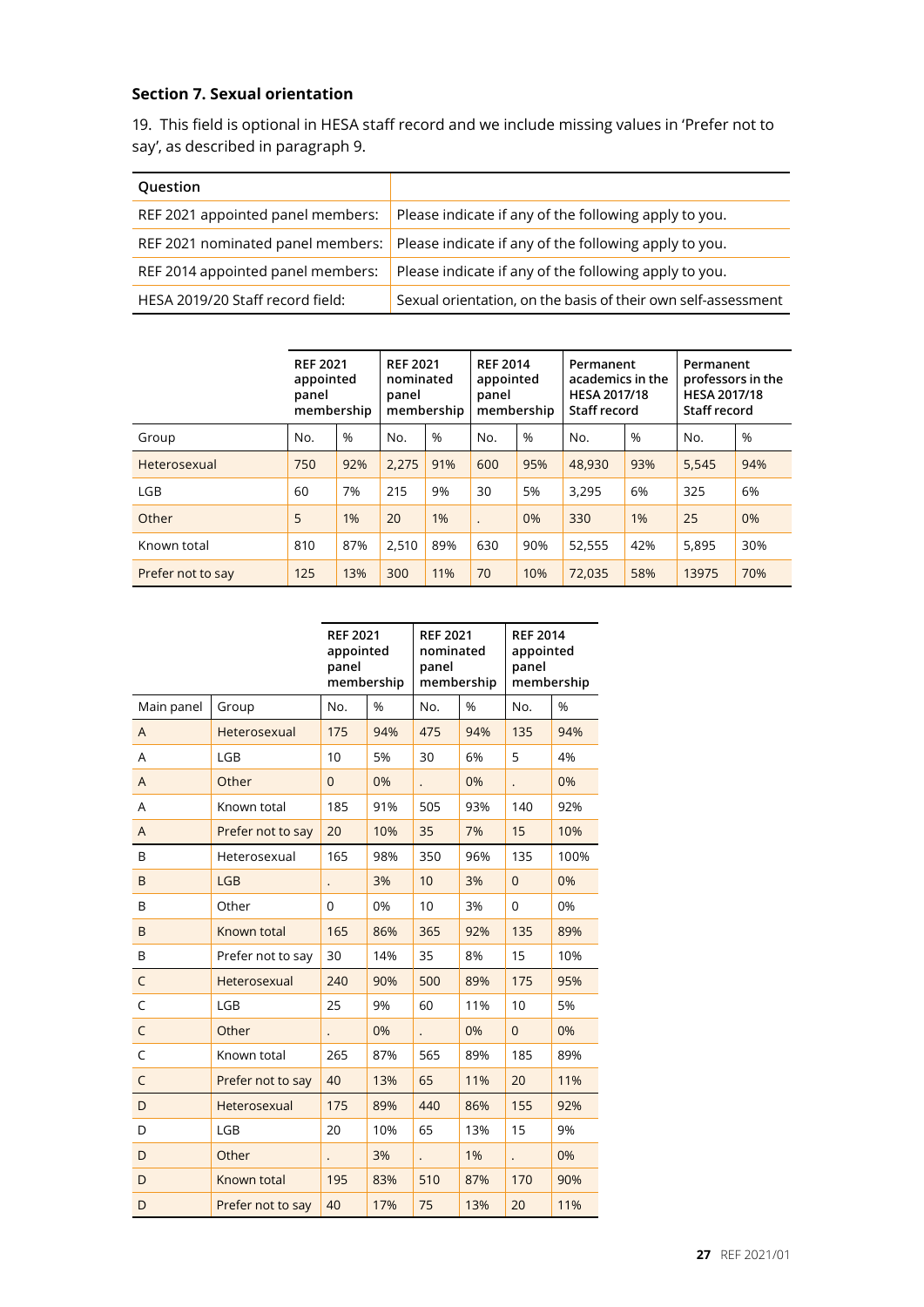#### **Section 8. Pregnancy**

| Question                          |                             |
|-----------------------------------|-----------------------------|
| REF 2021 appointed panel members: | Are you currently pregnant? |
| REF 2021 nominated panel members: | Are you currently pregnant? |
| REF 2014 appointed panel members: | Are you currently pregnant? |
| HESA 2019/20 Staff record field:  | Not recorded                |

|                   | <b>REF 2021</b><br>appointed<br>panel<br>membership |      | <b>REF 2021</b><br>nominated<br>panel<br>membership |      | <b>REF 2014</b><br>appointed<br>panel<br>membership |      |
|-------------------|-----------------------------------------------------|------|-----------------------------------------------------|------|-----------------------------------------------------|------|
| Group             | No.                                                 | %    | No.                                                 | $\%$ | No.                                                 | $\%$ |
| <b>No</b>         | 915                                                 | 100% | 2,745                                               | 100% | 640                                                 | 100% |
| Yes               | ٠                                                   | 1%   | 5                                                   | 0%   |                                                     | 0%   |
| Known total       | 920                                                 | 98%  | 2,750                                               | 98%  | 645                                                 | 92%  |
| Prefer not to say | 20                                                  | 2%   | 65                                                  | 2%   | 55                                                  | 8%   |

|              |                   | <b>REF 2021</b><br>appointed<br>panel<br>membership |      | <b>REF 2021</b><br>nominated<br>panel<br>membership |      | <b>REF 2014</b><br>appointed<br>panel<br>membership |      |
|--------------|-------------------|-----------------------------------------------------|------|-----------------------------------------------------|------|-----------------------------------------------------|------|
| Main panel   | Group             | No.                                                 | %    | No.                                                 | %    | No.                                                 | %    |
| A            | <b>No</b>         | 195                                                 | 99%  | 535                                                 | 100% | 140                                                 | 100% |
| A            | Yes               |                                                     | 0%   | $\ddot{\phantom{0}}$                                | 0%   | $\overline{0}$                                      | 0%   |
| $\mathsf{A}$ | Known total       | 200                                                 | 98%  | 535                                                 | 99%  | 140                                                 | 91%  |
| A            | Prefer not to say | 5                                                   | 2%   | 5                                                   | 1%   | 15                                                  | 10%  |
| B            | <b>No</b>         | 190                                                 | 100% | 390                                                 | 100% | 135                                                 | 100% |
| B            | Yes               | $\Omega$                                            | 0%   | $\ddot{\phantom{0}}$                                | 0%   | $\Omega$                                            | 0%   |
| B            | Known total       | 190                                                 | 97%  | 395                                                 | 99%  | 135                                                 | 90%  |
| B            | Prefer not to say | 5                                                   | 3%   | 5                                                   | 1%   | 15                                                  | 10%  |
| C            | <b>No</b>         | 300                                                 | 100% | 620                                                 | 100% | 190                                                 | 99%  |
| C            | Yes               | $\Omega$                                            | 0%   | $\ddot{\phantom{0}}$                                | 0%   | $\ddot{\phantom{0}}$                                | 0%   |
| C            | Known total       | 300                                                 | 99%  | 620                                                 | 98%  | 190                                                 | 93%  |
| C            | Prefer not to say |                                                     | 2%   | 10                                                  | 2%   | 15                                                  | 7%   |
| D            | <b>No</b>         | 230                                                 | 99%  | 570                                                 | 100% | 175                                                 | 99%  |
| D            | Yes               | $\ddot{\phantom{0}}$                                | 0%   | $\ddot{\phantom{0}}$                                | 0%   | $\ddot{\phantom{0}}$                                | 0%   |
| D            | Known total       | 230                                                 | 98%  | 570                                                 | 98%  | 175                                                 | 93%  |
| D            | Prefer not to say | 5                                                   | 2%   | 10                                                  | 2%   | 15                                                  | 8%   |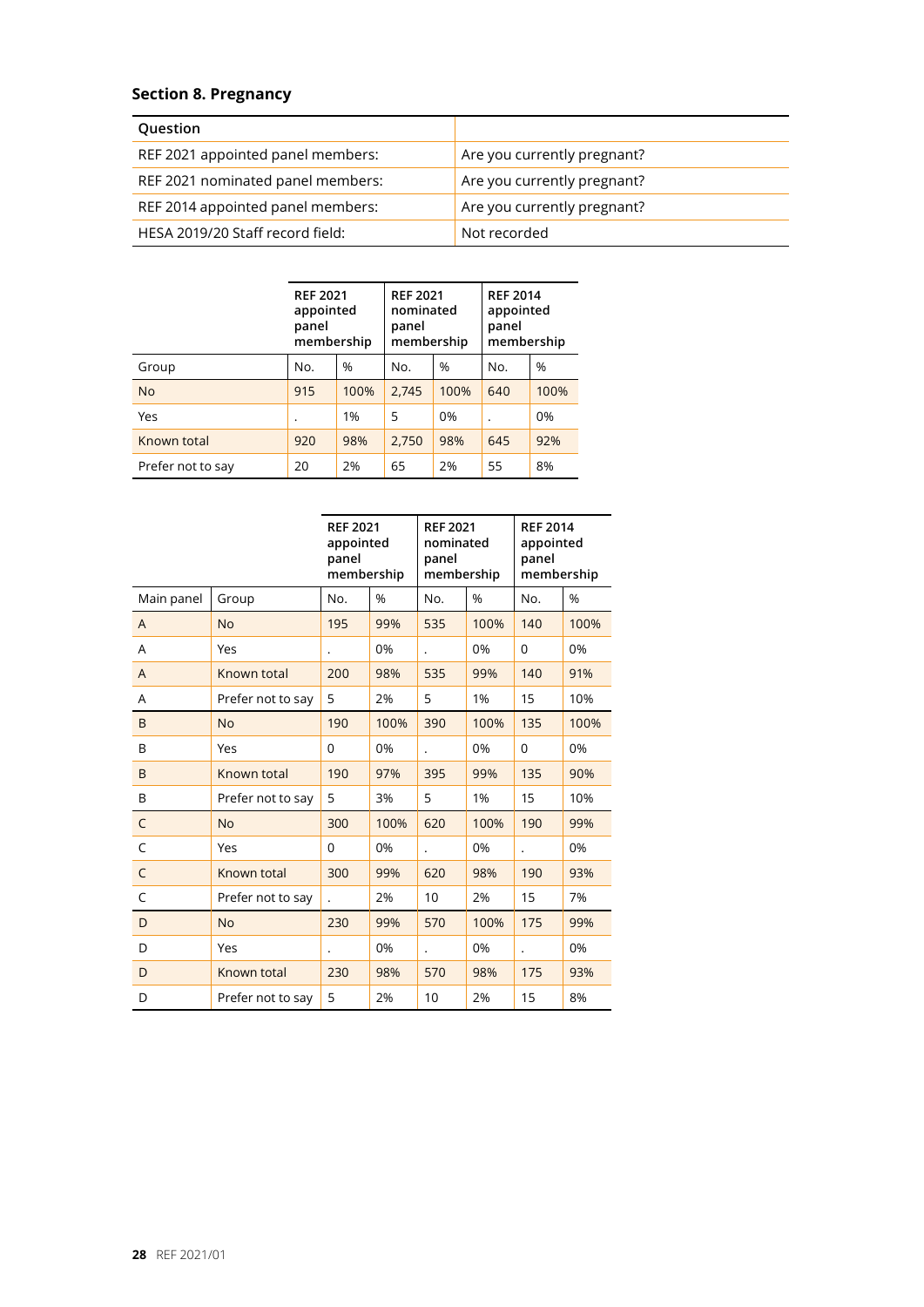#### **Section 9. Parental leave**

20. We do not include REF2014 and HESA data in this comparison as the questions follow different structures.

| Question                          |                                                                             |
|-----------------------------------|-----------------------------------------------------------------------------|
| REF 2021 appointed panel members: | Have you taken any of the following types of leave within<br>the past year? |
| REF 2021 nominated panel members: | Have you taken any of the following types of leave within<br>the past year? |
| REF 2014 appointed panel members: | Have you returned from maternity leave in the past year?                    |
| HESA 2019/20 Staff record field:  | Whether any parental leave was taken during the<br>reporting year           |
|                                   |                                                                             |

|                          | REF 2021 appointed<br>panel membership |     | REF 2021 nominated<br>panel membership |     |  |
|--------------------------|----------------------------------------|-----|----------------------------------------|-----|--|
| Group                    | No.                                    | %   | No.                                    | %   |  |
| None                     | 910                                    | 99% | 2,705                                  | 98% |  |
| <b>Adoption leave</b>    | $\Omega$                               | 0%  | 5                                      | 0%  |  |
| Extended paternity leave | $\bullet$                              | 0%  | 5                                      | 0%  |  |
| Maternity leave          | 5                                      | 1%  | 25                                     | 1%  |  |
| Shared parental leave    | $\Omega$                               | 0%  | 15                                     | 1%  |  |
| Multiple                 | $\cdot$                                | 0%  | $\Omega$                               | 0%  |  |
| Known total              | 915                                    | 98% | 2,755                                  | 98% |  |
| Prefer not to say        | 20                                     | 2%  | 60                                     | 2%  |  |

|            |                                 | REF 2021 appointed<br>panel membership |      | REF 2021 nominated<br>panel membership |     |  |
|------------|---------------------------------|----------------------------------------|------|----------------------------------------|-----|--|
| Main panel | Group                           | No.                                    | %    | No.                                    | %   |  |
| A          | None                            | 200                                    | 99%  | 525                                    | 98% |  |
| A          | Adoption leave                  | $\overline{0}$                         | 0%   | $\cdot$                                | 0%  |  |
| A          | <b>Extended paternity leave</b> | $\Omega$                               | 0%   |                                        | 0%  |  |
| A          | Maternity leave                 |                                        | 0%   |                                        | 1%  |  |
| A          | Shared parental leave           | $\overline{0}$                         | 0%   | 5                                      | 1%  |  |
| A          | Multiple                        | $\Omega$                               | 0%   | $\Omega$                               | 0%  |  |
| A          | Known total                     | 205                                    | 100% | 535                                    | 99% |  |
| A          | Prefer not to say               |                                        | 0%   | 5                                      | 1%  |  |
| B          | None                            | 190                                    | 99%  | 385                                    | 99% |  |
| B          | Adoption leave                  | 0                                      | 0%   | $\Omega$                               | 0%  |  |
| B          | <b>Extended paternity leave</b> | $\overline{0}$                         | 0%   | $\Omega$                               | 0%  |  |
| B          | Maternity leave                 | $\ddot{\phantom{0}}$                   | 0%   | $\ddot{\phantom{0}}$                   | 1%  |  |
| B          | Shared parental leave           | $\mathbf{0}$                           | 0%   |                                        | 0%  |  |
| B          | Multiple                        |                                        | 0%   | $\mathbf 0$                            | 0%  |  |
| B          | Known total                     | 190                                    | 99%  | 390                                    | 98% |  |
| B          | Prefer not to say               | $\ddot{\phantom{0}}$                   | 0%   | 10                                     | 3%  |  |

Note: This table is continued overleaf **29** REF 2021/01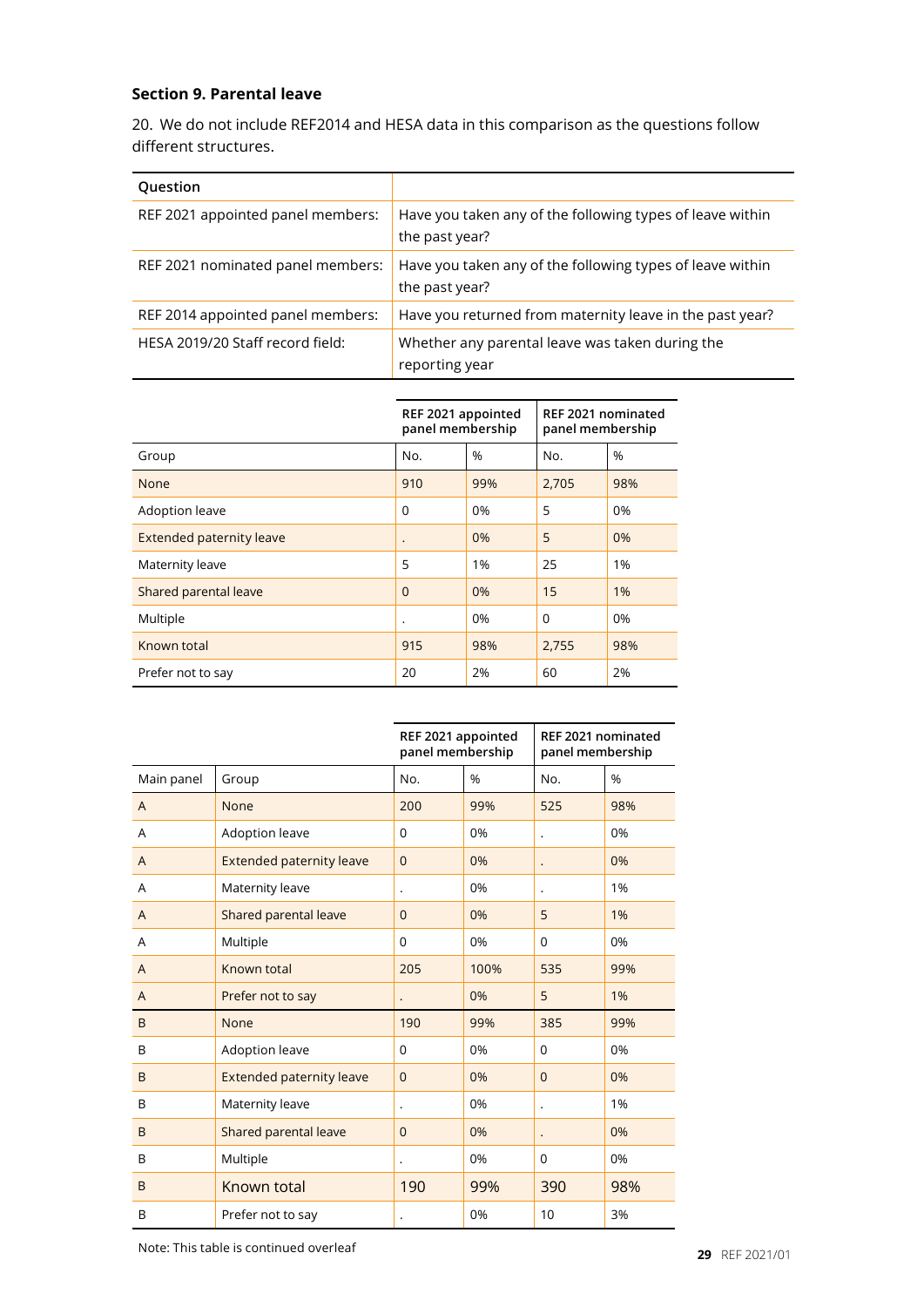|              |                                 | REF 2021 appointed<br>panel membership |      | REF 2021 nominated<br>panel membership |     |  |
|--------------|---------------------------------|----------------------------------------|------|----------------------------------------|-----|--|
| $\mathsf{C}$ | None                            | 290                                    | 99%  | 605                                    | 99% |  |
| C            | Adoption leave                  | 0                                      | 0%   | $\ddot{\phantom{0}}$                   | 0%  |  |
| C            | <b>Extended paternity leave</b> | $\ddot{\phantom{0}}$                   | 0%   | $\bullet$                              | 0%  |  |
| C            | Maternity leave                 | $\bullet$                              | 0%   | $\ddot{\phantom{0}}$                   | 1%  |  |
| C            | Shared parental leave           | $\overline{0}$                         | 0%   | $\ddot{\phantom{0}}$                   | 0%  |  |
| C            | Multiple                        | 0                                      | 0%   | $\Omega$                               | 0%  |  |
| C            | Known total                     | 295                                    | 97%  | 615                                    | 97% |  |
| C            | Prefer not to say               | 10                                     | 3%   | 15                                     | 2%  |  |
| D            | None                            | 225                                    | 100% | 565                                    | 98% |  |
| D            | Adoption leave                  | 0                                      | 0%   | $\ddot{\phantom{0}}$                   | 0%  |  |
| D            | <b>Extended paternity leave</b> | $\overline{0}$                         | 0%   | $\cdot$                                | 0%  |  |
| D            | Maternity leave                 | ٠                                      | 0%   | 5                                      | 1%  |  |
| D            | Shared parental leave           | $\overline{0}$                         | 0%   | $\bullet$                              | 0%  |  |
| D            | Multiple                        | $\Omega$                               | 0%   | $\Omega$                               | 0%  |  |
| D            | Known total                     | 230                                    | 97%  | 575                                    | 98% |  |
| D            | Prefer not to say               | 10                                     | 4%   | 10                                     | 2%  |  |

## **Section 10. Caring responsibilities**

| Question                          |                                                                                  |
|-----------------------------------|----------------------------------------------------------------------------------|
| REF 2021 appointed panel members: | Please indicate if any of the following caring<br>responsibilities apply to you. |
| REF 2021 nominated panel members: | Please indicate if any of the following caring<br>responsibilities apply to you. |
| REF 2014 appointed panel members: | Not asked                                                                        |
| HESA 2019/20 Staff record field:  | Not recorded                                                                     |

|                                                       | REF 2021 appointed<br>panel membership |               | REF 2021 nominated<br>panel membership |      |  |
|-------------------------------------------------------|----------------------------------------|---------------|----------------------------------------|------|--|
| Group                                                 | No.                                    | $\frac{0}{0}$ | No.                                    | $\%$ |  |
| None                                                  | 485                                    | 53%           | 1,425                                  | 52%  |  |
| Primary carer of a child under the age of 18          | 245                                    | 27%           | 715                                    | 26%  |  |
| Primary carer of a disabled child under the age of 18 |                                        | 0%            | 20                                     | 1%   |  |
| Primary carer of a disabled adult over the age of 18  | 5                                      | 1%            | 25                                     | 1%   |  |
| Primary carer of an adult over the age of 65          | 30                                     | 3%            | 70                                     | 3%   |  |
| Secondary carer                                       | 90                                     | 10%           | 325                                    | 12%  |  |
| Carer of multiple listed above                        | 50                                     | 5%            | 140                                    | 5%   |  |
| Known total                                           | 910                                    | 97%           | 2,715                                  | 97%  |  |
| Prefer not to say                                     | 25                                     | 3%            | 100                                    | 3%   |  |

Note: This table is continued overleaf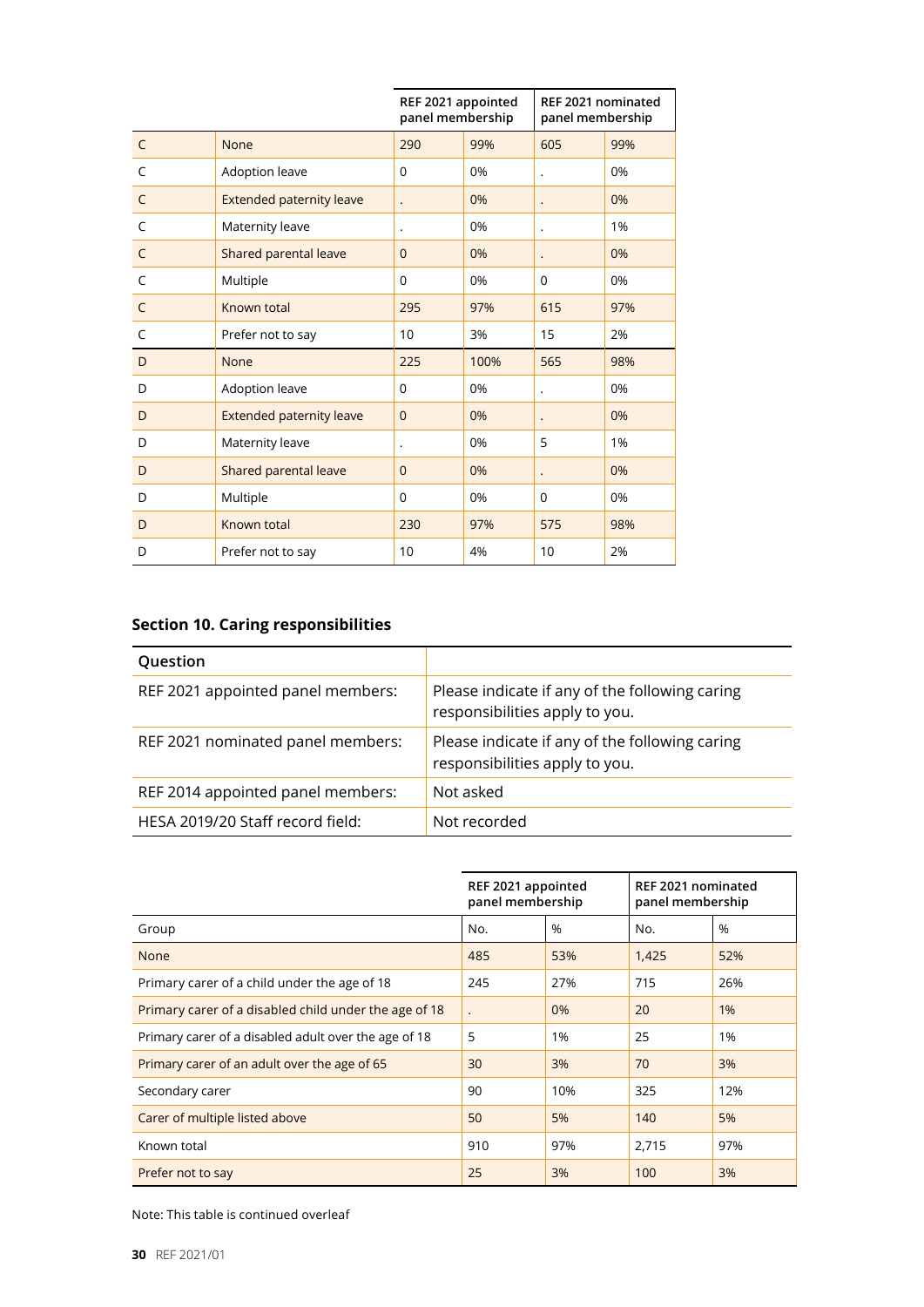|              |                                                       | REF 2021 appointed<br>panel membership |     | REF 2014 appointed<br>panel membership |     |  |
|--------------|-------------------------------------------------------|----------------------------------------|-----|----------------------------------------|-----|--|
| Main panel   | Group                                                 | No.                                    | %   | No.                                    | %   |  |
| A            | None                                                  | 115                                    | 58% | 280                                    | 52% |  |
| A            | Primary carer of a child under the age of 18          | 45                                     | 22% | 135                                    | 26% |  |
| A            | Primary carer of a disabled child under the age of 18 | $\mathbf{0}$                           | 0%  | 5                                      | 1%  |  |
| A            | Primary carer of a disabled adult over the age of 18  | $\ddot{\phantom{0}}$                   | 0%  | 5                                      | 1%  |  |
| A            | Primary carer of an adult over the age of 65          | 10                                     | 5%  | 20                                     | 4%  |  |
| A            | Secondary carer                                       | 15                                     | 8%  | 55                                     | 11% |  |
| A            | Carer of multiple listed above                        | 10                                     | 5%  | 25                                     | 5%  |  |
| A            | Known total                                           | 200                                    | 99% | 530                                    | 98% |  |
| A            | Prefer not to say                                     |                                        | 2%  | 10                                     | 2%  |  |
| B            | None                                                  | 105                                    | 57% | 230                                    | 60% |  |
| B            | Primary carer of a child under the age of 18          | 50                                     | 26% | 85                                     | 22% |  |
| B            | Primary carer of a disabled child under the age of 18 | $\mathbf 0$                            | 0%  |                                        | 0%  |  |
| B            | Primary carer of a disabled adult over the age of 18  | 0                                      | 0%  |                                        | 0%  |  |
| B            | Primary carer of an adult over the age of 65          |                                        | 0%  | 10                                     | 3%  |  |
| B            | Secondary carer                                       | 25                                     | 13% | 50                                     | 13% |  |
| B            | Carer of multiple listed above                        | 10                                     | 5%  | 10                                     | 3%  |  |
| B            | Known total                                           | 190                                    | 97% | 385                                    | 97% |  |
| B            | Prefer not to say                                     | 5                                      | 3%  | 15                                     | 4%  |  |
| C            | None                                                  | 155                                    | 53% | 315                                    | 52% |  |
| C            | Primary carer of a child under the age of 18          | 80                                     | 27% | 165                                    | 27% |  |
| C            | Primary carer of a disabled child under the age of 18 |                                        | 0%  | 5                                      | 1%  |  |
| C            | Primary carer of a disabled adult over the age of 18  | $\ddot{\phantom{0}}$                   | 2%  | 5                                      | 1%  |  |
| C            | Primary carer of an adult over the age of 65          | 10                                     | 3%  | 15                                     | 2%  |  |
| C            | Secondary carer                                       | 25                                     | 9%  | 75                                     | 13% |  |
| $\mathsf{C}$ | Carer of multiple listed above                        | 15                                     | 5%  | 30                                     | 5%  |  |
| Ć            | Known total                                           | 295                                    | 97% | 605                                    | 96% |  |
| $\mathsf{C}$ | Prefer not to say                                     | 10                                     | 3%  | 25                                     | 4%  |  |
| D            | None                                                  | 110                                    | 47% | 300                                    | 52% |  |
| D            | Primary carer of a child under the age of 18          | 70                                     | 32% | 165                                    | 29% |  |
| D            | Primary carer of a disabled child under the age of 18 |                                        | 0%  |                                        | 1%  |  |
| D            | Primary carer of a disabled adult over the age of 18  |                                        | 0%  | 5                                      | 1%  |  |
| D            | Primary carer of an adult over the age of 65          | 10                                     | 4%  | 15                                     | 3%  |  |
| D            | Secondary carer                                       | 25                                     | 11% | 55                                     | 10% |  |
| D            | Carer of multiple listed above                        | 10                                     | 4%  | 25                                     | 5%  |  |
| D            | Known total                                           | 230                                    | 97% | 570                                    | 98% |  |
| D            | Prefer not to say                                     | 10                                     | 4%  | 15                                     | 3%  |  |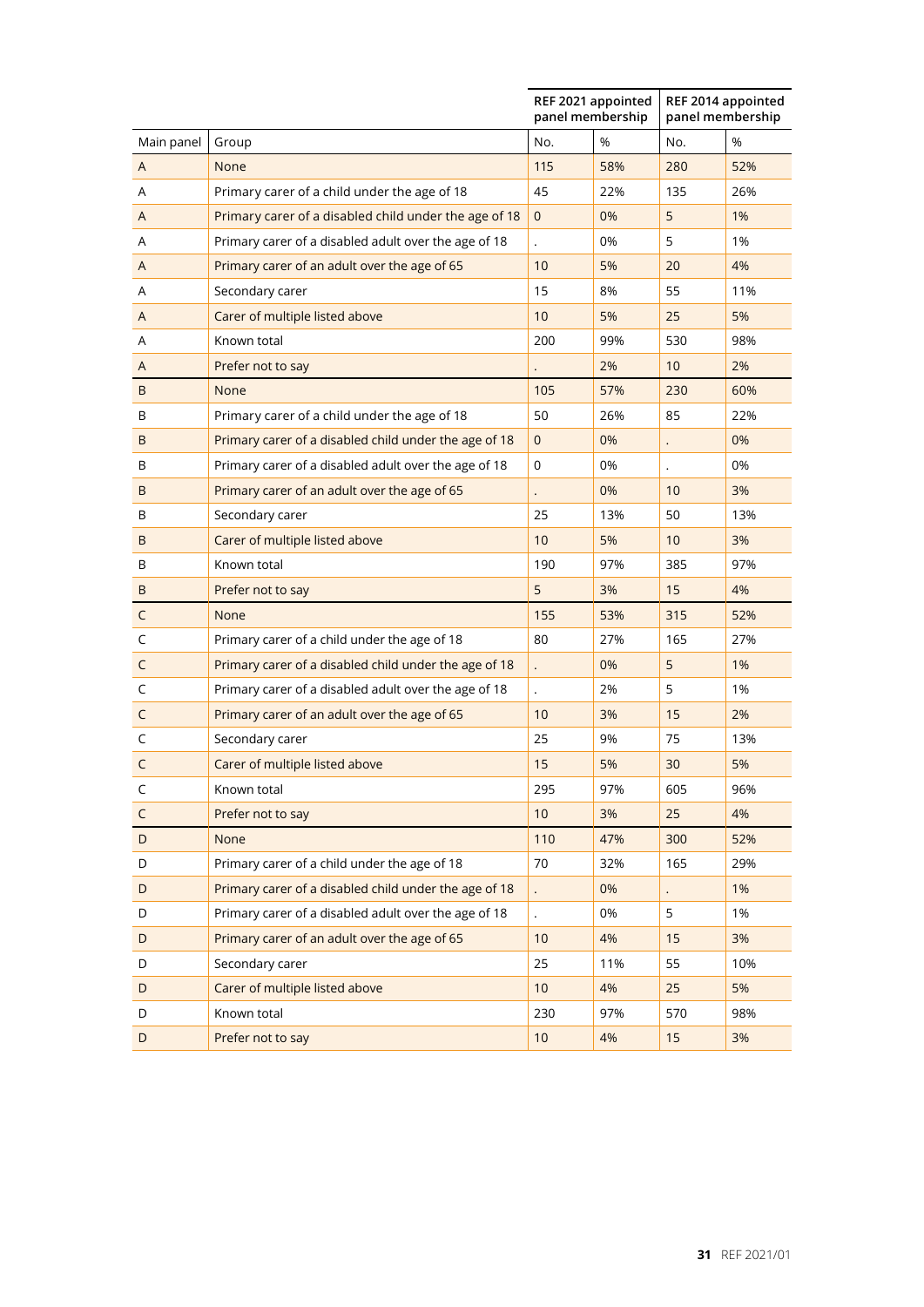## **Annex C: Mapping of JACS principal subject to REF 2021 Main Panel**

| Mapping of JACS principal subject to REF 2021 Main Panel |                              |                |                |                |                |                |                |                |                |                |
|----------------------------------------------------------|------------------------------|----------------|----------------|----------------|----------------|----------------|----------------|----------------|----------------|----------------|
| <b>REF 2021</b><br><b>Main Panel</b>                     | JACS principal subject codes |                |                |                |                |                |                |                |                |                |
|                                                          | A <sub>0</sub>               | A1             | A2             | A3             | A4             | A <sub>9</sub> | B <sub>0</sub> | <b>B1</b>      | <b>B2</b>      | B <sub>3</sub> |
|                                                          | <b>B4</b>                    | B <sub>5</sub> | <b>B6</b>      | B7             | B <sub>8</sub> | B <sub>9</sub> | CO             | C1             | C <sub>2</sub> | C <sub>3</sub> |
| A                                                        | C <sub>4</sub>               | C <sub>5</sub> | C7             | C <sub>8</sub> | C <sub>9</sub> | D <sub>0</sub> | D <sub>1</sub> | D <sub>2</sub> | D <sub>3</sub> | D <sub>4</sub> |
|                                                          | D <sub>5</sub>               | D <sub>6</sub> | D7             | D <sub>9</sub> | F <sub>4</sub> |                |                |                |                |                |
|                                                          | F1                           | F <sub>2</sub> | F <sub>3</sub> | F <sub>5</sub> | F <sub>6</sub> | F7             | F <sub>9</sub> | G <sub>1</sub> | G <sub>2</sub> | G <sub>3</sub> |
| $\sf B$                                                  | G <sub>9</sub>               | H <sub>0</sub> | H1             | H2             | H <sub>3</sub> | H4             | H <sub>5</sub> | H <sub>6</sub> | H7             | H <sub>8</sub> |
|                                                          | H <sub>9</sub>               | 1              | 12             | 13             | 4              | 15             | 16             | 17             | 9              | J <sub>0</sub> |
|                                                          | $\mathsf{J}1$                | J <sub>2</sub> | $\mathsf{J}3$  | $\vert 4$      | J <sub>5</sub> | J <sub>6</sub> | 7              | J9             |                |                |
|                                                          | C <sub>6</sub>               | F <sub>0</sub> | F <sub>8</sub> | K <sub>0</sub> | K1             | K <sub>2</sub> | K3             | K4             | K <sub>9</sub> | L <sub>0</sub> |
| $\mathsf{C}$                                             | L1                           | L2             | L <sub>3</sub> | L4             | L <sub>5</sub> | L <sub>6</sub> | L7             | L <sub>8</sub> | L <sub>9</sub> | M <sub>0</sub> |
|                                                          | M1                           | M <sub>2</sub> | M <sub>9</sub> | N <sub>0</sub> | N <sub>1</sub> | N2             | N <sub>3</sub> | N <sub>4</sub> | N <sub>5</sub> | N <sub>6</sub> |
|                                                          | N7                           | N <sub>8</sub> | N <sub>9</sub> | X <sub>0</sub> | X1             | X <sub>2</sub> | X3             | X9             |                |                |
|                                                          | P <sub>0</sub>               | P <sub>1</sub> | P <sub>2</sub> | P <sub>3</sub> | <b>P4</b>      | P <sub>5</sub> | P <sub>9</sub> | Q <sub>0</sub> | Q1             | Q <sub>2</sub> |
|                                                          | Q <sub>3</sub>               | Q4             | Q <sub>5</sub> | Q <sub>6</sub> | Q7             | Q8             | Q <sub>9</sub> | R <sub>1</sub> | R <sub>2</sub> | R <sub>3</sub> |
| D                                                        | R4                           | R <sub>5</sub> | R <sub>6</sub> | R7             | R <sub>8</sub> | R <sub>9</sub> | T1             | T <sub>2</sub> | T <sub>3</sub> | T <sub>4</sub> |
|                                                          | T <sub>5</sub>               | T <sub>6</sub> | T7             | T <sub>8</sub> | T <sub>9</sub> | V <sub>0</sub> | V <sub>1</sub> | V <sub>2</sub> | V3             | V <sub>4</sub> |
|                                                          | V <sub>5</sub>               | V <sub>6</sub> | V7             | V9             | W <sub>0</sub> | W1             | W <sub>2</sub> | W3             | W4             | W <sub>5</sub> |
|                                                          | W <sub>6</sub>               | W7             | W8             | W9             |                |                |                |                |                |                |
| Not applicable                                           | Y <sub>0</sub>               |                |                |                |                |                |                |                |                |                |